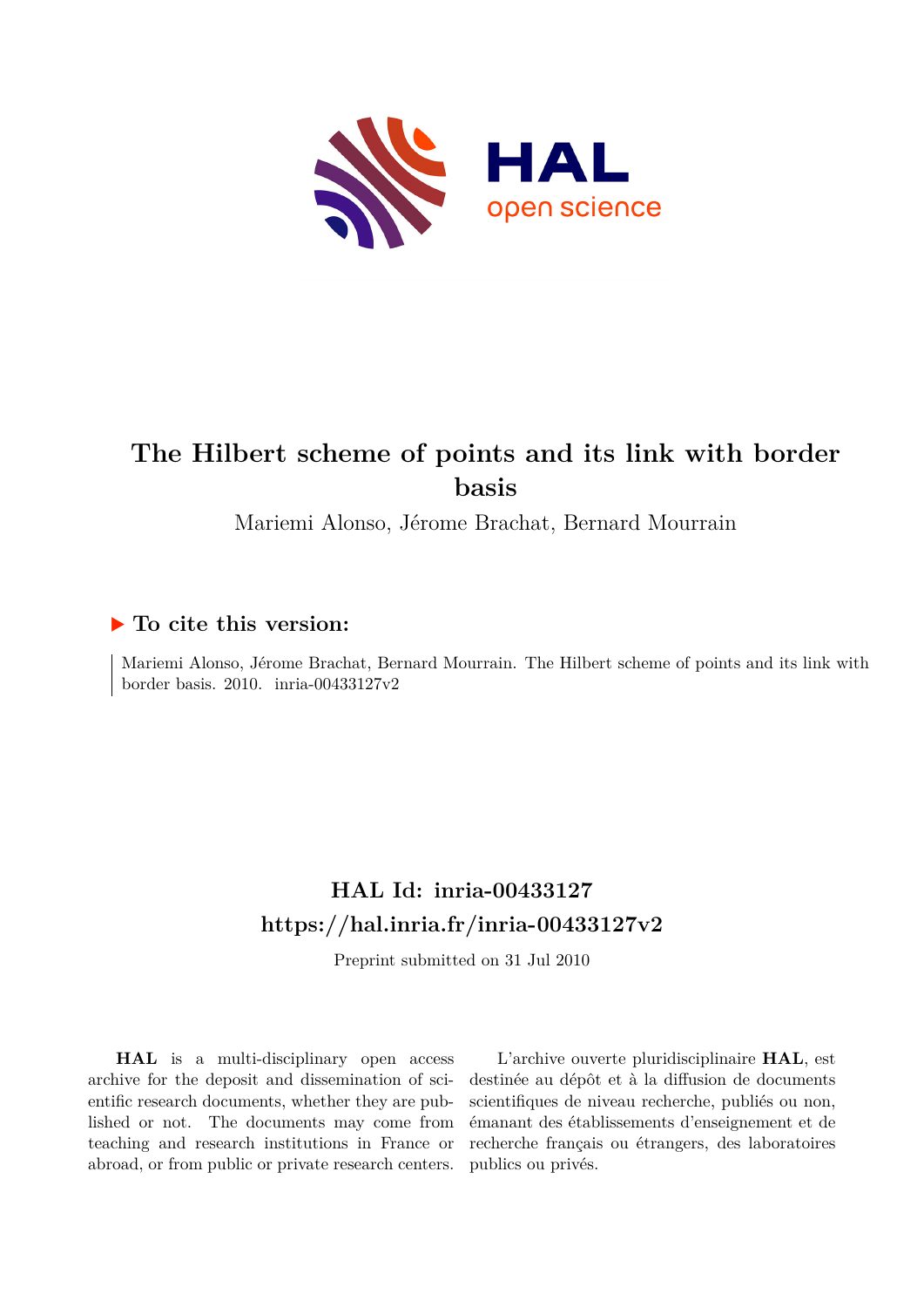## THE HILBERT SCHEME OF POINTS AND ITS LINK WITH BORDER BASIS

 $M.E.$  ALONSO<sup> $(1)$ </sup>, J. BRACHAT, AND B. MOURRAIN

ABSTRACT. This paper examines the effective representation of the punctual Hilbert scheme. We give new equations, which are simpler than Bayer and Iarrobino-Kanev equations. These new Plücker-like equations define the Hilbert scheme as a subscheme of a single Grassmannian and are of degree two in the Plücker coordinates. This explicit complete set of defining equations for  $\text{Hilb}^{\mu}(\mathbb{P}^n)$  are deduced from the commutation relations characterising border bases and from generating equations. We also prove that the punctual Hilbert functor  $\text{Hilb}_{\mathbb{P}^n}^{\mu}$  can be represented by the scheme  $\text{Hilb}^{\mu}(\mathbb{P}^n)$  defined by these relations and the well-known Plücker relations on the Grassmanian. A new description of the tangent space at a point of the Hilbert scheme, seen as a subvariety of the Grassmannian, is also given in terms of projections with respect to the underlying border basis.

#### 1. INTRODUCTION

A natural question when studying systems of polynomial equations is how to characterize the family of ideals which defines a fixed number  $\mu$  of points counted with multiplicities. It is motivated by practical issues related to the solution of polynomial systems, given with approximate coefficients. Understanding the allowed deformations of a zero-dimensional algebra, which keep the number of solutions constant, is an actual challenge, in the quest for efficient and stable numerical polynomial solvers. From a theoretical point of view, this question is related to the study of the Hilbert Scheme of  $\mu$  points, which is an active area of investigation in Algebraic Geometry.

The notion of Hilbert Scheme was introduced by [\[9](#page-38-0)]: it is defined as a scheme representing a contravariant functor from the category of schemes to the one of sets. This functor associates to any scheme  $S$  the set of flat families  $\chi \subset \mathbb{P}^r \times S$  of closed subschemes of  $\mathbb{P}^r$  parametrized by S, whose fibers have Hilbert polynomial  $\mu$ .

Many works were developed to analyze its geometric properties (see eg. [[17\]](#page-39-0)), which are still not completely understood. Among them, it is known to be reducible for  $n > 2$  [\[16\]](#page-39-0), but the components are not known for  $\mu \geq 8$ [[3](#page-38-0)]. Its connectivity firstly proved by Hartshorne (1965), is studied in [\[22](#page-39-0)] with a more constructive approach.

<sup>(1)</sup> Partially supported by, Spanish MEC Sab-PR2007-0133, and MTM2008-00272, and by CCG07-UCM-2160.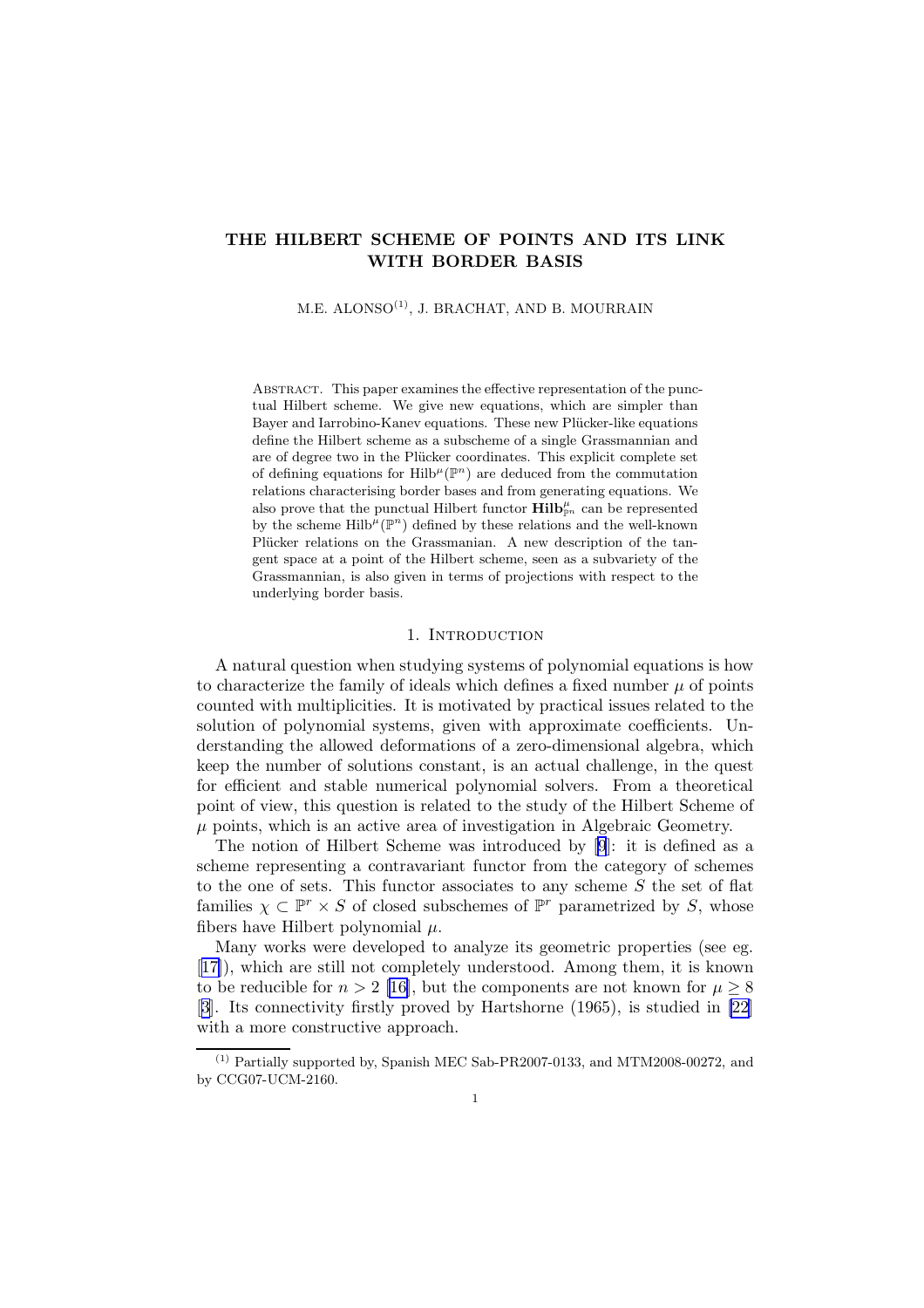Though the Hilbert functor  $\text{Hilb}_{\mathbb{P}^n}^{\mu}$  is known to be representable [\[25](#page-39-0)], its effective representation is under investigation. Using the persistence theorem of [\[6\]](#page-38-0), a global explicit description of the Hilbert scheme as a subscheme of a product of two Grassmannians is given in [\[15](#page-39-0)], and in [\[11\]](#page-38-0) for a multigraded extension. Equations defining  $Hilb^{\mu}(\mathbb{P}^{n})$  in a single Grassmannian are also given in[[15](#page-39-0)]. These equations, obtained from rank conditions in the vector space of polynomials in successive "degrees", have a high degree in the Plücker coordinnates, namely the number of monomials of degree  $\mu$ in  $n + 1$  variables minus  $\mu$ .

In[[1](#page-38-0)], a different set of equations of degree n in the Plücker coordinates is proposed. It is conjectured that these equations define the Hilbert scheme, which is proved in [\[11](#page-38-0)]. Nevertheless, these equations are not optimal, as noticed in an example in dimension 3 in [\[11](#page-38-0)][p. 756]: they are of degree 3 whereas the corresponding Hilbert scheme can be defined in this case by quadratic equations.

The problem of representation is also studied through subfunctor constructions and open covering of charts of the Hilbert scheme. Covering charts corresponding to subsets of ideals with a fixed initial ideal for a given term ordering are analysed in several works, starting with [\[5](#page-38-0)], and including more recent one like[[19](#page-39-0)]. These open subsets can be embedded into affine open subsets of the Hilbert scheme, corresponding to ideals associated to quotient algebras with a given monomial basis. Explicit equations of these affine varieties are developped in [\[10](#page-38-0)] for the planar case, [\[13\]](#page-38-0),[[14\]](#page-39-0), using syzygies or in[[24\]](#page-39-0).

In this paper, we concentrate on the Hilbert scheme of  $\mu$  points in the projective space  $\mathbb{P}^n_{\mathbb{K}}$  and on its effective representation. We give new equations for the punctual Hilbert scheme, which are simpler than Bayer and Iarrobino-Kanev equations. They are quadratic in the Plücker coordinnates, and define the Hilbert scheme as a subscheme of a single Grassmannian. We give a new proof that Hilbert functor can be represented by this scheme  $Hilb^{\mu}(\mathbb{P}^{n})$  given by this explicit quadratic equations. Reformulating a result in[[20\]](#page-39-0), we recall how the open chart corresponding to quotient algebras with fixed (monomial) basis connected to 1 can simply be defined by the commutation relations characterising border basis (see also[[23](#page-39-0)],[[18](#page-39-0)]). We show how these commutation relations can be further exploited to provide an explicit complete set of defining equations for  $\text{Hilb}^{\mu}(\mathbb{P}^n)$  as a projective variety. Following a dual point of view, this approach yields new Plücker-like equations of degree two in the coordinates on the Grassmannian, which are explicit and of smaller degree than those in [\[1](#page-38-0)],[[15\]](#page-39-0). We show moreover that the scheme  $\text{Hilb}^{\mu}(\mathbb{P}^n)$  defined by these relations and the Plücker relations on the Grassmanian represents the punctual Hilbert functor  $\text{Hilb}_{\mathbb{P}^n}^{\mu}$ . It has a natural structure of projective variety, as a subvariety of the Grassmannian. Finally, we give a new description of the tangent space to this variety in terms of projections with respect to the underlying border basis.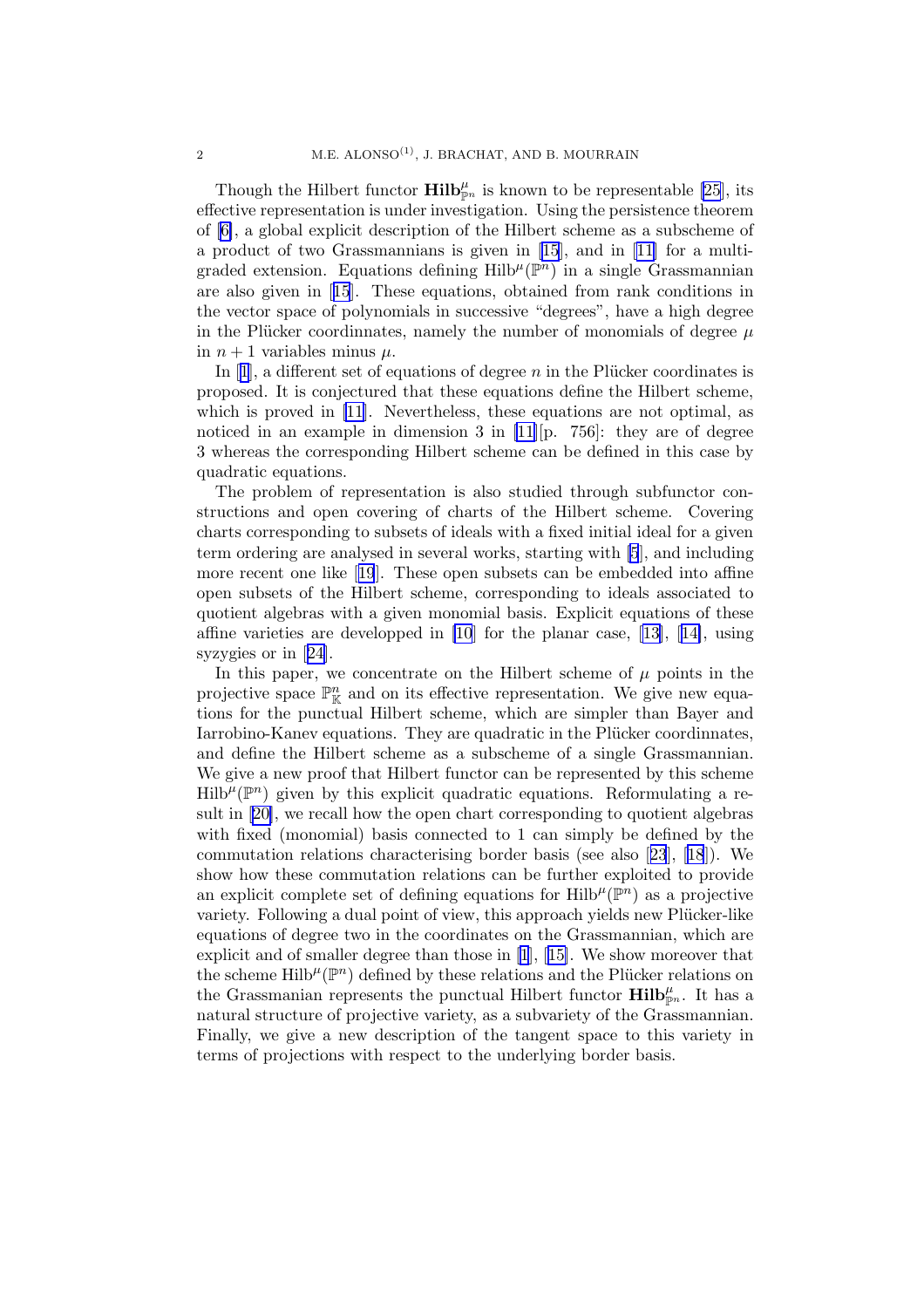<span id="page-3-0"></span>After setting our notations, we analyse in section 2 the Hilbert functor, starting with a local description based on commutation relations, followed by and subfunctor constructions. In Section 3, we describe the new quadratic equations in the Plücker coordinnates, related them with the commutation and generating relation for border basis, prove that they characterise completely elements of the punctual Hilbert scheme and deduce an explicit representation of the Hilbert functor. Finally in Section 4, we show how the tangent space to the Hilbert scheme at a given point can be defined in terms border basis computation. Standard results on functors and on genericity are collected in an appendix for the seek of self-contain.

1.1. **Notations.** Let  $K$  be an algebraically closed field of characteristic  $0$ and  $R = \mathbb{K}[x_1,\ldots,x_n] = \mathbb{K}[\underline{\mathbf{x}}]$  be the set of polynomials in the variables  $x_1, \ldots, x_n$  and coefficients in K. We also denote by  $S = \mathbb{K}[x_0, \ldots, x_n] =$  $\mathbb{K}[\mathbf{x}]$  the polynomial ring in  $x_0, \ldots, x_n$  for a new variable  $x_0$  "of homogenization". For any  $\alpha \in \mathbb{N}^{n+1}$  (resp.  $\mathbb{N}^n$ ), let  $\mathbf{x}^{\alpha} = x_0^{\alpha_0} \cdots x_n^{\alpha_n}$  (resp.  $\underline{\mathbf{x}}^{\alpha} = x_1^{\alpha_1} \cdots x_n^{\alpha_n}$ . The canonical basis of  $\mathbb{N}^{n+1}$  is denoted by  $(e_i)_{i=0,\dots,n}$ , so that  $\mathbf{x}^{\alpha+e_i} = \mathbf{x}^{\alpha} x_i \ (\alpha \in \mathbb{N}^{n+1}, i = 0, \dots, n)$ . For  $\alpha = (\alpha_0, \dots, \alpha_n) \in \mathbb{N}^{n+1}$ , we denote by  $\underline{\alpha} = (\alpha_1, \dots, \alpha_n) \in \mathbb{N}^n$ .

For a given set  $B = {\mathbf{x}^{\alpha_1}, \dots, \mathbf{x}^{\alpha_D}}$  of monomials in  $x_0, \dots, x_n$ , we will identify B with its set of exponents  $\{\alpha_1, \dots, \alpha_D\}$ . For a set of exponents  $E =$  $\{\alpha_1, \ldots, \alpha_D\} \subset \mathbb{N}^{n+1}$ , we denote by  $\mathbf{x}^E$  the corresponding set of monomials with exponents in E:  $\{x^{\alpha_1}, \ldots, x^{\alpha_D}\}.$ 

For  $B \subset \mathbb{N}^n$ , we say that B is connected to 1 if  $\mathbf{0} \in B$  (i.e  $1 \in \mathbf{\underline{x}}^B$ ) and for all  $\beta \in B \setminus \{0\}$ , there exist  $\beta' \in B$  and  $i \in 1 \dots n$  such that  $\beta = \beta' + e_i$ (i.e  $\underline{\mathbf{x}}^{\beta} = \underline{\mathbf{x}}^{\beta'} x_i$ ).

Given an ideal I of S, we denote by  $I_d$  the vector space of homogeneous polynomials of degree d that belong to I. We also denote  $s_d$  the dimension of the vector space  $S_d$  of polynomials  $\in S$  of degree d.

For  $B \subset \mathbb{N}^n$ , we denote by  $B^+ = e_1 + B \cup \cdots \cup e_n + B \cup B$  and  $\partial B = B^+ - B$ .

A *rewriting family* associated to a set  $B \subset R$  of monomials is a set of polynomials of the form  $(h_{\alpha})_{\alpha \in \partial B}$  with:

$$
h_\alpha(\underline{\mathbf{x}}) = \underline{\mathbf{x}}^\alpha - \sum_{\beta \in B} z_{\alpha,\beta} \, \underline{\mathbf{x}}^\beta
$$

with  $z_{\alpha,\beta} \in \mathbb{K}$  for all  $\alpha \in \partial B$ ,  $\beta \in B$ . We call it a *border basis* of B if moreover B is a basis of  $\mathcal{A} = R/(h_{\alpha}(\mathbf{x})).$ 

If  $B = (\beta_1, \ldots, \beta_m)$  is a sequence of elements of  $\mathbb{N}^n$  and  $\beta \in \mathbb{N}^n$ ,  $B^{\beta_i|\beta}$  is the sequence  $(\beta_1, \ldots, \beta_{i-1}, \beta, \beta_{i+1}, \ldots, \beta_m)$  obtained from B, by replacing  $β<sub>i</sub>$  by  $β$ . Finally we denote by  $\langle B \rangle$  the vector space generated by B.

We study the set of K-algebras A generated by  $x_1, \ldots, x_n$ , that admit B as a monomial basis. For any  $a \in \mathcal{A}$ , we consider the operator  $M_a$  of multiplication by  $a$  in  $\mathcal{A}$ :

$$
M_a : A \to A
$$

$$
b \mapsto ab
$$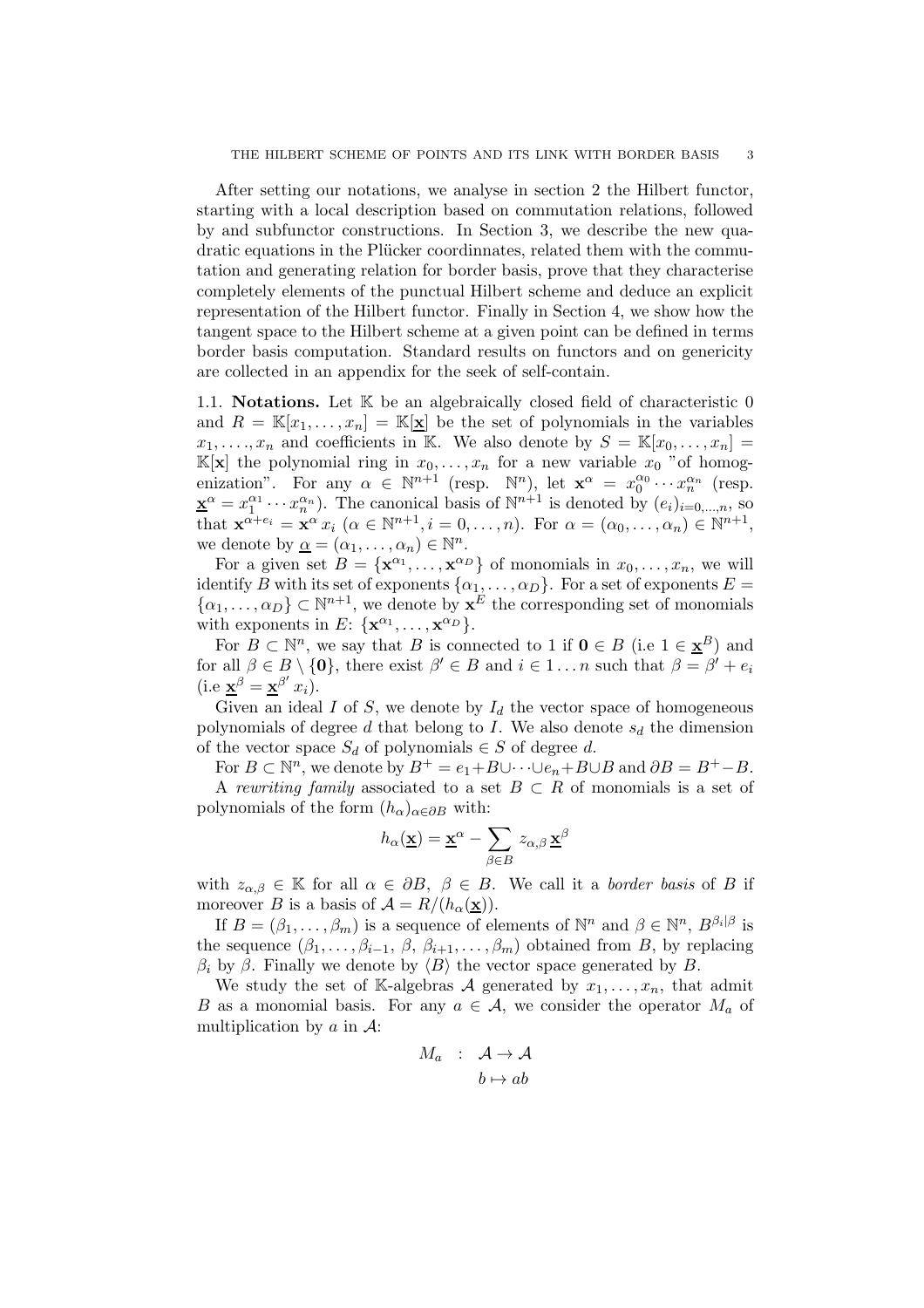<span id="page-4-0"></span>As  $\mathcal A$  is a commutative algebra, the multiplication operators by the variables  $x_i$  commute. Thus for any  $p \in R$ , we can define the operator  $p(M_{x_1}, \ldots, M_{x_n})$ obtained by substitution of the variable  $x_i$  by  $M_{x_i}$   $(i = 1, \ldots, n)$ .

We define  $\mathfrak{I}(\mathcal{A}) := \{p \in R; p(M_{x_1}, \ldots, M_{x_n}) = 0\}$  and call it the ideal associated to A.

The "dehomogenization by  $x_0$ " is the application from S to R that maps a polynomial  $p \in S$  to  $p(1, x_1, \ldots, x_n) \in R$ . For any subset  $I \subset S$ , we denote I its image by the dehomogenization.

Let A be a ring and I an ideal of  $A[x_0, \ldots, x_n]$ , we will say that a polynomial P is not a zero divisor of I if  $I : P = I$ .

#### 2. Hilbert functor representation

In this section we give a new proof of the existence of the Hilbert scheme  $\text{Hilb}^{\mu}(\mathbb{P}^n)$  using border basis relations. We will focus on open subfunctors of the Hilbert functor  $\text{Hilb}_{\mathbb{P}^n}^{\mu}$  that are represented by affine schemes and consist of a covering of Hilb<sup> $\mu$ </sup>( $\mathbb{P}^n$ ). We will use border bases and commutation relations to define these open affine subschemes of  $\text{Hilb}^{\mu}(\mathbb{P}^n)$ .

2.1. Border basis representation. Let  $A$  be a local noehterian ring with maximal ideal m and residue field  $k := A/m$ . Suppose that A is a quotient algebra of  $A[x_1, \ldots, x_n]$  that is a free A-module. Assume that A has a monomial basis B of size  $\mu$ , connected to 1. Then for any  $\alpha \in \partial B$ , the monomial  $\underline{\mathbf{x}}^{\alpha}$  is a linear combination in A of the monomials of B: For any  $\alpha \in \partial B$ , there exists  $z_{\alpha,\beta} \in \mathbb{K}$  ( $\beta \in B$ ) such that  $h^{\mathbf{z}}_{\alpha}(\mathbf{x}) := \mathbf{x}^{\alpha}$  $\sum_{\beta \in B} z_{\alpha,\beta} \underline{\mathbf{x}}^{\beta} \equiv 0$  in A. The equations  $h_{\alpha}^{\mathbf{z}}$  $\frac{z}{\alpha}(\underline{\mathbf{x}})$  will be called, hereafter, the *border relations* of A in B.

Given these border relations, we define a projection  $N^{\mathbf{z}}: \langle B^+ \rangle \to \langle B^+ \rangle$ by:

• 
$$
N^{\mathbf{z}}(\underline{\mathbf{x}}^{\beta}) = \underline{\mathbf{x}}^{\beta}
$$
 if  $\beta \in B$ ,

• 
$$
N^{\mathbf{z}}(\underline{\mathbf{x}}^{\alpha}) = \underline{\mathbf{x}}^{\alpha} - h_{\alpha}^{\mathbf{z}}(\underline{\mathbf{x}}) = \sum_{\beta \in B} z_{\alpha,\beta} \underline{\mathbf{x}}^{\beta}
$$
 if  $\alpha \in \partial B$ .

This construction is extended by linearity to  $\langle B^+\rangle$ .

Similarly, the tables of multiplication  $M_{x_i}^{\mathbf{z}} : \langle B \rangle \to \langle B \rangle$  are constructed using  $M_{x_i}^{\mathbf{z}}(\underline{\mathbf{x}}^{\beta}) = N^{\mathbf{z}}(x_i \underline{\mathbf{x}}^{\beta})$  for  $\beta \in B$ . Notice that the coefficients of the matrix of  $M_{x_i}^{\mathbf{z}}$  in the basis B are linear in the coefficients **z**.

More generally, a monomial  $m$  can be reduced modulo the polynomials  $(h^{\mathbf{z}}_{\alpha})$  $(\mathbf{x}(\mathbf{x}))_{\alpha \in \partial B}$  to a linear combination of monomials in B, as follows: decompose  $m = x_{i_1} \cdots x_{i_l}$  and compute  $N^{\mathbf{z}}(m) = M^{\mathbf{z}}_{i_1} \circ \cdots \circ M^{\mathbf{z}}_{i_l}(1)$ . We easily check that  $m - N^{\mathbf{z}}(m) \in (h_{\alpha}^{\mathbf{z}}(\underline{\mathbf{x}}))_{\alpha \in \partial B}$ .

Given a free quotient algebra of  $A[x_1, \ldots, x_n]$  with basis B connected to 1 of size  $\mu$ , we have seen that there exist coefficients  $(z_{\alpha,\beta} \in \mathbb{K})_{\alpha \in \partial B, \beta \in B}$  which describe completely an ideal defining  $\mu$  points with multiplicity. Conversely, we are interested in characterizing the coefficients  $\mathbf{z} := (z_{\alpha,\beta})_{\alpha \in \partial B, \beta \in B}$  such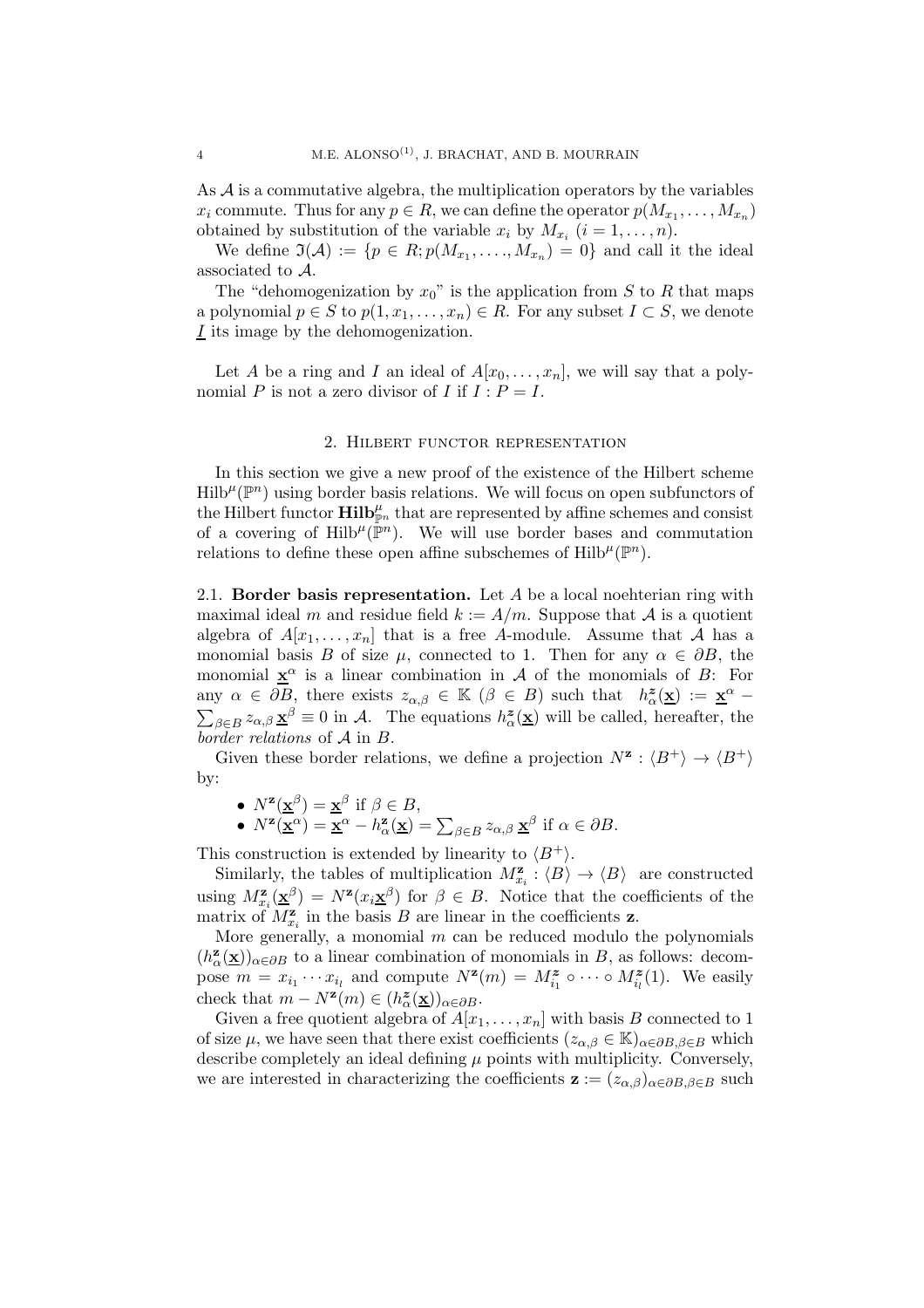<span id="page-5-0"></span>that the polynomials  $(h^{\mathbf{z}}_{\alpha})$  $(\mathbf{x}_\alpha(\mathbf{x}))_{\alpha \in B}$  are the border relations of some quotient algebra  $\mathcal{A}^{\mathbf{z}}$  in the basis  $\mathcal{B}$ .

The following result[[20\]](#page-39-0), also used in [\[23](#page-39-0), [18\]](#page-39-0) for special cases of base B and adapted to local rings, answers the question:

**Theorem 2.1.** Let B be a set of  $\mu$  monomials connected to 1. The poly*nomials*  $h^{\mathbf{z}}_{\alpha}(\underline{\mathbf{x}})$  *are the border relations of some free quotient algebra*  $\mathcal{A}^{\mathbf{z}}$  *of*  $A[x_1, \ldots, x_n]$  of basis B iff

$$
(1) \hspace{1cm} M_{x_i}^{\mathbf{z}} \circ M_{x_j}^{\mathbf{z}} - M_{x_j}^{\mathbf{z}} \circ M_{x_i}^{\mathbf{z}} = 0 \hspace{0.3cm} \text{for} \hspace{0.3cm} 1 \leqslant i < j \leqslant n.
$$

*Proof.*See [[20\]](#page-39-0). □

In the next propositions, we consider  $z = (z_{\alpha,\beta})_{\alpha \in \partial B, \beta \in B}$  as variables. Then, note that the relations (1) induce polynomial equations of degree  $\leq 2$ in z that we will denote:

$$
(2) \qquad M_{x_i}(z) \circ M_{x_j}(z) - M_{x_j}(z) \circ M_{x_i}(z) = 0 \quad \text{for} \quad 1 \leq i < j \leq n.
$$

**Proposition 2.2.** Let  $B \subset A[x_1, \ldots, x_n]$  be a set of  $\mu$  monomials connected *to 1. Let* N *be the size of* ∂B*, then*

$$
\{I \subset A[x_1,\ldots,x_n] \mid A = R/\underline{I} \text{ is free with basis } B\}
$$

*is a variety of*  $\mathbb{K}^{\mu \times N}$  *in the variables*  $\boldsymbol{z} \in \mathbb{A}_{\mathbb{K}}^{\mu \times N}$  defined by  $\mathfrak{H}_B := \{ \boldsymbol{z} \in$  $\mathbb{K}^{\mu\times N}; M_{x_i}(\boldsymbol{z})\circ M_{x_j}(\boldsymbol{z}) - M_{x_j}(\boldsymbol{z})\circ M_{x_i}(\boldsymbol{z}) = \overset{\sim}{0}, 1\leqslant i < j \leqslant n\}$ *. We call it the variety of free quotient algebras with basis* B*.*

These varieties depending on monomial sets  $B$  are used in [\[14\]](#page-39-0) to define the global punctual Hilbert scheme, via a glueing construction. Hereafter, we will give a direct and explicite construction of the Hilbert scheme, based on these relations.

Example 2.3. *To illustrate the construction, we consider the very simple case where*  $B = (1, x)$  *connected to* 1 *in* K[x, y]. Then we have  $\partial B =$ (y, xy, x<sup>2</sup> ) *and the formal border relations are:*

$$
f_y = y - z_{y,1} + z_{y,x} x
$$
  
\n
$$
f_{xy} = xy - z_{xy,1} + z_{xy,x} x
$$
  
\n
$$
f_{x^2} = x^2 - z_{x^2,1} + z_{x^2,x} x
$$

where  $z_{y,1}, z_{y,x}, z_{xy,1}, z_{xy,x}, z_{x^2,1}, z_{x^2,x}$  are the 6 *variables of the border relations. The multiplication matrices are:*

$$
M_x = \left(\begin{array}{cc} 0 & z_{x^2,1} \\ 1 & z_{x^2,x} \end{array}\right), \ M_y = \left(\begin{array}{cc} z_{y,1} & z_{xy,1} \\ z_{y,x} & z_{xy,x} \end{array}\right).
$$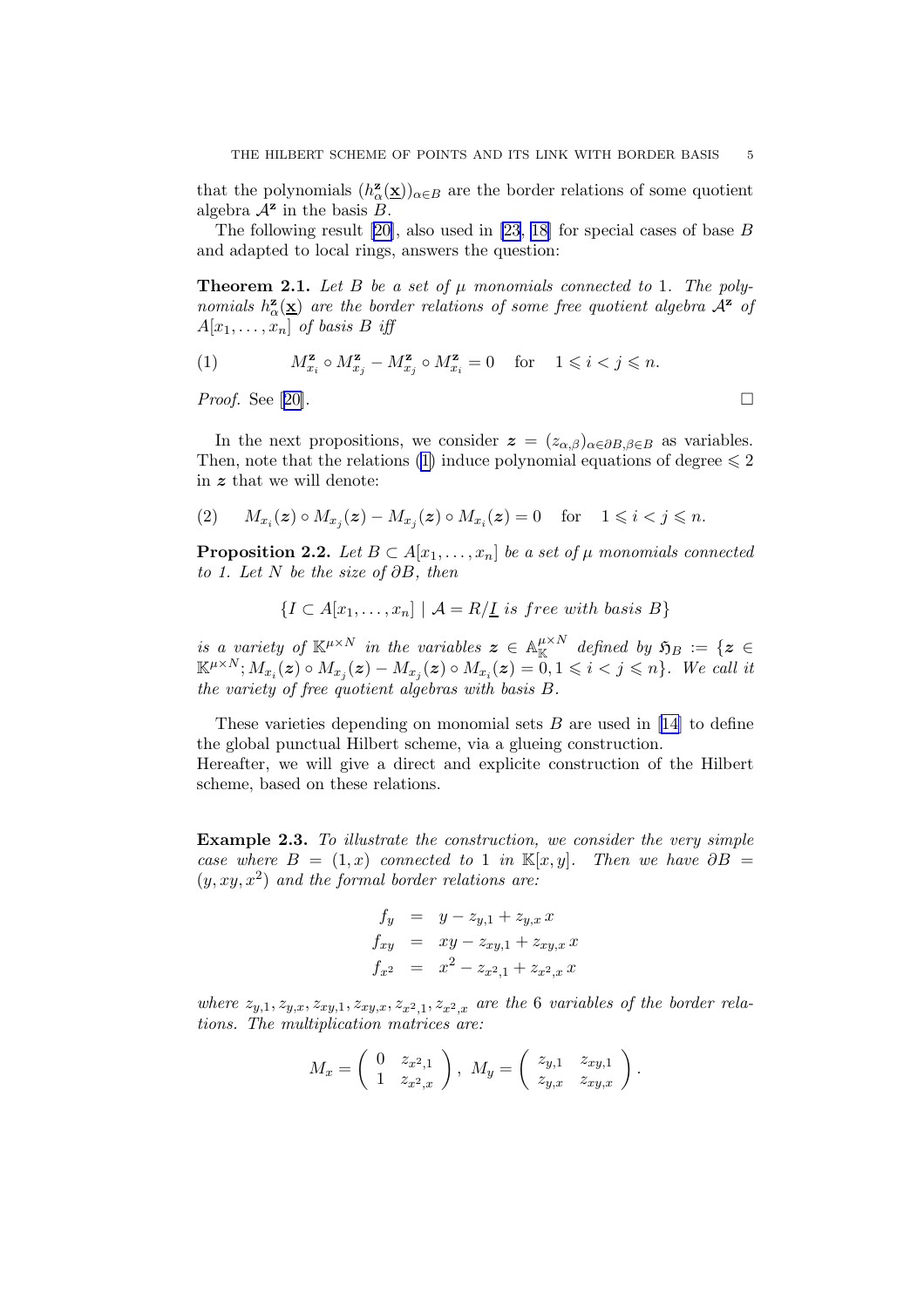<span id="page-6-0"></span>*The equations of*  $\mathfrak{H}_B$  *are then given by*  $M_x M_y - M_y M_x = 0$ *. This yields the following equations of degree 2 in the 6 variables*  $(z_{\alpha,\beta})$ *:* 

$$
\begin{cases}\nz_{xy,1} - z_{x^2,1} z_{y,x} = 0, \\
z_{xy,x} - z_{y,1} - z_{y,x} z_{x^2,x} = 0, \\
z_{x^2,1} z_{y,1} + z_{x^2,x} z_{xy,1} - z_{xy,x} z_{x^2,1} = 0, \\
z_{x^2,1} z_{y,x} - z_{xy,1} = 0\n\end{cases}
$$

*defining the ideal generated by the two polynomials*  $z_{xy,1} - z_{x^2,1} z_{y,x}, z_{xy,x} - z_{xy,x} z_{xy,x}$  $z_{y,1} - z_{y,x} z_{x^2,x}$ *, which define a (parameterized) variety of dimension* 4*.* 

2.2. **The Hilbert functor.** Let  $\mu \in \mathbb{N}$  and *I* be and ideal of *S*. The *Hilbert function* of I associates to  $k \in \mathbb{N}$  the dimension of  $S_k/I_k$ . It coincides with a polynomial called the *Hilbert polynomial* of I, for k large enough.

We consider the category  $\mathcal C$  of noetherian schemes over  $\mathbb K$ . Let  $\mathbb P^n$  be the projective scheme  $\text{Proj}(S)$ . Let A be a commutative ring and p be a prime of A. We will denote by  $A_p$  the localization of A by p. Let  $m_p$  be its maximal ideal. We will denote by  $k(p)$  the residue field  $A_p/A_p m_p$ .

Definition 2.4. *Let* I *be a graded ideal of S. I is said to be saturated if for all integers k and d such that*  $k \leq d$ ,  $I_d : S_k = I_{d-k}$ .

**Definition 2.5.** Let X and Y be schemes and  $f: X \to Y$  be a morphism *of schemes.* X *is said to be flat over* Y *if*  $\mathcal{O}_X$  *is f-flat over* Y *i.e for every*  $x \in X$ ,  $O_{X,x}$  *is a*  $O_{Y,f(x)}$  *flat module (see* [\[12](#page-38-0)]*[Chap.III, p.254]).* 

**Definition 2.6.** The Hilbert functor of  $\mathbb{P}^n$  relative to  $\mu$  denoted  $\text{Hilb}_{\mathbb{P}^n}^{\mu}$  is *the contravariant functor from the category* C *to the category of Sets which maps an object* X of C to the set of flat families  $Z \subset X \times \mathbb{P}^n$  of closed  $sub schemes of  $\mathbb{P}^n$  parametrized by  $X$  with fibers having Hilbert polynomial  $\mu$$ *(flat families*  $Z \subset X \times \mathbb{P}^n$  *means that* Z *is flat over* X*)*.

**Example 2.7.** If  $X = \textbf{Spec}(A)$ , where A is a noetherian K-algebra,  $\textbf{Hilb}_{\mathbb{P}^n}^{\mu}(X)$ is given by the set of saturated homogeneous ideals I of  $A[x_0, \ldots, x_n]$  such that  $\text{Proj}(A[x_0, \ldots, x_n]/I)$  is flat over  $\text{Spec}(A)$  and for every prime ideal  $p \subset A$ , the Hilbert polynomial of the  $k(p)$ -graded algebra  $(A[x_0, \ldots, x_n]/I) \otimes_A$  $k(p)$  is equal to  $\mu$  where  $k(p)$  is the residue field  $A_p/pA_p$ .

**Definition 2.8.** Let A be a noetherian K-algebra. Let  $p \in \text{Spec}(A)$  be a *prime of* A *with residue field*  $k(p) := A_p/pA_p$ . Let I be a homogeneous ideal *of*  $A[x_0, \ldots, x_n]$ *. Consider the following exact sequence:* 

 $0 \longrightarrow I \longrightarrow A[x_0, \ldots, x_n] \longrightarrow A[x_0, \ldots, x_n]/I \longrightarrow 0$ 

*Tensoring by* k(p) *we get the exact sequence*

 $I \otimes k(p) \longrightarrow k(p)[x_0, \ldots, x_n] \longrightarrow A[x_0, \ldots, x_n]/I \otimes k(p) \longrightarrow 0$ 

*Then, we will denote by*  $I(p)$  *the homogeneous ideal of*  $k(p)[x_0, \ldots, x_n]$  *which consists of the image of*  $I \otimes k(p)$  *in*  $k(p)[x_0, \ldots, x_n]$ *. Thus we have* 

$$
A[x_0,\ldots,x_n]/I \otimes k(p) \sim k(p)[x_0,\ldots,x_n]/I(p).
$$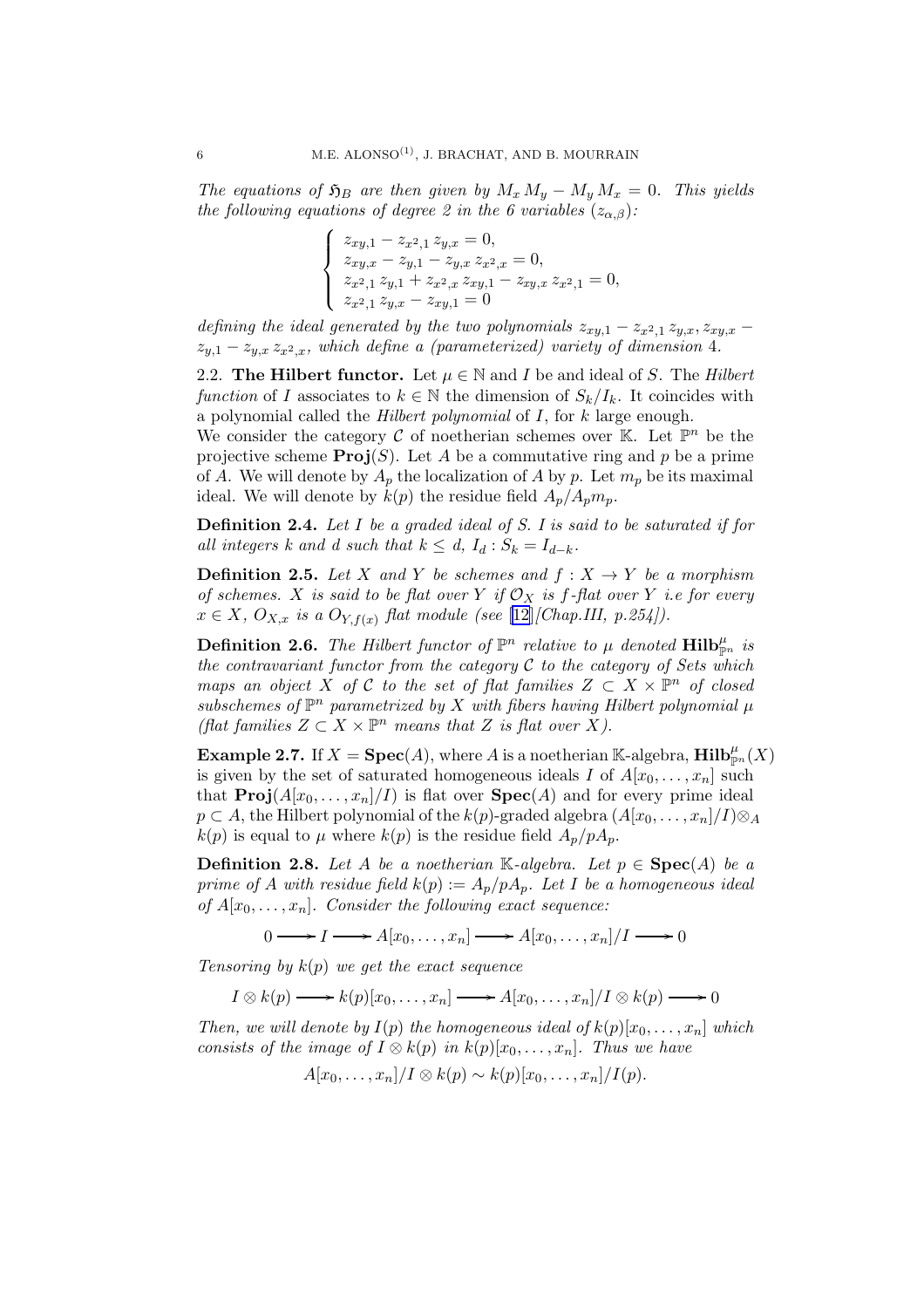<span id="page-7-0"></span>Remark 2.9. *Note that in general* I(p) *is not isomorphic to* I⊗k(p) *because tensoring by* k(p) *is not a left exact functor i.e the morphism:*

$$
I \otimes k(p) \longrightarrow k(p)[x_0, \ldots, x_n]
$$

*is surjective but not injective.*

In our analysis, we will use the affine setting described in Section [2.1](#page-4-0). In order to identify the good affinizations which lead to this setting, we introduce the following definition and characterization:

 $\mathbf{Definition 2.10.}$  *Given an homogeneous ideal J in*  $\mathbf{Hilb}^\mu_{\mathbb{P}^n}(\overline{k}),$  *one has from the Nullstellensatz theorem that* J *has the following primary decomposition:*

$$
J=\bigcap_i q_i
$$

 $with\ q_i\ homogeneous\ m_{\overline{k},P_i}$ -primary ideal, for some points  $P_i$  in the projective *space*  $\mathbb{P}^n_{\overline{k}}$  $\frac{n}{k}$ . The set  $\{P_i\}$  will be called the set of points defined by J in  $\mathbb{P}^n_{\overline{k}}$  $\frac{n}{k}$ .

*More generaly, let* J *be an homogeneous ideal (not necessarily saturated) of* S *with Hilbert polynomial equal to the constant* µ*. The set of points defined by J* in  $\mathbb{P}_{\overline{h}}^n$  $\frac{n}{k}$  is the set of points defined below by its saturation (denoted  $Sat(J)$ :

$$
Sat(J):=\bigcup_{j\in\mathbb{N}}J:(m_{\overline{k}})^j
$$

*in*  $\mathbb{P}^n_{\overline{k}}$  $\frac{n}{k}$ .

**Proposition 2.11.** *Let*  $X = \text{spec}(A)$  *be a scheme in*  $\mathcal{C}$  *and*  $Z = \text{Proj}(A[x_0,$  $\ldots, x_n]$  *(I) be an element of*  $\textbf{Hilb}_{\mathbb{P}^n}^{\mu}(X)$ *. Let u be a linear form in*  $\mathbb{K}[x_0, \ldots, x_n]$ and  $Z_u$  be the open set associated to *u* considered as an element of  $H^0(Z, O_Z(1))$ *(see* [\[7\]](#page-38-0)*[*(0.5.5.2), p.53]). Let  $\pi$  be the natural morphism from Z to X. Let  $p \in \textbf{Spec}(A)$  *be a prime of*  $A$  *and*  $k(p) := A_p/pA_p$  *its residue field. Then,* π∗(OZ<sup>u</sup> )<sup>p</sup> *is a free* OX,p*-module of rank* µ *if and only if* u *does not vanish at any of the points defined by*  $\overline{I(p)} = I(p) \otimes_{k(p)} \overline{k(p)}$  *in*  $\mathbb{P}_{\overline{k}}^n$  $\frac{n}{k(p)}$  (see definition 2.10 and [2.8](#page-6-0)), with  $\overline{k(p)}$  the algebraic closure of  $k(p)$ .

*Proof.* By a change of variables in  $\mathbb{K}[x_0, \ldots, x_n]$  we can assume that  $\mathbf{u} = x_0$ . Moreover, without loss of generality, we can assume that  $A$  is a local ring with maximal ideal  $p$ .

Let  $I \subset A[x_1,\ldots,x_n]$  be the affinization of I by  $x_0$  (set  $x_0 = 1$ ). One has that  $I(p) = I(p)$  and that

$$
(A[x_0,\ldots,x_n]/I) \otimes_A k(p) = k(p)[x_0,\ldots,x_n]/I(p)
$$

and

$$
(A[x_1,\ldots,x_n]/\underline{I})\otimes_A k(p)=k(p)[x_1,\ldots,x_n]/\underline{I}(p).
$$

We also know that  $Z_{x_0} = D_+(x_0)$  (see [\[8\]](#page-38-0)[Prop (2.6.3), p.37]) and that  $Z_{|D_+(x_0)} = \textbf{Spec}(A[x_1,\ldots,x_n]/\underline{I}).$  Thus  $\pi_*(\mathcal{O}_{Z|D_+(x_0)})$  is the sheaf of  $\mathcal{O}_X$ module associated to the A-module  $A[x_1, \ldots, x_n]/\underline{I}$  on  $\text{Spec}(A)$ . Finally,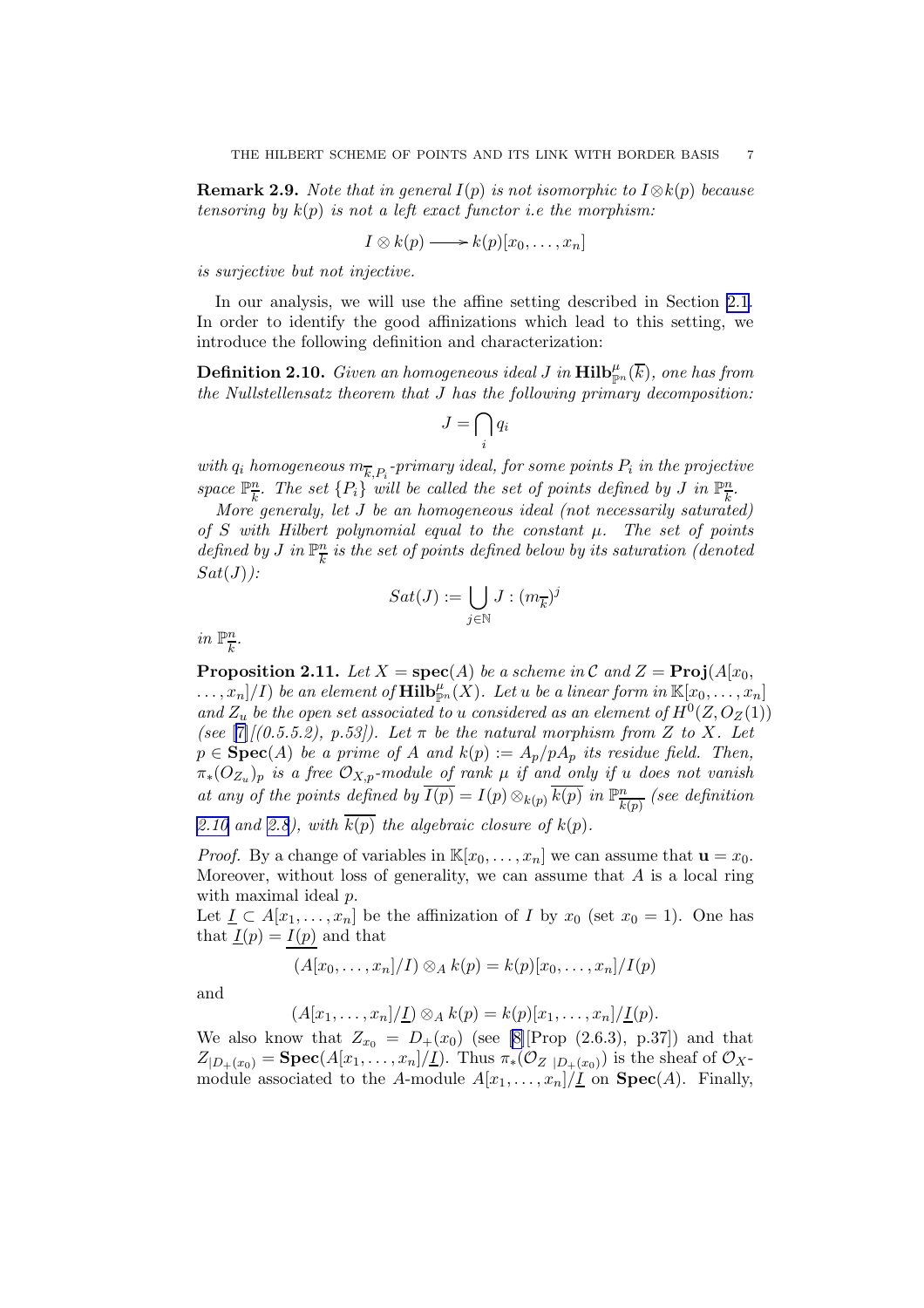<span id="page-8-0"></span> $\pi_*(O_{Z_{x_0}})_p$  is a free  $\mathcal{O}_{X,p}$ -module of rank  $\mu$  if and only if  $A[x_1,\ldots,x_n]/\underline{I}$  is free of rank  $\mu$ .

First let us prove that there exists an integer  $N > 0$  such that for all  $d \geq N$ , the multiplication by  $x_0$ :

(3) 
$$
k(p)[x_0, ..., x_n]_d/I(p)_d \xrightarrow{*x_0} k(p)[x_0, ..., x_n]_{d+1}/I(p)_{d+1}
$$

is injective if and only if  $x_0$  does not vanish at any of the points defined by  $\overline{I(p)}$  in  $\mathbb{P}^n_{\overline{I_n}}$  $\frac{n}{k(p)}$ .

As a matter of fact,  $I(p)$  defines  $\mu$  points in  $k(p)[x_0, \ldots, x_n]$ , there exists and integer  $N \geq \mu$  such that the dimension of  $k(p)[x_0, \ldots, x_n]_d / I(p)_d$  is equal to  $\mu$ for all degree  $d \geq N$ . One has from [[15](#page-39-0)][C.28] that  $I(p)_{d+1} : S_1 = I(p)_d$ for all  $d \geq N$  i.e:

$$
Sat(I(p)) = \sum_{1 \leq i \leq d} I(p)_d : S_i + (I(p)_d) \ \forall d \geq N.
$$

with  $Sat(I(p)) := \bigcup_{d \in \mathbb{N}} I(p) : (S_d)$  (i.e  $I(p)$  is saturated in degree greater than  $N$ ).

Thus the multiplication by  $x_0$  is injective (and by dimension bijective) for all  $d \geq N$  if and only if  $x_0$  is not a zero divisor of the saturation  $Sat(I(p))$ of  $I(p)$ . By proposition [D.4](#page-37-0) and definition [2.10,](#page-7-0) this is equivalent to  $x_0$  does not vanish at any of the points defined by  $\overline{I(p)} = \overline{k(p)} \otimes I(p)$  in  $\mathbb{P}_{\overline{I}}^n$  $\frac{n}{k(p)}$ .

Consider now the following commutative diagram for all  $d\geq N$ :

(4) 
$$
(A[x_0, \ldots, x_n]_d/I_d) \otimes k(p) \xrightarrow{\sim} k(p)[x_0, \ldots, x_n]_d/I(p)_d
$$

$$
\downarrow \phi
$$

$$
(A[x_1, \ldots, x_n] \leq d/\underline{L} \leq d) \otimes k(p) \xrightarrow{\psi} k(p)[x_1, \ldots, x_n] \leq d/\underline{L}(p) \leq d
$$

$$
\downarrow j
$$

$$
(A[x_1, \ldots, x_n]/\underline{I}) \otimes k(p) \xrightarrow{=} k(p)[x_1, \ldots, x_n]/\underline{I}(p)
$$

First, as  $k(p)[x_1, \ldots, x_n]/\underline{I}(p)$  is a  $k(p)$ -algebra of dimension less or equal to  $\mu$ , one has that

(5) 
$$
k(p)[x_1,\ldots,x_n] \leq d/\underline{I}(p) \leq d \xrightarrow{i} k(p)[x_1,\ldots,x_n]/\underline{I}(p)
$$

is an isomorphism for all  $d \geq N \geq \mu$  (this comes from the fact that the Hilbert function of  $k(p)[x_1, \ldots, x_n]/\underline{I}(p)$  is strictly increasing until it is the constant function equal to the dimension of  $k(p)[x_1, \ldots, x_n]/\underline{I}(p) \leq \mu$ ). Thus, for all  $d \geq N$ , j is surjective.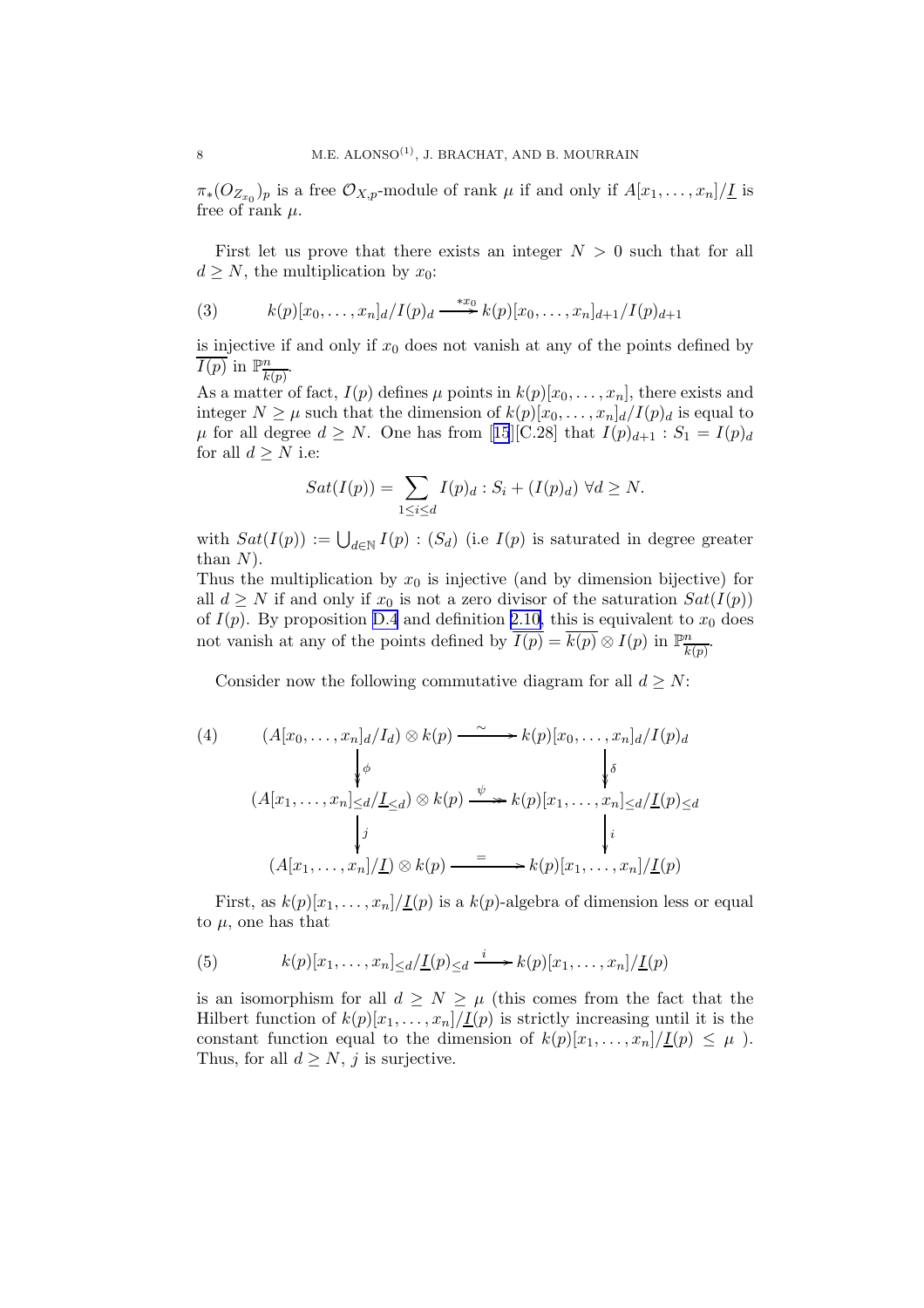Let us prove the equivalence between  $A[x_1, \ldots, x_n]/\underline{I}$  is a free A-module of rank  $\mu$  and  $x_0$  does not vanish at any point defined by  $\overline{I(p)}$  in  $\mathbb{P}^n_{\overline{h}}$  $\frac{n}{k(p)}$ .

First, assume  $x_0$  does not vanish at any point defined by  $\overline{I(p)}$  in  $\mathbb{P}^n_{\overline{k}}$  $\frac{n}{k(p)}$ . Thus, the multiplication by  $x_0$ 

(6) 
$$
k(p)[x_0, ..., x_n]_d/I(p)_d \xrightarrow{x_0} k(p)[x_0, ..., x_n]_{d+1}/I(p)_{d+1}
$$

is a bijection for all  $d \geq N$  i.e the morphism  $\delta$  in diagram [\(4\)](#page-8-0) is an isomorphism. Thus all the morphisms in diagram([4](#page-8-0)) are isomorphisms for all  $d \geq N \geq \mu$ . Consequently, using the multiplication (6) from degree d to  $d+1$ , one has that the natural morphism

$$
(7) \quad (A[x_1,\ldots,x_n]_{\leq d}/\underline{I}_{\leq d}) \otimes k(p) \longrightarrow (A[x_1,\ldots,x_n]_{\leq d+1}/\underline{I}_{\leq d+1}) \otimes k(p)
$$

is an isomorphism for all  $d \geq N$ . By Nakayama Lemma, the natural inclusion:

(8) 
$$
A[x_1,\ldots,x_n] \leq d/\underline{I} \leq d \longrightarrow A[x_1,\ldots,x_n] \leq d+1/\underline{I} \leq d+1
$$

is an isomorphism and

(9)

 $A[x_1, \ldots, x_n] \leq d/\underline{I}_{\leq d} = A[x_1, \ldots, x_n] \leq d+1/\underline{I}_{\leq d+1} = \ldots = A[x_1, \ldots, x_n]/\underline{I}.$ Finally,  $A[x_1, \ldots, x_n]/\underline{I}$  is a flat A-module of finite type such that  $A[x_1, \ldots, x_n]/\underline{I} \otimes$  $k(p)$ is of dimension  $\mu$ . Using [[26\]](#page-39-0)[lem.7.51, p.55], we deduce that  $A[x_1, \ldots, x_n]/\underline{I}$ is a free A-module of rank  $\mu$ .

Reciprocally, assume that  $A[x_1, \ldots, x_n]/\underline{I}$  is a free A-module of rank  $\mu$ . Then the dimension of  $A[x_1, \ldots, x_n]/\underline{I} \otimes k(p)$  is equal to  $\mu$ . Thus all the morphismsin diagram ([4](#page-8-0)) (in particular  $\delta$ ) are isomorphisms for all  $d \geq N$ . Consequently  $x_0$  is not a zero divisor of  $Sat(I(p))$  and thus does not vanish at any point defined by  $\overline{I(p)}$  in  $\mathbb{P}^n_{\overline{I_p}}$  $k(p)$ .

Example 2.12. *Let*  $A = \mathbb{K}[s,t]/(s t)$  *and*  $I = (s x_0^2 + x_0 x_1 + t x_1^2) \subset A[x_0, x_1]$ *.* For each prime ideal p of  $\overrightarrow{A}$ , the quotient  $k(p)[x_0, x_1]/\overrightarrow{I}$  is of dimension 2. *Thus,*  $I \in \textbf{Hilb}_{\mathbb{P}^1}^2(A)$ *. If we take the prime ideal*  $p = (s)$  *of* A, then  $A_p =$  $k(p) = \mathbb{K}(t)$  and the roots of  $I(p)$  in  $\overline{\mathbb{K}(t)}$  are  $(1:0), (-t:1) \in \mathbb{P}^1(\overline{\mathbb{K}(t)})$ . *If we take*  $u = x_0 + x_1$ *, it does not vanish at the roots of*  $I(p)$ *. By a change of variables,*  $X_0 = x_0 + x_1, X_1 = x_1$  *and taking*  $X_0 = 1$ *, we obtain*  $\underline{I} = (s + (1+2s)X_1 + (1+s+t)X_1^2)$ . Thus

$$
\pi_*(O_{Z_{X_0}})_p=A_p[X_1]/\underline{I}_p=A_p[X_1]/(X_1+(1+t)X_1^2)
$$

*is a free*  $A_p$  *module of rank* 2 *generated by*  $\{1, X_1\}$ *, since*  $(1+t)$  *is invertible in* Ap*.*

*If we take*  $p = (s, t)$ *, then*  $k(p) = \mathbb{K}$  *and the roots of*  $I(p)$  *are*  $(1:0)$ *,*  $(0:$  $1) \in \mathbb{P}^1(\overline{\mathbb{K}})$ *. By the same change of variables, we obtain* 

$$
\pi_*(O_{Z_{X_0}})_p = A_p[X_1]/\underline{I}_p = A_p[X_1]/(s + (1+2s)X_1 + (1+s+t)X_1^2)
$$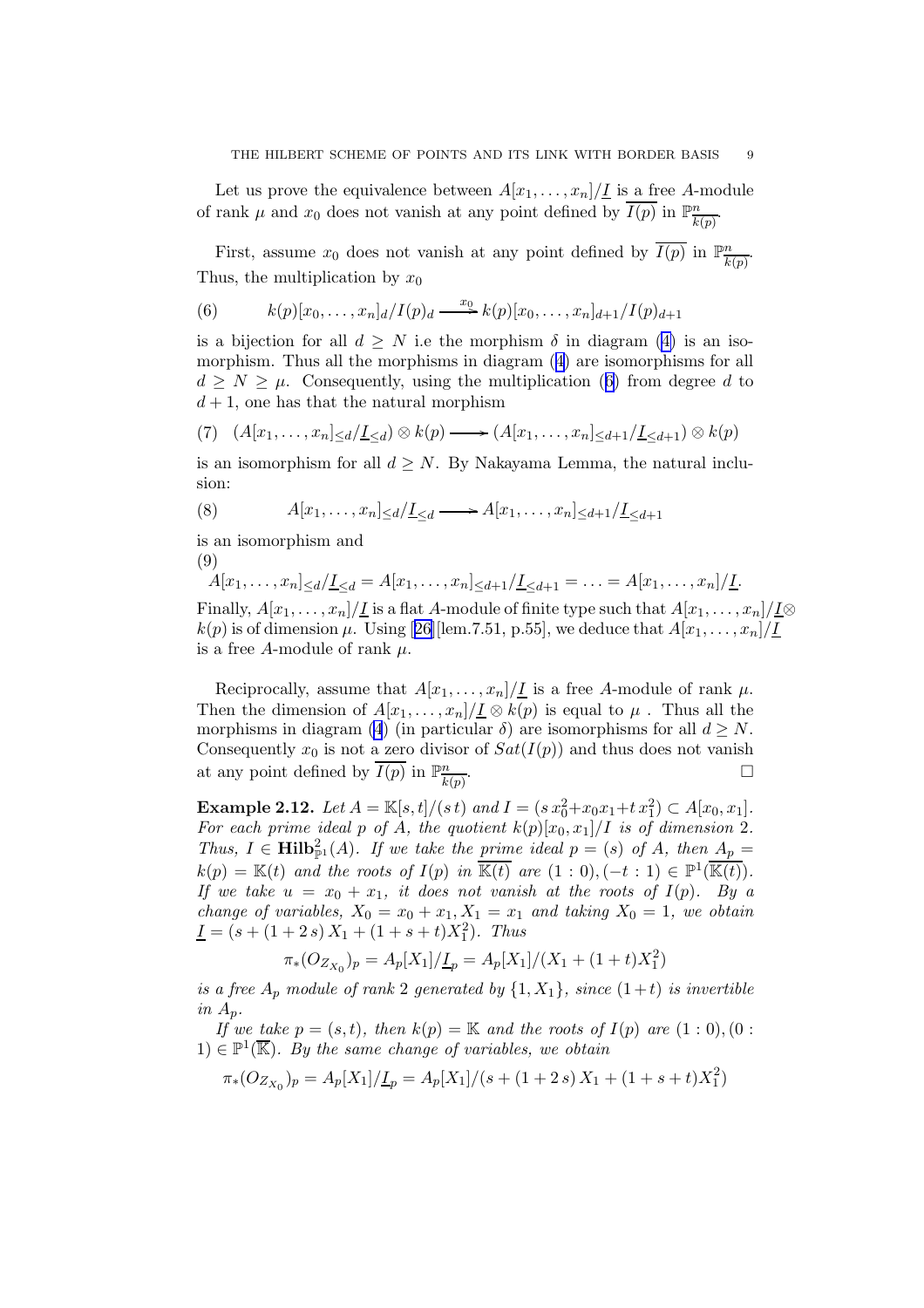<span id="page-10-0"></span>*which is also a free*  $A_p$  *module of rank* 2 *generated by*  $\{1, X_1\}$ *, since*  $(1+s+t)$ *is invertible in* Ap*.*

*Notice that the localisation is needed:*  $A[X_1]/(X_1+(1+t)X_1^2)$  *or*  $A[X_1]/(s+1)$  $(1+2s) X_1 + (1+s+t) X_1^2$  are not free A-modules nor of finite type.

Corollary 2.13. *Let* A *be a local ring with maximal ideal* m *and a noetherian* K*-algebra. Then*

$$
\mathbf{Hilb}_{\mathbb{P}^n}^{\mu}(A) =
$$

 ${Saturated\ ideal}\ I \subset A[x_0,\ldots,x_n] \ | \ A[x_0,\ldots,x_n] \ d/I_d\ is\ free\ of\ rank\ \mu\ for\ d\geq \mu$ .

*Proof.* First, let  $I \subset A[x_0, \ldots, x_n]$  be a saturated homogeneous ideal such that  $A[x_0, \ldots, x_n]_d/I_d$  is free of rank  $\mu$  for all degree  $d \geq \mu$ , then I belongs to  $\mathbf{Hilb}_{\mathbb{P}^n}^{\mu}(A)$ .

We deduce  $\underline{I}(p)$  defines an affine zero dimensional algebra of multiplicity  $\mu$ in  $k(p)[x_1, \ldots, x_n]$ . Thus, using homogenization by  $x_0$  on  $\underline{I}(p)$  we obtain an homogeneous ideal in  $\mathbf{Hilb}_{\mathbb{P}^n}^{\mu}(k(p))$ . Then, by the Gotzmann's persistence theorem[[15\]](#page-39-0)[C.17, p.297] we deduce that for all degree  $d \geq \mu$  the natural inclusion

$$
i: k(p)[x_1, \ldots, x_n] \leq d/\underline{I}(p) \leq d \longrightarrow k(p)[x_1, \ldots, x_n]/\underline{I}(p)
$$

is an isomorphism (by dimension). Thus, the morphism

$$
j:(A[x_1,\ldots,x_n]_{\leq d}/\underline{I}_{\leq d})\otimes k(p)\longrightarrow (A[x_1,\ldots,x_n]/\underline{I})\otimes k(p)
$$

is surjective for all  $d \geq \mu$ . Then, by Nakayama's Lemma, we get that

 $A[x_1, \ldots, x_n] \leq \mu / L \leq \mu = A[x_1, \ldots, x_n] \leq \mu + 1 / L \leq \mu + 1 = \cdots = A[x_1, \ldots, x_n] / L.$ 

Finally, as  $x_0$  is not a zero divisor of I, we get that  $A[x_1, \ldots, x_n] \leq d/\underline{I} \leq d$  $A[x_0, \ldots, x_n]_d/I_d$  is a free A-module of rank  $\mu$  for all degree  $d \geq \mu$ .

Corollary 2.14. *Let* A *be a local ring with maximal ideal* m *and a noethrian*  $\mathbb{K}\text{-}algebra.$  Let  $I \subset A[x_0,\ldots,x_n]$  be a homogeneous ideal in  $\text{Hilb}_{\mathbb{P}^n}^{\mu}(A)$ . *Then* I *is generated in degree* µ*:*

$$
I_{\mu+k}=A[x_0,\ldots,x_n]_k I_\mu
$$

*for all*  $k \geq 0$ *.* 

*Proof.* As in the proof of corollary 2.13, we can assume  $x_0$  is not a zero divisor of I and does not vanish at any point defined by  $\overline{I(m)}$  (see definitions [2.8](#page-6-0)) and [2.10\)](#page-7-0). Then, from proposition [2.11,](#page-7-0)  $A[x_1, \ldots, x_n]/\underline{I}$  is a free A-module of rank  $\mu$  and we get the following diargam:

$$
(A[x_1, \ldots, x_n] \leq d/\underline{L}_{\leq d}) \otimes k(p) \xrightarrow{\psi} k(p)[x_1, \ldots, x_n] \leq d/\underline{L}(p) \leq d
$$
  
\n
$$
\downarrow j
$$
  
\n
$$
(A[x_1, \ldots, x_n]/\underline{L}) \otimes k(p) \xrightarrow{\sim} k(p)[x_1, \ldots, x_n]/\underline{L}(p)
$$

for which we proved in corollary 2.13 that i, j (and thus  $\psi$ ) are isomorphism for all  $d \geq \mu$ . As  $k(p)[x_1, \ldots, x_n]/\underline{I}(p)$  is of dimension  $\mu$ , we can find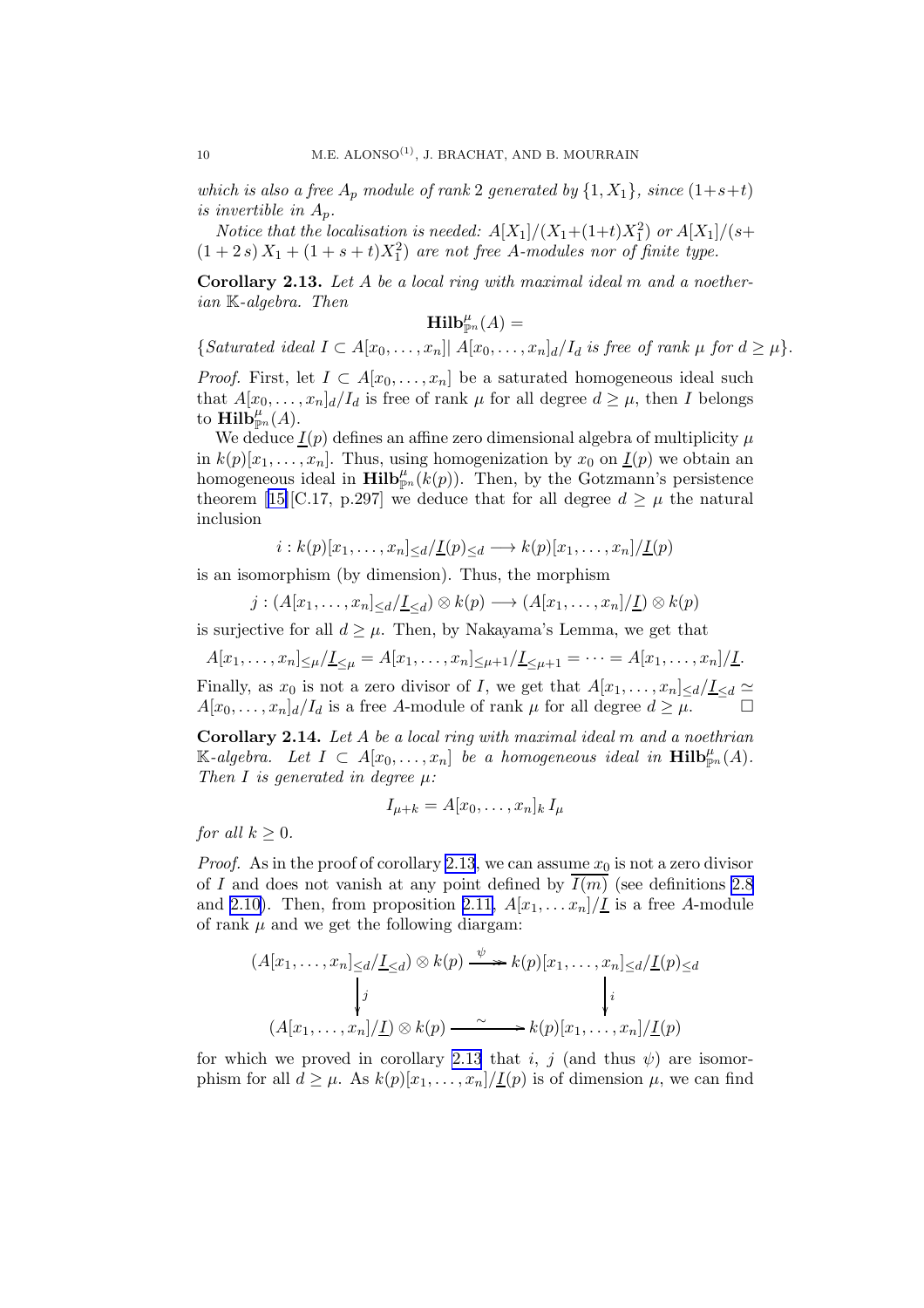a basis B with polynomials of degree less or equal to  $\mu - 1$  (take for instance B connected to 1). Thus, B is a basis of  $k(p)[x_1, \ldots, x_n]_{\le d}/\underline{I}(p)_{\le d}$  ~  $(A[x_1, \ldots, x_n] \le d/\underline{I} \le d) \otimes k(p)$  for all  $d \ge \mu$ . By Nakayama's lemma, we deduce that B is a basis of the free A-module  $A[x_1, \ldots, x_n] \le d/\underline{I} \le d$  for all  $d \geq \mu$ . As the degree of all the polynomials in B is less or equal to  $\mu - 1 < \mu \leq d$ , we can define operators of multiplication by the variables  $(x_i)_{1\leq i\leq n}$  in  $A[x_1,\ldots,x_n]_{\leq d}/\underline{I}_{\leq d}$  for all  $d\geq \mu$ . Then, using these operators of multiplication, we can easily prove that  $\underline{I}_{\leq d+1} = A[x_1, \ldots, x_n]_{\leq 1} \cdot \underline{I}_{\leq d}$  for all  $d \geq \mu$ . As  $x_0$  is not a zero divisor of I, we deduce

$$
I_{d+1} = S_1 I_d
$$

for all  $d \geq \mu$ .

**Remark 2.15.** Let A be a noetherian K-algebra. Let  $X = \text{Spec}(A)$  and Z *be a closed subscheme of*  $X \times \mathbb{P}^n$  *and let*  $\mathcal{I} \subset \mathcal{O}_{X \times \mathbb{P}^n}$  *be the sheaf of ideals that defines* Z. Corollary [2.14](#page-10-0) means that if Z belongs to  $\text{Hilb}^{\mu}_{\mathbb{P}^n}(X)$ , then *the natural map*

$$
H^0(X\times\mathbb{P}^n,\mathcal{I}(d))\otimes_{\mathbb{K}}\mathcal{O}_{X\times\mathbb{P}^n}(1)\longrightarrow H^0(X\times\mathbb{P}^n,\mathcal{I}(d+1))
$$

*is surjective.*

2.3. Open covering of the Hilbert functor. Let A be a ring and M is an A-module. We denote by  $\widetilde{M}$  the quasi-coherent sheaf of modules associated to M in  $\text{Spec}(A)$ . We will say that M is locally free on  $\Omega \subset \text{Spec}(A)$  if for all  $p \in \Omega$ ,  $M_p$  is a free  $A_p$ -module. We will say that M is locally free if it is locally free on  $Spec(A)$ . Thus, M is locally free if and only if M is locally free on  $Spec(A)$  as a sheaf of modules.

We recall some definitions about functors (see eg. [\[25](#page-39-0)][Appendix E]):

Definition 2.16. *A contravariant functor* F *from the category* C *to the category of Sets is representable if there exists an object* Y *in* C *such that the functor*  $\text{Hom}(-, Y)$  *is isomorphic to the functor* F. In particular for *every*  $X$  *in*  $\mathcal{C}$ *,* 

$$
F(X) \simeq Hom(X, Y).
$$

**Definition 2.17.** A contravariant functor  $F$  from the category  $C$  to the *category of Sets is called a sheaf if for every scheme* X *in* C*, the presheaf of sets on the topological space associated to* X *given by:*

$$
U \to F(U)
$$

*is a sheaf. Namely, if for all schemes* X *in* C *and for every open covering* {Ui} *of* X*, the following is an exact sequences of sets:*

$$
0 \to F(X) \to \prod_i F(U_i) \to \prod_{i,j} F(U_i \cap U_j)
$$

Notice that by construction, representable functors are sheaves.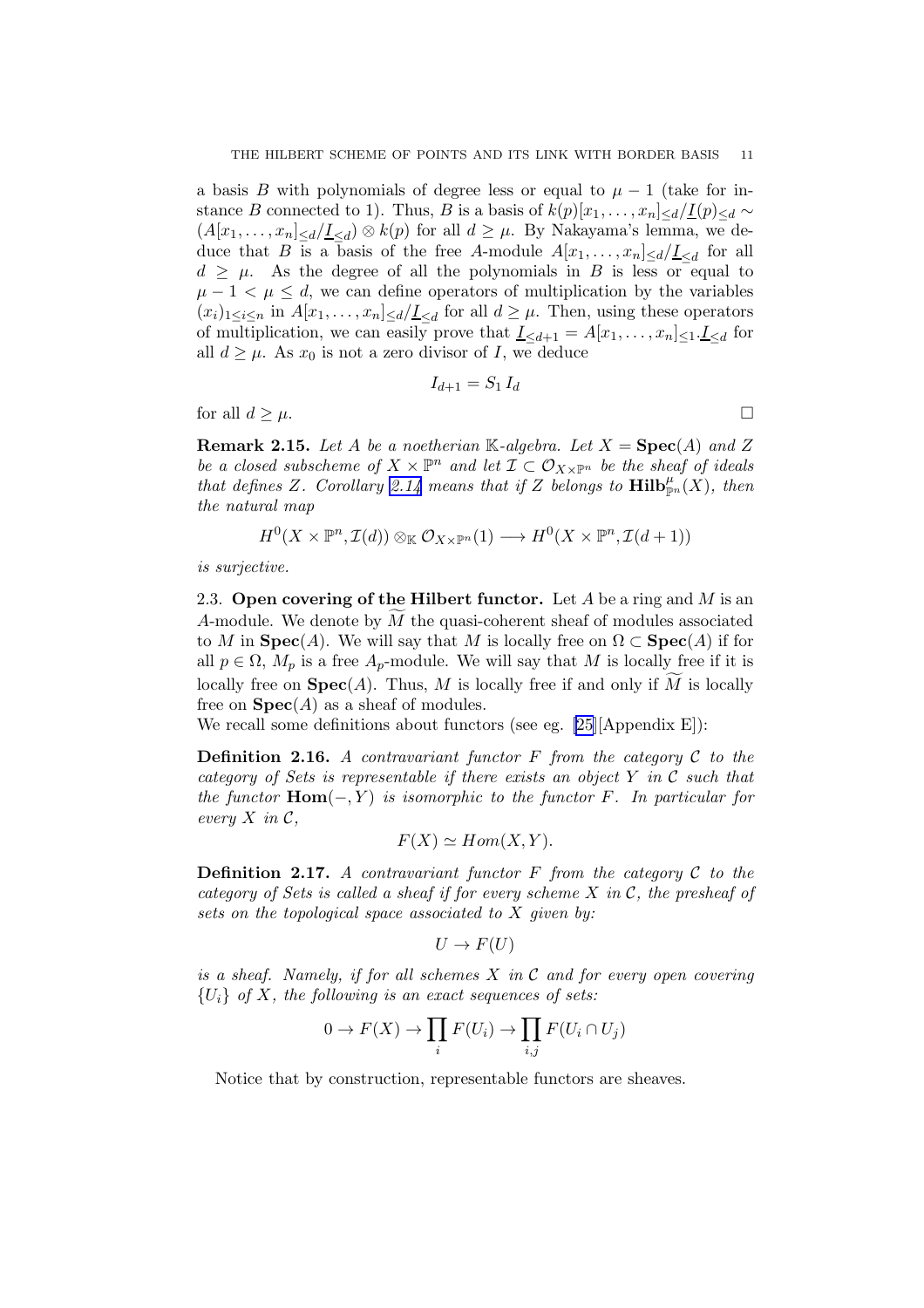<span id="page-12-0"></span>Definition 2.18. *Let* F *be a contravariant functor from* C *to the category of Sets. A subfunctor* G *of* F *is said to be an open subfunctor if for every scheme* X *in* C *and for every morphism of functors*

$$
Hom(-,X) \to F
$$

*the fiber product*  $\text{Hom}(-, X) \times_F G$  *(which is a subfunctor of*  $\text{Hom}(-, X)$ *) is represented by an open subscheme of* X*.*

*A family of open subfunctors*  $\{G_i\}$  *of* F *is a covering if for every scheme* X *in* C<sub>r</sub>, the family of subschemes that represent the subfunctors {**Hom**(−, X)  $\times$ <sub>F</sub>  $G_i$  *is an open covering of X.* 

**Definition 2.19.** Let u be a linear form in  $\mathbb{K}[x_0, \ldots, x_n]$ . Let  $\mathbf{H}_u$  be the  $subfunctor$  of  $\text{Hilb}_{\mathbb{P}^n}^{\mu}$  which associates to X in C the set  $\text{H}_u(X)$  of flat  $families\ Z\ \subset\ X\ \times\ \mathbb{\mathbb{P}}^n\ \ of\ closed\ subschemes\ of\ Y\ parametrized\ by\ X\ with$  $fibers \ having \ Hilbert \ polynomial \ \mu \ and \ such \ that \ \pi_*(O_{Z_u}) \ is \ locally \ free \ sheaf$ *of rank*  $\mu$  *of* X, where  $\pi$  *is the natural morphism from* Z *to* X *and*  $Z_u$  *is the open set associated to u considered as an element of*  $H^0(Z, O_Z(1))$  *(see* [[7](#page-38-0)]*[(0.5.5.2) p.53]).*

**Proposition 2.20.** *The family of subfunctors*  $(\mathbf{H}_u)_{u \in \mathbb{K}[x_0,...,x_n]_1}$  *consists of* an open covering of subfunctors of  $\text{Hilb}_{\mathbb{P}^n}^{\mu}$ .

*Proof.* From proposition [A.2](#page-31-0), it is enough to consider affine schemes  $X =$  $\textbf{Spec}(A)$  (with A a noetherian K-algebra) and to prove that, given a morphism of functors from  $\text{Hom}(-, X)$  to  $\text{Hilb}_{\mathbb{P}^n}^{\mu}$  (i.e given an element  $Z \in$  $\textbf{Hilb}^{\mu}_{\mathbb{P}^n}(X)$  the functor

$$
G:=\mathbf{Hom}(-,X)\times_{\mathbf{Hilb}^\mu_{\mathbb{P}^n}}\mathbf{H}_u
$$

restricted to the category of affine noetherian schemes over K is represented by an open subscheme of X.

Let  $X' = \text{Spec}(A')$  be an affine noetherian scheme over K. Let f be a morphism of K-algebras from A to A'. Let  $\phi$  be the morphism of schemes from  $X' = \text{Spec}(A')$  to  $\text{Spec}(A)$  associated to f. Let Z be an element of  $\mathbf{Hilb}_{\mathbb{P}^n}^{\mu}(X)$  and I be its associated saturated homogeneous ideal of  $A[x_0,\ldots,x_n]$ . Let  $Z'$  be the element of  $\text{Hilb}_{\mathbb{P}^n}^{\mu}(X')$  given by  $(\phi \times Id_{\mathbb{P}^n})^*(Z)$ . Let I' be the homogeneous ideal of  $A'[x_0, \ldots, x_n]$  associated to the quotient algebra  $(A[x_0, \ldots, x_n]/I) \otimes_A A'.$ 

By a change of variables in  $\mathbb{K}[x_0,\ldots,x_n]$ , we can assume  $u = x_0$ . Then,  $Z'_{x_0} = (\phi \times Id_{\mathbb{P}^n})^*(Z_{x_0})$  is equal to  $\textbf{Spec}(A'[x_1, \ldots, x_n]/\underline{I'})$  (where  $\underline{I'}$  denote the affinization of  $I'$ ).

Then, we need to prove that for all  $A'$  and f, the sheaf of module of  $\textbf{Spec}(A')$ associated to the A'-module  $A'[x_1, \ldots, x_n]/\underline{I'}$  is locally free of rank  $\mu$  if and only if the morphism

$$
\phi: \mathbf{Spec}(A') \to \mathbf{Spec}(A)
$$

factors through an open subscheme  $\Omega_{x_0}$  of  $\textbf{Spec}(A)$ .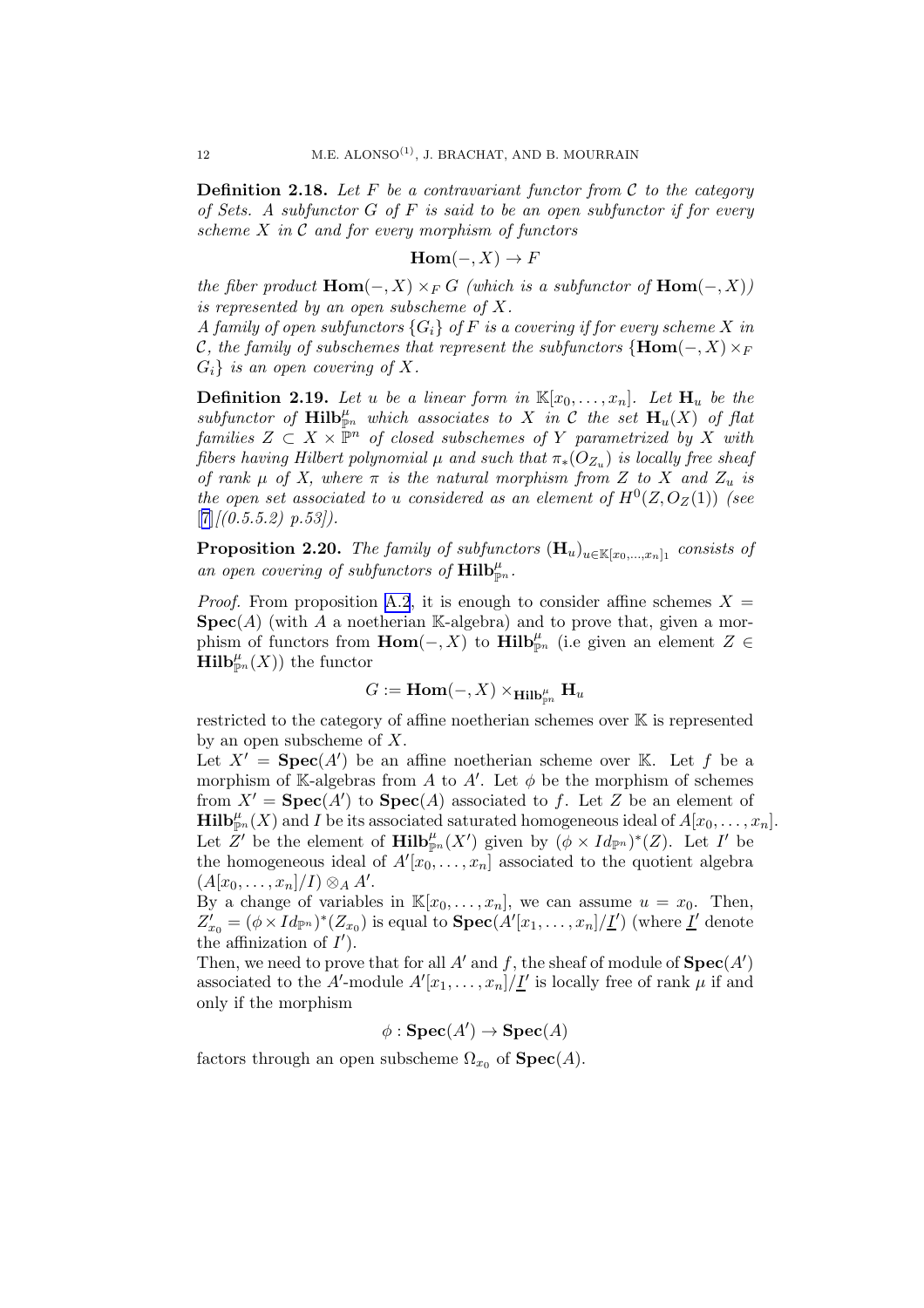Let q be a prime of A' and p be its image in  $\text{Spec}(A)$ . From proposition [2.11,](#page-7-0)  $A'_q[x_1,\ldots,x_n]/\underline{I}'_q$  is free of rank  $\mu$  if and only if  $x_0$  does not vanish at any point defined by  $\overline{I'(q)} = I'(q) \otimes_{k'(q)} \overline{k'(q)}$  in  $\mathbb{P}^n_{\overline{k}}$  $\frac{n}{k'(q)}$  (see Definition [2.8\)](#page-6-0). Note that we have:

$$
I'(q) = I(p) \otimes_{k(p)} k'(q).
$$

Thus, by Proposition [D.5](#page-37-0), the points defined by  $I'(q)$  are the same as those defined by  $\overline{I(p)} = I(p) \otimes_{k(p)} \overline{k(p)}$  in  $\mathbb{P}^n_{\overline{k}}$  $\frac{n}{k(p)}$  using the natural field inclusions

$$
k(p) \xrightarrow{i} k'(q)
$$
  
\n
$$
\downarrow \qquad \qquad \downarrow
$$
  
\n
$$
\overline{k(p)} \xrightarrow{\overline{i}} \overline{k'(q)}
$$

Thus,  $x_0$  does not vanish at the points defined by  $I'(q)$  if and only if  $x_0$ does not vanish at the points defined by  $\overline{I(p)}$ . Equivalently:  $A'_q[x_1,\ldots,x_n]/\underline{I}'_q$ is free of rank  $\mu$  if and only if  $A_p[x_1,\ldots,x_n]/\underline{I}_p$  is free of rank  $\mu$  (with  $p = \phi(q)$ ). Thus,  $A'[x_1, \ldots, x_n]/\underline{I'}$  is locally free of rank  $\mu$  if and only if  $\phi$  factors through the subset  $\Omega_{x_0} \subset \textbf{Spec}(A)$  on which  $A[x_1, \ldots, x_n]/\underline{I}$  is locally free of rank  $\mu$ .

Let  $p \in \text{Spec}(A)$  be a prime of A. Then, using diagram [4](#page-8-0), one has the following equivalence:

(i)  $A[x_1, \ldots, x_n]/\underline{I} \otimes_A A_p = A_p[x_1, \ldots, x_n]/\underline{I_p}$  is an  $A_p$  free module,

(ii)  $A[x_1, \ldots, x_n]/\underline{I} \otimes_A A_p = A_p[x_1, \ldots, x_n]/\overline{I_p}$  is an  $A_p$ -module of finite type,

(iii)  $A_p[x_1, ..., x_n] \le d / \underline{I_p}_{\le d} = A_p[x_1, ..., x_n] \le d+1 / \underline{I_p}_{\le d+1}$  for all  $d \ge \mu$ ,

(iv) there exists an integer  $d \geq \mu$  such that

$$
A_p[x_1, \dots, x_n] \le d / \underline{I_p}_{\le d} = A_p[x_1, \dots, x_n] \le d+1 / \underline{I_p}_{\le d+1}.
$$

Thus, the set  $\Omega \subset \textbf{Spec}(A)$  on which  $A[x_1, \ldots, x_n]/\underline{I}$  is locally free is equal to the subset of  $Spec(A)$  on which the morphism of inclusion

$$
i: A[x_1, \ldots, x_n]_{\leq \mu}/\underline{I}_{\leq \mu} \longrightarrow A[x_1, \ldots, x_n]_{\leq \mu+1}/\underline{I}_{\leq \mu+1}
$$

is surjective. Let M be the cokernel of i, then  $\Omega$  is equal to the subset of **Spec**(A) on which M is equal to zero. As M is of finite type (i.e M is a coherent scheaf of module),  $\Omega$  is an open subset of  $Spec(A)$ .

Finally,  $\Omega_{x_0}$  is an open subset of  $\Omega$  and  $A'[x_1,\ldots,x_n]/\underline{I'}$  is locally free of rank  $\mu$  if and only if  $\phi$  factors through the open subscheme associated to  $\Omega_{x_0}$ . Consequently,  $\mathbf{H}_{x_0}$  is an open subfunctor of  $\mathbf{Hilb}^{\mu}_{\mathbb{P}^n}$ .

Let us prove that  $(\mathbf{H}_u)_{u \in \mathbb{K}[x_0,\ldots,x_n]_1}$  consists of a covering of  $\textbf{Hilb}_{\mathbb{P}^n}^{\mu}$ . By definition [2.18,](#page-12-0) we need to prove that  $(\Omega_u)_{u \in S_1}$  consists of a covering of **Spec**(*A*). Let *p* be a point of **Spec**(*A*). Consider the points of  $\mathbb{P}_{k(p)}^n$  defined by  $I(p)$ . One can find a linear form  $u \in S_1 = \mathbb{K}[x_0, \ldots, x_n]_1$  that does not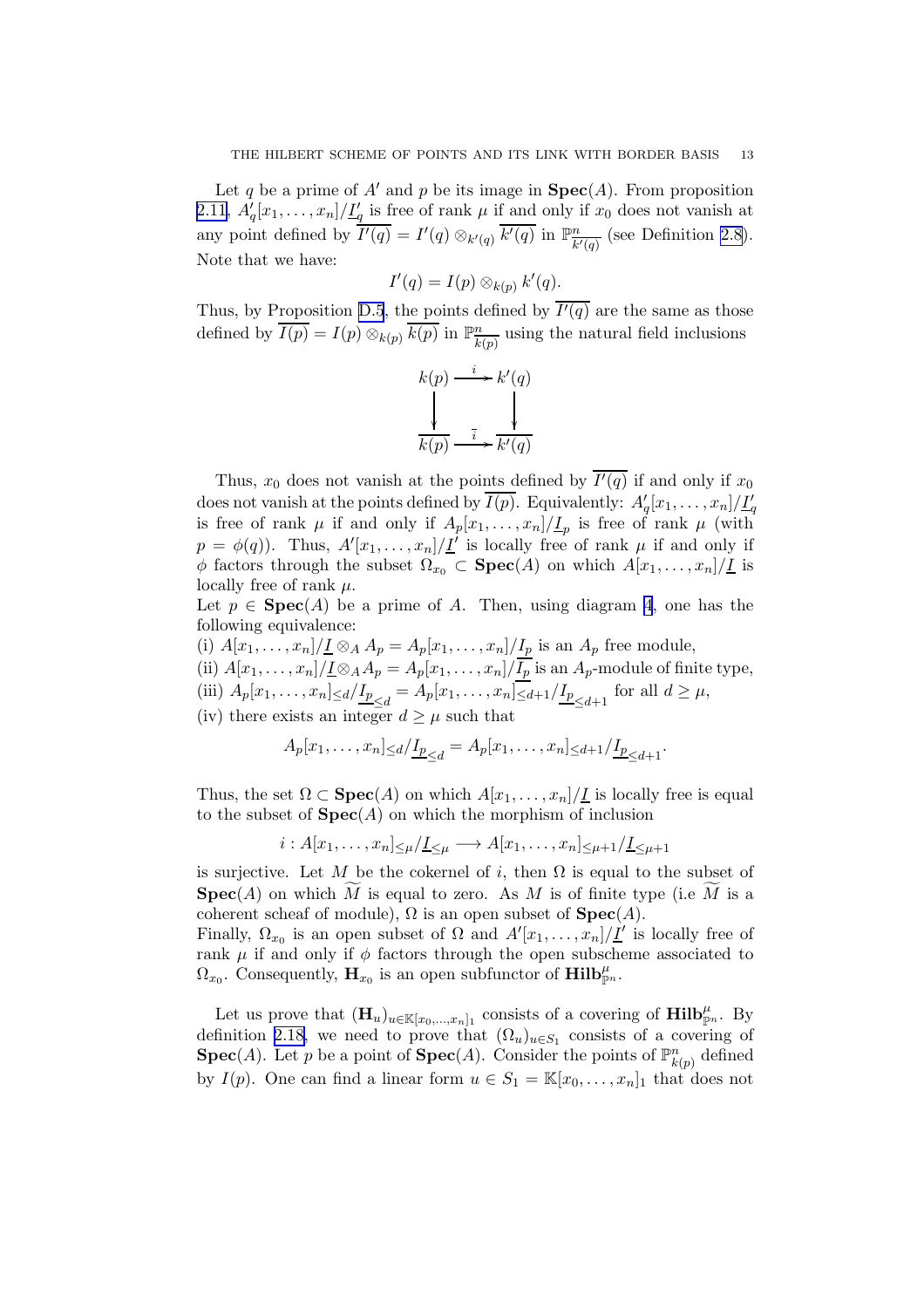<span id="page-14-0"></span>vanish at any of these points. By proposition [2.11](#page-7-0), p belongs to  $\Omega_u$ . Thus the family  $(\Omega_u)_{u \in \mathbb{K}[x_0,\ldots,x_n]_1}$  consists of a covering of  $\textbf{Spec}(A)$  and the family of open subfunctors  $\mathbf{H}_u$  is a covering of  $\mathbf{Hilb}_{\mathbb{P}^n}^{\mu}$ .

2.4. Representation of the Hilbert functor. We are now going to prove that the Hilbert functor is representable.

**Definition 2.21.** Let B be a family of  $\mu$  monomials of degree d in  $\mathbb{K}[x_0, \ldots, x_n]$ . Let  $\mathbf{H}_{x_0}^B$  be the subfunctor of  $\mathbf{H}_{x_0}$  which associates to X in C the set  $\mathbf{H}_{x_0}^B(X)$ of flat families  $Z \subset X \times \mathbb{P}^n$  of closed subschemes of Y parametrized by  $\tilde{X}$  with *fibers having Hilbert polynomial*  $\mu$  *such that*  $\pi_*(O_{Z_{x_0}})$  *is a locally free sheaf of rank*  $\mu$  *of*  $X$  *with basis*  $\underline{B} := B/x_0^d$  *considered as elements of*  $H^0(Z, O_{Z_{x_0}})$ *.* 

**Lemma 2.22.** Let  $d \geq \mu$  be an integer. Let  $\mathcal{B}_d$  be the set of families B *of*  $\mu$  *monomials of degree d in*  $\mathbb{K}[x_0, \ldots, x_n]$  *such that the affinization*  $\underline{B}$  *is connected to one in*  $\mathbb{K}[x_1, \ldots, x_n]$ *. Then, the family of contravariant functors*  $(\mathbf{H}_{x_0}^B)_{B \in \mathcal{B}_d}$  consists of open covering of representable subfunctors of  $\mathbf{H}_{x_0}$ .

*Proof.* First, let us prove that  $\mathbf{H}_{x_0}^B$  is an open subfunctor. By proposition [A.2](#page-31-0), we can reduce to the case of affine schemes. Let A and  $A'$  be noetherian K-algebras. Let f be any morphism of K-algebras from A to A' and  $\phi$  its corresponding morphism from  $\text{Spec}(A')$  to  $\text{Spec}(A)$ .

Let Z be an element of  $\mathbf{Hilb}^{\mu}_{\mathbb{P}^n}(X)$  and I be its associated saturated homogeneous ideal of  $A[x_0,\ldots,x_n]$ . Let  $Z'$  be the element of  $\textbf{Hilb}_{\mathbb{P}^n}^{\mu}(X')$  given by  $(\phi \times Id_{\mathbb{P}^n})^*(Z)$ . Let I' be the homogeneous ideal of  $A'[x_0, \ldots, x_n]$  associated to the quotient algebra  $(A[x_0, \ldots, x_n]/I) \otimes_A A'$ .

Then,  $Z'_{x_0} = (\phi \times Id_{\mathbb{P}^n})^*(Z_{x_0})$  is equal to  $\textbf{Spec}(A'[x_1, \ldots, x_n]/\underline{I'})$  (where  $\underline{I'}$ denote the affinization of  $I'$ ). Thus, we need to prove that for all noetherian K-algebras  $A'$  and for all morphisms of K-algebras f from A to  $A'$ , the sheaf of modules of  $\textbf{Spec}(A')$  associated to the A'-module  $A'[x_1, \ldots, x_n]/\underline{I'}$ is locally free of rank  $\mu$  with basis  $B$  if and only if the morphism

$$
\phi: \mathbf{Spec}(A') \to \mathbf{Spec}(A)
$$

factors through an open subscheme  $\Gamma_B$  of  $\textbf{Spec}(A)$ . From proposition [2.20](#page-12-0), one has that  $\Gamma_B$  exists and is equal to the open subscheme of  $\Omega_{x_0}$  associated to the open subset on which the sheaf of module given by the A-module  $A[x_1, \ldots, x_n]/\underline{I}$  is locally free of rank  $\mu$  with basis  $\underline{B}$ . Thus,  $\mathbf{H}_u^B$  is an open subfunctor of  $\mathbf{H}_{x_0}$ .

To prove that the family  $(\mathbf{H}_{u}^{B})_{B \in \mathcal{B}_{d}}$  is a covering, we need to prove that the family  $(\Gamma_B)_{B \in \mathcal{B}_d}$  is a covering of  $\textbf{Spec}(A)$ . This is a straightforward consequence of the fact that any zero dimensional k-algebra  $k[x_1, \ldots, x_n]/J$ (where k is a field and J an ideal of  $k[x_1, \ldots, x_n]$ ) has a basis of monomials connected to one (take for instance the complement of the initial ideal of J for a monomial ordering).

Finally we need to prove that  $\mathbf{H}_{x_0}^B$  is representable. By proposition [A.3](#page-32-0), we can reduce to affine schemes.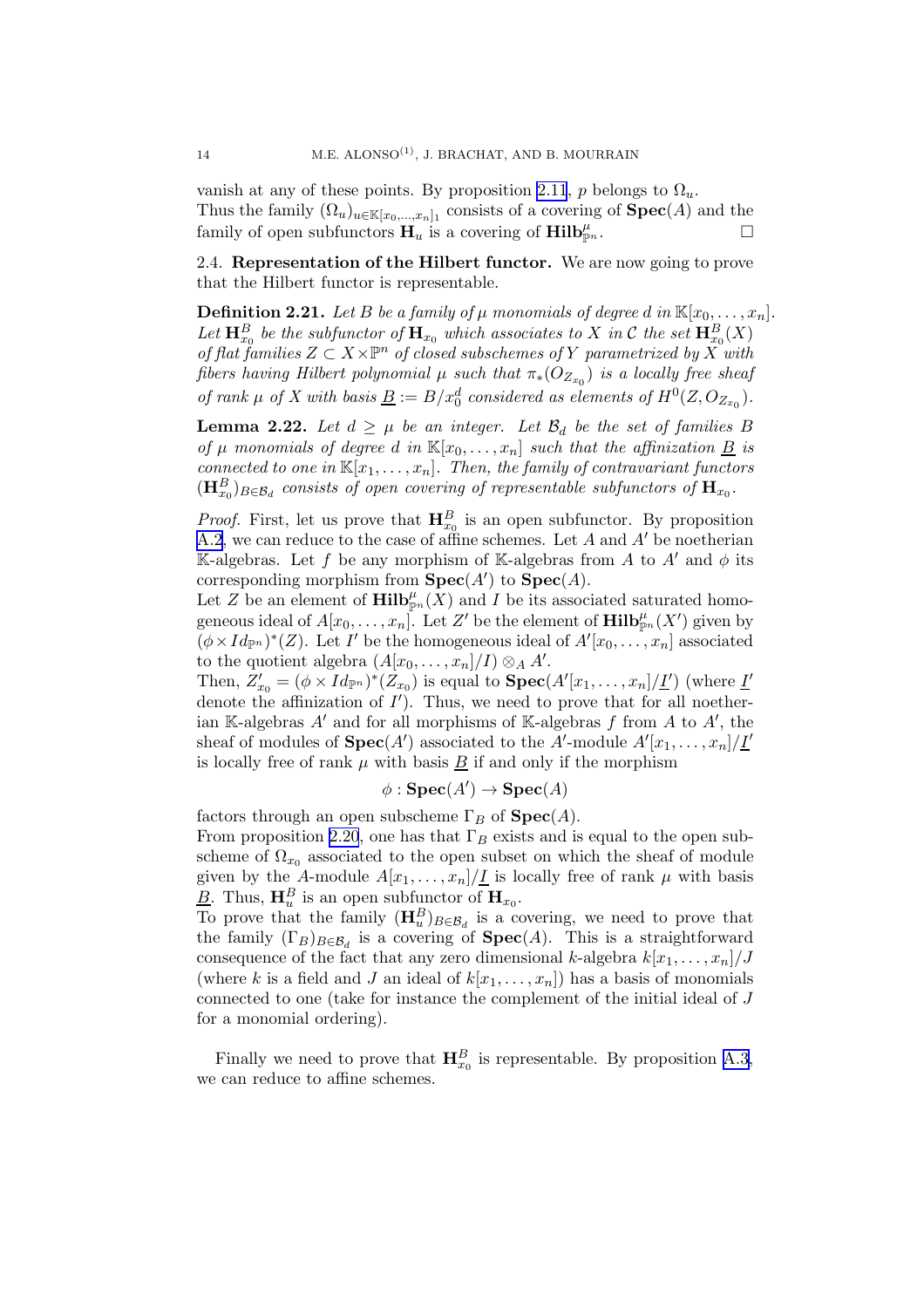<span id="page-15-0"></span>Let A be a noetherian K-algebra and  $X = \text{Spec}(A)$ . Recall that  $H_{x_0}^B(X)$ is the set of saturated homogeneous ideals I of  $A[x_0, \ldots, x_n]$  such that for all  $d \geq \mu \left(A[x_0,\ldots,x_n]/I\right)_d$  is a flat A module, for every prime ideal  $p \subset A$ , the Hilbert polynomial of the  $k(p)$ -graded algebra  $(A[x_0, \ldots, x_n]/I) \otimes_A k(p)$ is equal to  $\mu$  and  $A_p[x_1,\ldots,x_n]/\underline{I}_p$  is a free  $A_p$ -module of basis  $\underline{B}$ .

Let  $F$  be the contravariant functor from the category of affine schemes to the category of Sets which associates to X the set  $F_B(X)$  of ideals J of  $A[x_1, \ldots, x_n]$  such that  $A[x_1, \ldots, x_n]/J$  is a free A module of basis  $\underline{B}$ .

Let  $\psi$  be the morphism of functors from  $\mathbf{H}_{x_0}^B$  to F given by

$$
\psi: \mathbf{H}_{x_0}^B(X) \longrightarrow F_B(X) \\
I \longmapsto \underline{I}
$$

The map  $\psi$  is a bijection whose inverse consists of the homogenization. Then the functors  $F_B$  and  $\mathbf{H}_{x_0}^B$  are isomorphic.

By proposition [2.2,](#page-5-0)  $F_B$  is represented by  $\text{Spec}(\mathbb{K}[(z_{\alpha,\beta})_{\alpha\in\delta B,\beta\in B}]/\mathcal{R}),$ where $\mathcal R$  is the ideal generated by the commutation relations ([2\)](#page-5-0). Thus  $\mathbf{H}_{x_0}^B$  is representable in the category of affine schemes. By proposition [A.3](#page-32-0),  $\mathbf{H}_{x_0}^B$  is representable in C.

**Theorem 2.23.** The contravariant functor  $\text{Hilb}_{\mathbb{P}^n}^{\mu}$  from C to the category *of Sets is representable.*

*Proof.* From lemma [2.22](#page-14-0) and proposition [A.1,](#page-31-0)  $\mathbf{H}_{x_0}$  is a representable functor. More generally, by a change of variables in  $\mathbb{K}[x_0,\ldots,x_n], \mathbf{H}_u$  is a representable functor for all  $u \in \mathbb{K}[x_0,\ldots,x_n]_1$ .

Thus, from propositions [2.20](#page-12-0) and [A.1](#page-31-0),  $\text{Hilb}_{\mathbb{P}^n}^{\mu}$  is a representable contravariant functor.

 $\Box$ 

**Remark 2.24.** Note that the K-rational points of  $\text{Hilb}^{\mu}(\mathbb{P}^{n})$  are by defini*tion in bijection with the set of homogeneous saturated ideal* I of  $\mathbb{K}[x_0, \ldots, x_n]$ *such that the quotient algebra*  $S/I$  *has Hilbert polynomial equal to*  $\mu$ *.* 

### 3. Global equations of the Hilbert Scheme

Let A be K-algebra and a noetherian local ring of maximal ideal  $m$  and residue field  $k := A/m$ . Recall that if  $a \notin m$  then a is invertible in A. Let  $X := \textbf{Spec}(A)$  be the affine scheme associated to A and  $\mu$  be an integer. Let  $T := A[x_0, \ldots, x_n]$  be the polynomial over A in  $n + 1$  variables and  $V := A[x_1, \ldots, x_n]$  the polynomial ring over A in n variables.

3.1. Gotzmann's persistence and regularity theorems. Recall that from corollary [2.13](#page-10-0),  $\overline{\textbf{Hilb}}_{\mathbb{P}^n}^{\mu}(X)$  is equal to set of homogeneous ideals I of T such that  $T_d/I_d$  is a free A-module of rank  $\mu$  for all  $d \geq \mu$ . Finally, recall the definition of the Grasmmannian functor (see eg.[[25\]](#page-39-0)[Chap.4.3.3, p.209]):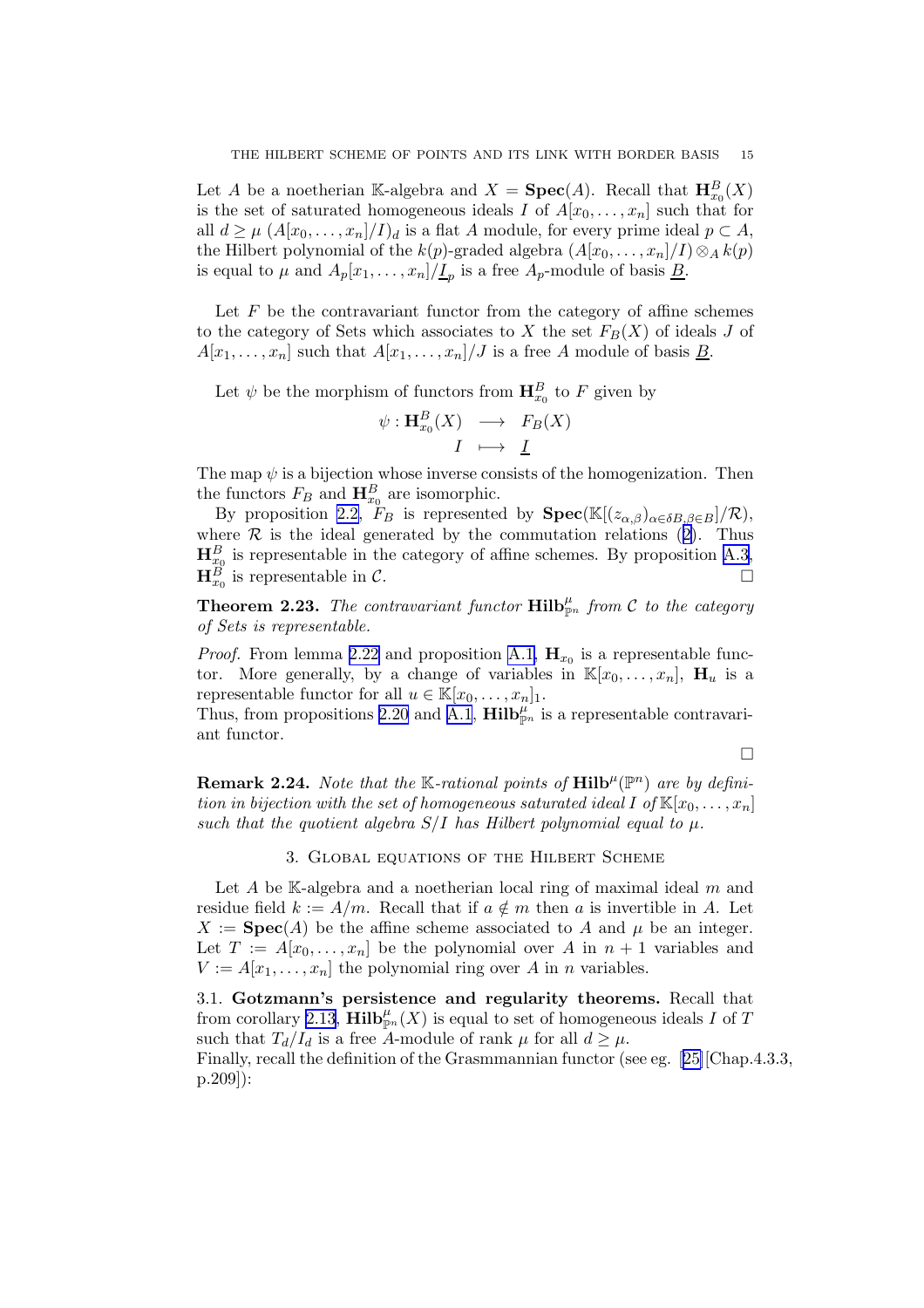<span id="page-16-0"></span>**Definition 3.1.** Let V be a K-vector space of finite dimension N and  $n \leq N$ *an integer. Let* X *be a noetherian scheme over* K*. The* n *Grassmannian functor of*  $V$  *is the contravariant functor from the category*  $\mathcal C$  *to the category of Sets which associates to* X *the set*  $\mathbf{Gr}_V^n(X)$  *of locally free sheaves*  $\epsilon$  *of rank n such that*  $\epsilon$  *is a quotient of*  $V^* \otimes_K O_X$  *on X*.

The following theorems come from[[6](#page-38-0)]:

**Theorem 3.2** (Persistence theorem). Let  $d, \mu$  be integers such that  $d >$  $\mu$ *. Let* B *be any noetherian ring and*  $F = B[x_0, \ldots, x_n]$ *. Let* I *be an homogeneous ideal of*  $F$  *generated by*  $I_d$  *and let*  $M = F/I$ *. If*  $M_i$  *is a flat* B-module of rank  $\mu$  for  $i = d, d + 1$ , then  $M_i$  is so for all  $i \geq d$ .

Theorem 3.3 (Gotzmann's regularity theorem). *Let* I *be an homogeneous ideal of*  $S$  *with Hilbert polynomial*  $\mu$ *. Then*  $I$  *is*  $\mu$  *regular:* 

$$
H^i(\mathbb{P}^n, \widetilde{I}(\mu - i)) = 0
$$

*for*  $i > 0$ *, where*  $\widetilde{I}$  *is the quasi-coherent sheaf associated to I.* 

Fordefinition of  $H^i(\mathbb{P}^n, -)$ , see [[12\]](#page-38-0)[Chap.III, §8].

Using Persistence theorem 3.2 and corollary [2.14](#page-10-0), we deduce the following propositions:

**Proposition 3.4.** *Given an integer* d *such that*  $d \geq \mu$ ,  $\textbf{Hilb}_{\mathbb{P}^n}^{\mu}(X)$  *is in*  $bijection \ with \ the \ subset \ W \ of \ \mathbf{Gr}^{\mu}_{S_d^*}(X) \times \mathbf{Gr}^{\mu}_{S_{d+1}^*}(X) \ defined \ b^{\frac{1}{2}}$ 

$$
W = \{ (T_d/I_d, T_{d+1}/I_{d+1}) \in \mathbf{Gr}_{S_d^*}^{\mu}(X) \times \mathbf{Gr}_{S_{d+1}^*}^{\mu}(X) \mid T_1.I_d = I_{d+1} \}.
$$

**Proposition 3.5** ([[15](#page-39-0)]). *Given an integer d such that*  $d \geq \mu$ ,  $\text{Hilb}_{\mathbb{P}^n}^{\mu}(X)$  *is* in bijection with the subset G of  $\mathbf{Gr}^{\mu}_{S_d^*}(X)$  given by

$$
G = \{T_d/I_d \in \mathbf{Gr}^{\mu}_{S_d^*}(X) \mid T_{d+1}/(T_1.I_d) \text{ is a free } A\text{-module of rank } \mu\}.
$$

Actually, proposition 3.4 can be reformulated this way:

**Proposition 3.6.** *Given an integer* d *such that*  $d \geq \mu$ ,  $\text{Hilb}_{\mathbb{P}^n}^{\mu}(X)$  *is in*  $bijection \ with \ the \ subset \ W \ of \ \mathbf{Gr}^{\mu}_{S_d^*}(X) \times \mathbf{Gr}^{\mu}_{S_{d+1}^*}(X) \ defined \ b^{\frac{1}{2}}$ 

$$
W = \{ (T_d/I_d, T_{d+1}/I_{d+1}) \in \mathbf{Gr}_{S_d^*}^{\mu}(X) \times \mathbf{Gr}_{S_{d+1}^*}^{\mu}(X) \mid T_1.I_d \subset I_{d+1} \}.
$$

*Proof.* Thanks to proposition 3.4, we only need to prove that if  $(I_d, I_{d+1}),$ with  $I_d.S_1 \subset I_{d+1}$ , belongs to  $\mathbf{Gr}^{\mu}_{S_d^*}(X) \times \mathbf{Gr}^{\mu}_{S_{d+1}^*}(X)$  then  $I_d.S_1 = I_{d+1}$ . Consider  $I_d(m)$  and  $I_{d+1}(m)$  introduced in definition [2.8](#page-6-0). Then one has

$$
(A[x_0,\ldots,x_n]_j/I_j)\otimes k\sim k[x_0,\ldots,x_n]/I_j(m)
$$

for  $j = d, d+1$ . Thus, one has that  $S_1.I_d(m) \subset I_{d+1}(m)$  and  $\dim_k k[x_0, \ldots, x_n]/I_d(m) =$  $\dim_k k[x_0,\ldots,x_n]/I_{d+1}(m) = \mu$  with  $d \geq \mu$ . Then, by minimal growth of an ideal in  $k[x_0, ..., x_n]$  (see [\[15](#page-39-0)][Cor.C.4, p.291]), we deduce  $S_1.I_d(m) =$  $I_{d+1}(m)$ . Let  $I(m)$  (resp. M) be the ideal generated by  $I_d(m)$  (resp.  $S_1$ )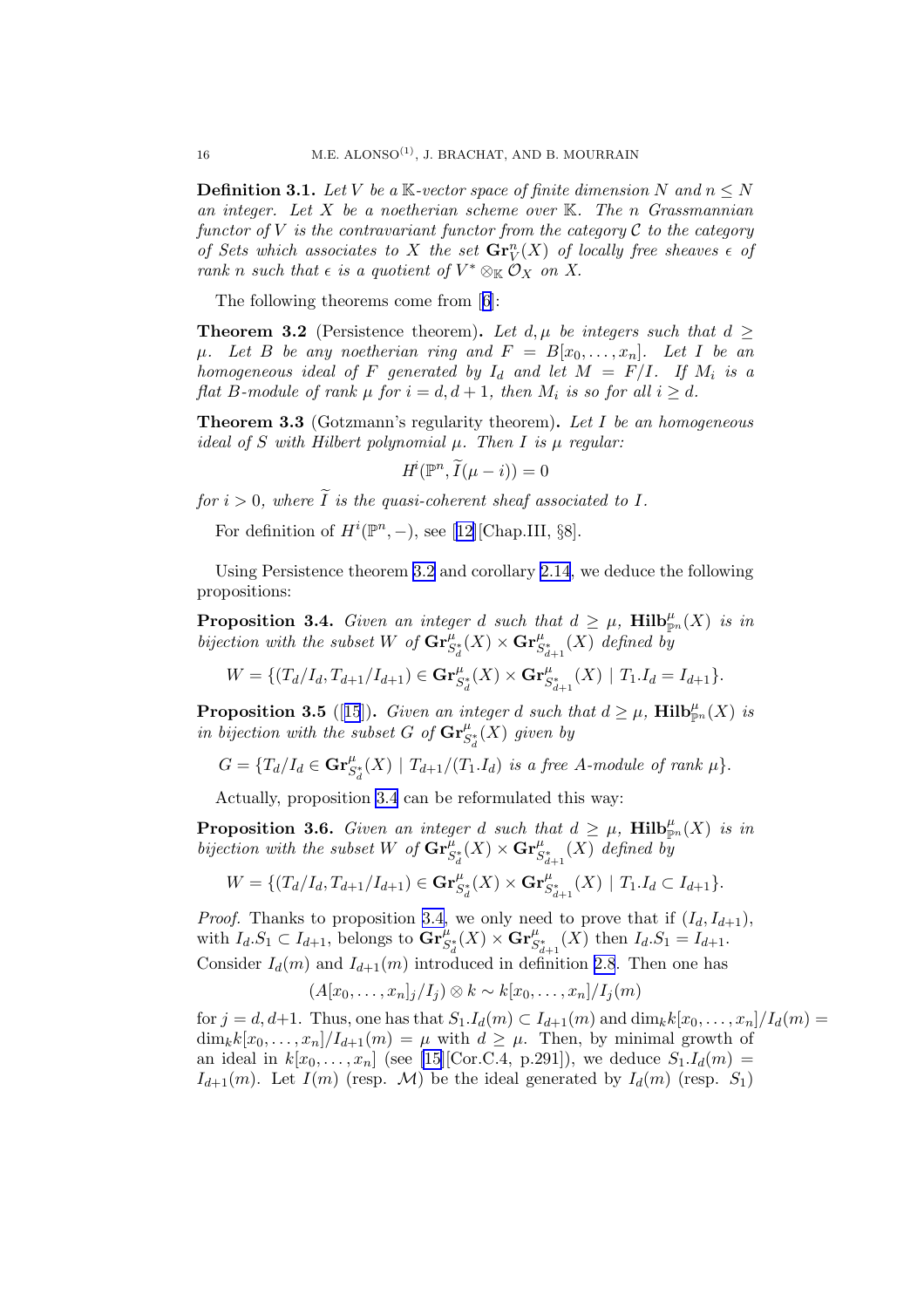<span id="page-17-0"></span>in  $k[x_0, \ldots, x_n]$ . Thus, by the persistence theorem [3.2](#page-16-0) and minimal growth  $[15]$  $[15]$ [Cor.C.4, p.291], we get that

$$
Sat(I(m)) := \bigcup_{j \in \mathbb{N}} I(m) : (\mathcal{M})^j = \overline{I_d(m)}
$$

with  $\overline{I_d(m)}$  equal to  $I(m) + (I_d(m) : S_1) + (I_d(m) : S_2) + ... + (I_d(m) : S_{d-1}),$ and that  $\overline{I_d(m)}$  belongs to  $\textbf{Hilb}_{\mathbb{P}^n}^{\mu}(k)$ . Then, as  $\overline{I_d(m)}$  is saturated, we can assume by a change of coordinates in  $\mathbb{K}[x_0, \ldots, x_n]$  that  $x_0$  is not a zero divisor of  $I_d(m)$ . It implies that the multiplication by  $x_0$ :

$$
*x_0: k[x_0,\ldots,x_n]/I_d(m) \longrightarrow k[x_0,\ldots,x_n]/I_{d+1}(m)
$$

is injective (and by dimension is an isomorphism). Thus one has the following diagram:

$$
(A[x_0, \ldots, x_n]_d/I_d) \otimes k \xrightarrow{\sim} k(p)[x_0, \ldots, x_n]_d/I_d(m)
$$
  
\n
$$
\downarrow^{*x_0} \qquad \qquad \downarrow^{*x_0}
$$
  
\n
$$
(A[x_0, \ldots, x_n]_{d+1}/I_{d+1}) \otimes k \xrightarrow{\sim} k(p)[x_0, \ldots, x_n]_{d+1}/I_{d+1}(m)
$$

in which the morphisms of multiplication by  $x_0$  are isomorphisms. Thus, as  $A[x_0, \ldots, x_n]_j/I_j$  are free A-module for  $j = d, d + 1$ , the morphism of multiplication by  $x_0$ :

$$
A[x_0, \ldots, x_n]_d/I_d \xrightarrow{*x_0} A[x_0, \ldots, x_n]_{d+1}/I_{d+1}
$$

is an isomorphism.

Then, we proceed by dehomogenization by  $x_0$ . One has that the natural inclusion

$$
A[x_1,\ldots,x_n] \leq d/\underline{I_d} \longrightarrow A[x_1,\ldots,x_n] \leq d+1/\underline{I_{d+1}}
$$

is an isomorphism. As  $d \geq \mu = \text{rank}_A A[x_1, \ldots, x_n] \leq d / I_d$ , we can find a basis B of  $A[x_1, \ldots, x_n] \le d/I_d$  of polynomials of degree stricly less than d and define operators of multiplications by the variables  $(x_i)_{1\leq i\leq n}$  in  $A[x_1,\ldots,x_n]_{\leq d}/\underline{I_d}$ . Finally, we conclude as in proof of corollary [2.14](#page-10-0) that  $S_1 I_d = I_{d+1}$ .

Remark 3.7. *Note that the bijection introduced in proposition [3.6](#page-16-0) is the following:*

 $\{(I_d, I_{d+1}) | T_1.I_d \subset I_{d+1} \text{ and } T_k/I_k \text{ is free of rank } \mu \text{ for } k=d, d+1\} \to \textbf{Hilb}_{\mathbb{P}^n}^{\mu}(X)$ 

$$
(I_d, I_{d+1}) \mapsto \overline{I_d}
$$

*where*  $\overline{I_d} = (I_d) + (I_d : T_1) + (I_d : T_2) + \ldots + (I_d : T_{d-1})$ *.* 

*The same way, the bijection introduced in proposition [3.5](#page-16-0) is the following:*  ${(10)}$   ${I_d \subset T_d | T_d/I_d \text{ is a free } A\text{-module of rank } \mu} \rightarrow \textbf{Hilb}_{\mathbb{P}^n}^{\mu}(X)$ 

$$
(I_d) \mapsto \overline{I_d}
$$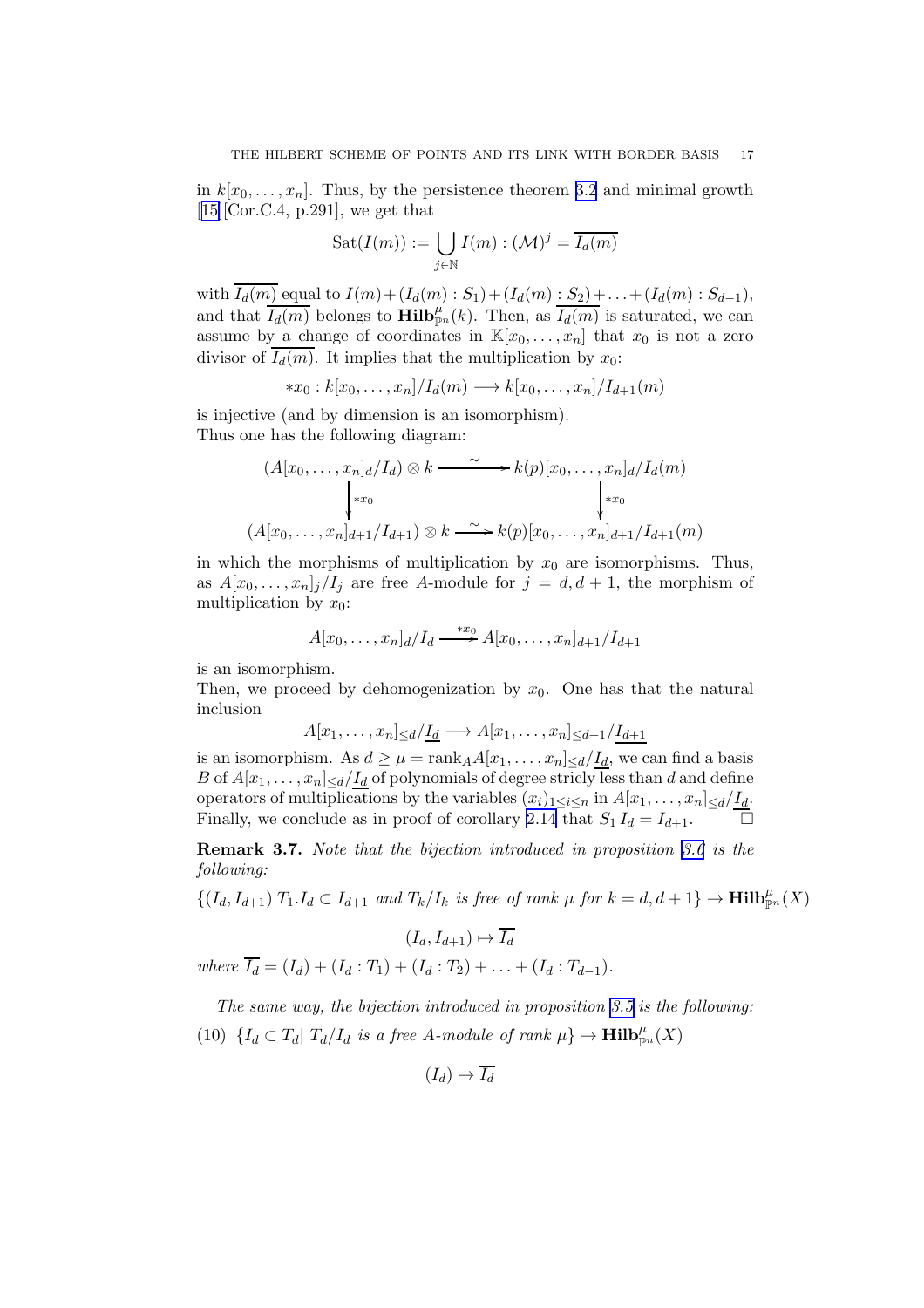<span id="page-18-0"></span>Remark 3.8. *Note that the previous bijections induce the following commutative diagram:*

(11) 
$$
\mathbf{Hilb}_{\mathbb{P}^n}^{\mu}(X) \longrightarrow W \subset \mathbf{Gr}_{S_d^*}^{\mu}(X) \times \mathbf{Gr}_{S_{d+1}^*}^{\mu}(X)
$$

*where*  $\phi$  *and*  $\psi$  *are bijections and*  $\pi$  *is the natural projection on the first Grassmannian*  $\mathbf{Gr}^{\mu}_{S_d}(X)$ *. Thus, we deduce*  $\pi$  *is also a bijection and*  $G'$  *is exactly the projection of*  $W'$  *on*  $\mathbf{Gr}^{\mu}_{S_d^*}(X)$ *.* 

3.2. Global description. From the previous section, we can consider  $\text{Hilb}_{\mathbb{P}^n}^{\mu}(X)$ as a subset W of the product of the two Grassmannians:  $\mathbf{Gr}^{\mu}_{S_d^*}(X) \times$  $\mathbf{Gr}^{\mu}_{S_{d+1}^*}(X)$  or as a subset G of the single Grassmannian:  $\mathbf{Gr}^{\mu}_{S_d^*}(X)$  for  $d \geq \mu$ . In this section we will prove that  $\mathbf{Hilb}^{\mu}_{\mathbb{P}^n}(X)$  can actually be considered as an algebraic subvariety of this product of two Grassmannians or as an algebraic subvariety of this single Grassmannian. We will get the global equations of these subvarieties in the Plücker coordinates and will connect it to the border basis description of Section [2.1.](#page-4-0)

We consider the well known embedding of  $\mathbf{Gr}^{\mu}_{S_d^*}(X)$  into the projective space  $\mathbb{P}(\wedge^{\mu}T_d^*)$  given as follow: let  $\Delta := T_d/I_d$  be an element of  $\mathbf{Gr}^{\mu}_{S_d^*}(X)$  and  $(e_1, \ldots, e_\mu)$  be any basis of the free A-module  $\Delta$ . For any ordered family  $(\mathbf{x}^{\alpha_1}, \dots, \mathbf{x}^{\alpha_\mu})$  of  $\mu$  monomials of degree d (for some monomial ordering <) write:

$$
\mathbf{x}^{\alpha_1} \wedge \cdots \wedge \mathbf{x}^{\alpha_\mu} = \Delta_{\alpha_1, \dots, \alpha_\mu} e_1 \wedge \cdots \wedge e_\mu
$$

in  $\wedge^{\mu}(T_d/I_d)$  which is free of rank 1 and has basis  $e_1 \wedge \cdots \wedge e_{\mu}$  with  $\Delta_{\alpha_1,\dots,\alpha_{\mu}}$ in A. Finally, let us associate to  $\Delta \in \mathbf{Gr}^{\mu}_{S_d^*}(X)$  the point in  $\mathbb{P}(\wedge^{\mu}T_d^*)$  corresponding to the family  $(\Delta_{\alpha_1,\dots,\alpha_\mu})_{\alpha_1<\dots<\alpha_\mu}$  (note that this construction does not depend on the choice of the basis  $(e_1, \ldots, e_\mu)$  of  $\Delta$ ).

The  $(\Delta_{\alpha_1,\ldots,\alpha_\mu})$  will be called the Plücker coordinates. They satisfy the well known Plücker relations.

Let  $\Delta$  be an element of  $\mathbf{Gr}^{\mu}_{S_d^*}(X)$ . Let  $(\delta_1,\ldots,\delta_{\mu})$  in  $T_d^*$  be the dual basis of  $(e_1, \ldots, e_u)$  in the dual space  $\Delta^* = \text{Hom}_A(\Delta, A)$  which is also a free A-module of rank  $\mu$ . Then the Plücker coordinates of  $\Delta$  as an element of  $\mathbb{P}(\wedge^{\mu}T_{d}^{*})$  are given by:

$$
\Delta_{\beta_1,\dots,\beta_\mu} = \begin{vmatrix} \delta_1(\mathbf{x}^{\beta_1}) & \cdots & \delta_1(\mathbf{x}^{\beta_\mu}) \\ \vdots & & \vdots \\ \delta_\mu(\mathbf{x}^{\beta_1}) & \cdots & \delta_\mu(\mathbf{x}^{\beta_\mu}) \end{vmatrix}
$$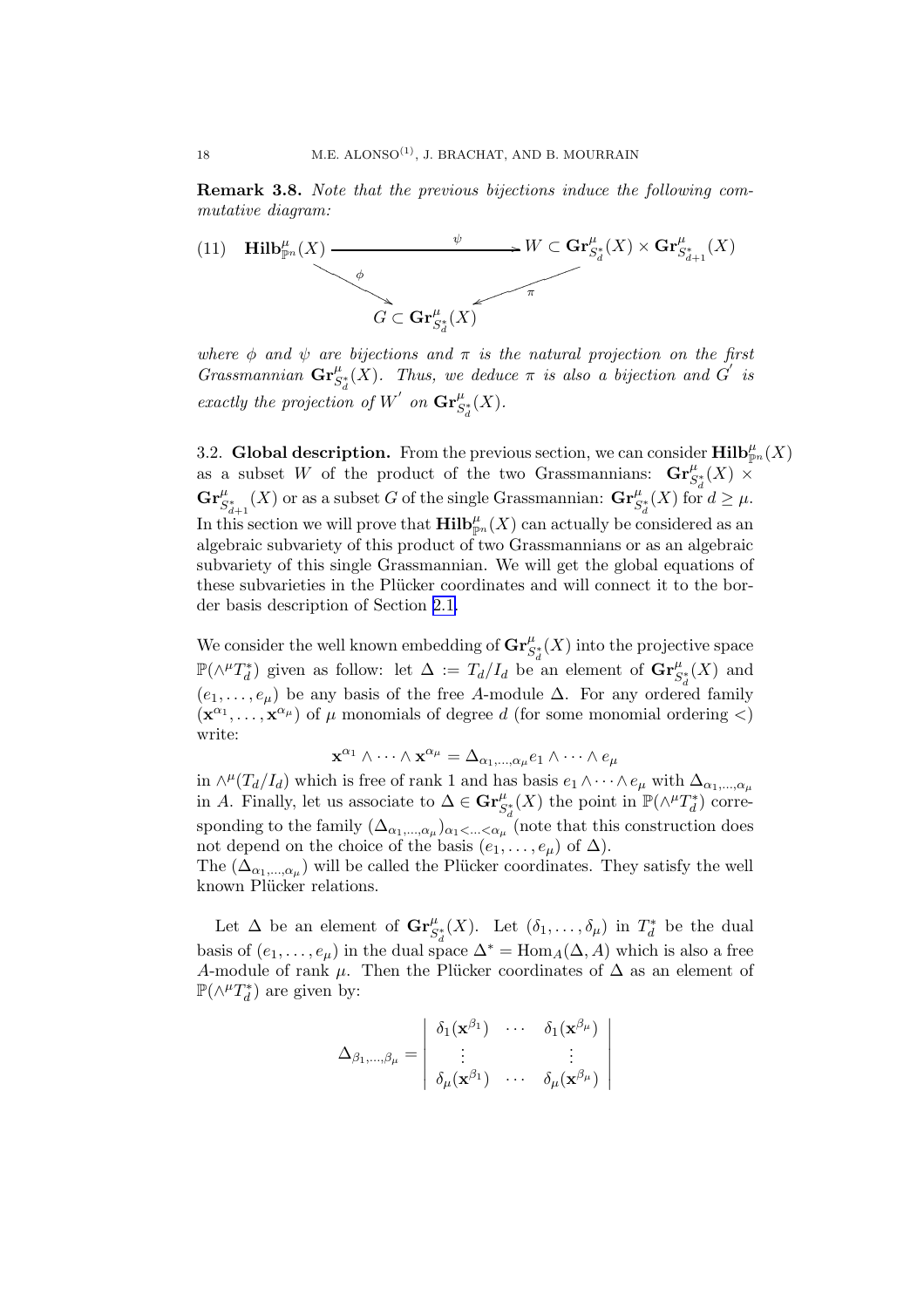<span id="page-19-0"></span>for  $\beta_i \in \mathbb{N}^{n+1}$ ,  $|\beta_i| = d$  and  $\beta_1 < \cdots < \beta_\mu$ . More generally, consider the following determinant:

| $\big  \delta_1(p_1)$   | $\delta_1(p_\mu)$   |
|-------------------------|---------------------|
|                         |                     |
| $\vert \delta_\mu(p_1)$ | $\delta_\mu(p_\mu)$ |

for  $(p_1, \ldots, p_\mu)$  any family of polynomials in  $S_d$  (not necessarily monomials and not necessarily ordered). Using the multilinearity properties of the determinant and the equality above, it is easy to prove that this determinant can be written as a linear form in the Plücker coordinates  $(\Delta_{\beta_1,...,\beta_\mu})_{|\beta_i|=d,\beta_1<\cdots<\beta_\mu}$ . We will denote it  $\Delta_{p_1,...,p_\mu}$  or  $\Delta_E$  where  $E=$  $(p_1, \ldots, p_\mu)$  is a family of polynomials in T.

For example, let  $F = (\mathbf{x}^{\alpha_1}, \dots, \mathbf{x}^{\alpha_\mu})$  be a family of  $\mu$  monomials in  $T_d$  (not necessarily ordered). Then  $\Delta_F = \epsilon \cdot \Delta_{F'}$  where  $F'$  is the family of monomials associated to F ordered by the monomial ordering  $\lt$ , and  $\epsilon \in \{\pm 1\}$  is the signature of the permutation which transforms  $F$  into  $F'$ .

From now on, if  $\Delta \in \mathbf{Gr}^{\mu}_{S_d^*}(X)$ , we will denote by  $\ker(\Delta)$  the A-submodule  $I_d$  of  $T_d$  such that  $\Delta = T_d/I_d$ .

We are going to describe the border relations with respect to a basis  $B \subset S_d$  of  $\Delta := T_d/I_d$  in terms of these Plücker coordinates.

**Lemma 3.9.** *Let*  $\Delta := T_d/I_d$  *be an element of*  $\mathbf{Gr}_{S_d^*}^{\mu}(X)$ *. Let*  $B = (b_1, \ldots, b_{\mu})$ *be a family of polynomials of degree* d*. Then we have the following relation:*

$$
\Delta_B a - \sum_{i=1}^{\mu} \Delta_{B^{[b_i]a]}} b_i = 0 \text{ in } \Delta, \text{for } a \in T_d
$$

*where*  $B^{[b_i|a]} = (b_1, \ldots, b_{i-1}, a, b_{i+1}, \ldots, b_{\mu}).$ 

*Proof.* The previous relation is a straightforward consequence of basic properties of determinants. Consider the following matrix

$$
M := \left[ \begin{array}{cccc} \delta_1(a) & \delta_1(b_1) & \cdots & \delta_1(b_\mu) \\ \vdots & & & \vdots \\ \delta_\mu(a) & \delta_\mu(b_1) & \cdots & \delta_\mu(b_\mu) \\ 1 & 1 & \cdots & 1 \end{array} \right]
$$

and develop its determinant along the last row of  $M$ . Then one has the following relation

$$
M\left[\begin{array}{c} \Delta_B \\ \Delta_{B^{[b_1|a]}} \\ \vdots \\ \Delta_{B^{[b_\mu|a]}} \end{array}\right] = \left[\begin{array}{c} 0 \\ 0 \\ \vdots \\ \det(M) \end{array}\right].
$$

From this relation, we conclude that  $\Delta_B a - \sum_{i=1}^{\mu} \Delta_{B^{[b_i]a]}} b_i = 0$  in  $\Delta$ .  $\Box$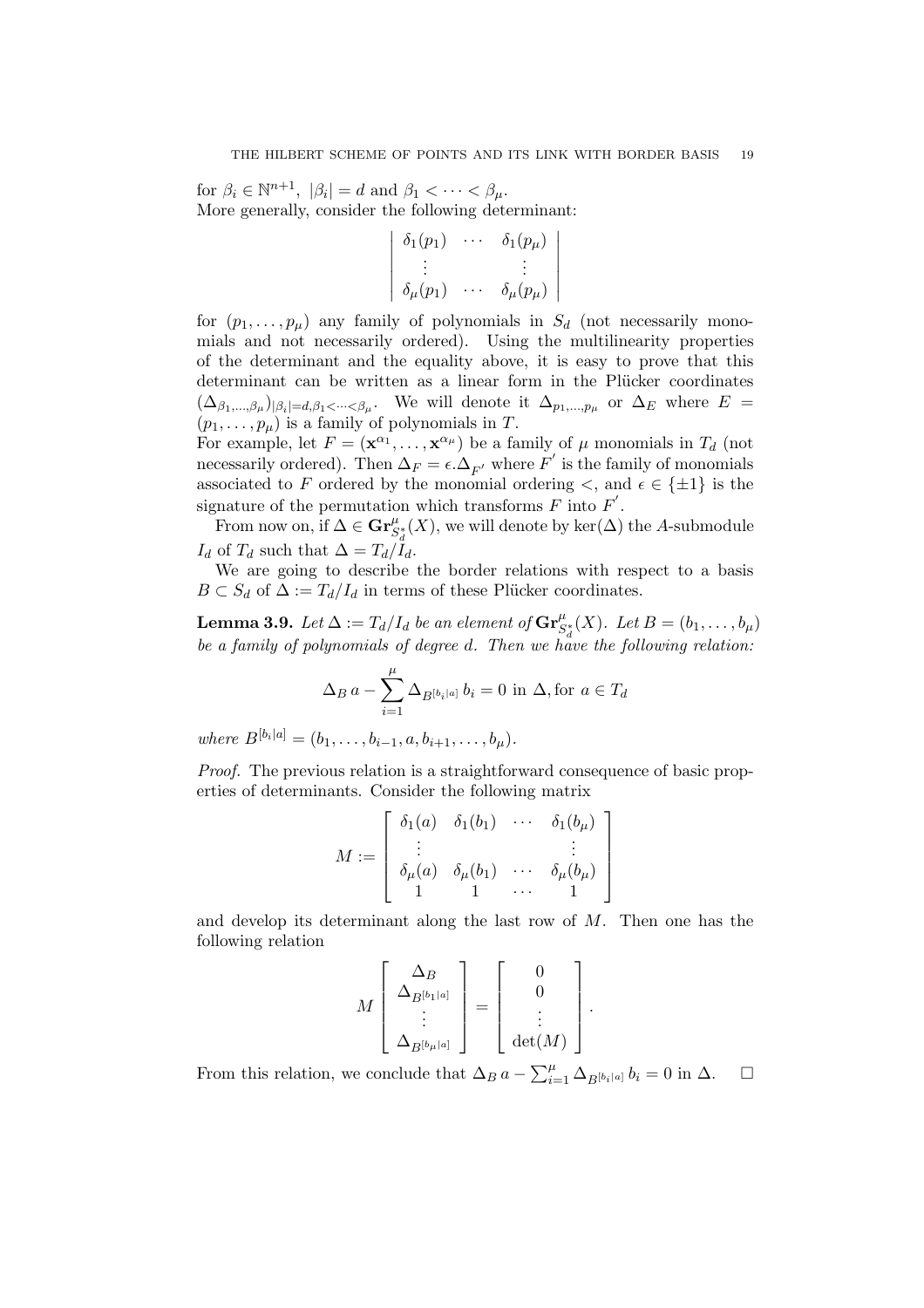<span id="page-20-0"></span>**Theorem 3.10.** Let  $d \geq \mu$  be an integer. **Hilb**<sup> $\mu_{\text{p}}(X)$  is the projection on</sup>  $\mathbf{Gr}^{\mu}_{S_d^*}(X)$  *of the variety of*  $\mathbf{Gr}^{\mu}_{S_d^*}(X) \times \mathbf{Gr}^{\mu}_{S_{d+1}^*}(X)$  *defined by the equations* 

(12) 
$$
\Delta_B \,\Delta'_{B',x_ka} - \sum_{b \in B} \Delta_{B^{[b|a]}} \,\Delta'_{B',x_kb} = 0,
$$

*for all families*  $B$  *(resp.*  $B'$ *) of*  $\mu$  *(resp.*  $\mu - 1$ *) monomials of degree d (resp.*  $d + 1$ , all monomial  $a \in T_d$  and for every k (where B',  $x_k a$  is the family  $(b_1)$  $y'_{1}, \ldots, b'_{\mu-1}, x_{k}a).$ 

*Proof.* From remark [3.8](#page-18-0) about the commutative diagram [\(11\)](#page-18-0), G is equal to the projection of W onto  $\mathbf{Gr}^{\mu}_{S_d^*}(X)$ . Thus it is enough to prove that  $W \subset \mathbf{Gr}^{\mu}_{S_d^*}(X) \times \mathbf{Gr}^{\mu}_{S_{d+1}^*}(X)$  is the subvariety defined by the equations (12). By proposition [3.6,](#page-16-0) W is defined by the single condition:  $T_1$ , ker  $\Delta \subset \text{ker } \Delta'$ . Thus we need to prove (12) is equivalent to  $T_1$  ker  $\Delta \subset \text{ker } \Delta'$ .

First of all, let  $(\Delta, \Delta')$  be an element of  $\mathrm{Gr}^{\mu}_{S_d^*}(X) \times \mathrm{Gr}^{\mu}_{S_{d+1}^*}(X)$  satisfying the equations (12). We need to prove that  $T_1 \cdot \ker \Delta \subset \ker \Delta'$ . Let B be a basis of  $\Delta$  (so that  $\Delta_B \notin m$  is invertible), and let p be an element of ker  $\Delta$ . By linearity, equations (12) imply that  $\Delta'_{B',x_kp} = 0$  for all  $k = 1, \ldots, n$  and all subset B' of  $\mu - 1$  monomials of degree  $d+1$  (because  $\Delta_{B[b|p]} = 0$ ). Thus, by lemma [3.9](#page-19-0),  $x_k \cdot p$  belongs to ker  $\Delta'$  for all  $k = 1, ..., n$  and  $S_1 \cdot \ker \Delta \subset \ker \Delta'$ .

Conversely, let  $(\Delta, \tilde{\Delta}')$  satisfy  $T_1$  ker  $\Delta \subset \ker \Delta'$ . Thus by proposition [3.6,](#page-16-0)  $(\Delta, \Delta')$  is in W' and corresponds to a homogeneous saturated ideal I in  $\text{Hilb}_{\mathbb{P}^n}^{\mu}(X)$  so that  $I_d = \text{ker }\Delta$  and  $I_{d+1} = \text{ker }\Delta'$ . We are going to prove that the equations (12) are satisfied for  $(\Delta, \Delta')$ .

This is a straightforward consequence to lemma [3.9:](#page-19-0) for any family  $(b_i)$  of  $\mu$ polynomials in  $T_d$  and any polynomial  $a \in T_d$ , one has the following formula:

$$
a\,\Delta_B=\sum_i\Delta_{B^{[b_i|a]}}\,b_i
$$

in Δ. As  $T_1$ . ker  $\Delta \subset \text{ker } \Delta'$ , one also has

$$
a\,x_k\,\Delta_B=\sum_i\Delta_{B^{[b_i]a]}}\,b_i\,x_k
$$

in  $\Delta'$  for any  $0 \leq k \leq n$ .

Then by linearity, for any family  $B'$  of  $\mu - 1$  monomials,

$$
\Delta_B \,\Delta_{B',x_ka}' = \Delta_{B',x_k\,\Delta_B a}' = \sum_{b\in B} \Delta_{B^{[b|a]}}\,\Delta_{B',x_kb}'
$$

which are precisely equations (12).

Hereafter, we describe the equations of  $\text{Hilb}_{\mathbb{P}^n}^{\mu}(X)$  as a variety of the single Grassmannian  $\mathbf{Gr}^{\mu}_{S_d^*}(X)$  (i.e the equations of G introduced in propo-sition [3.5\)](#page-16-0). This is also equal to the projection on  $\mathbf{Gr}^{\mu}_{S_d^*}(X)$  of the variety

 $\Box$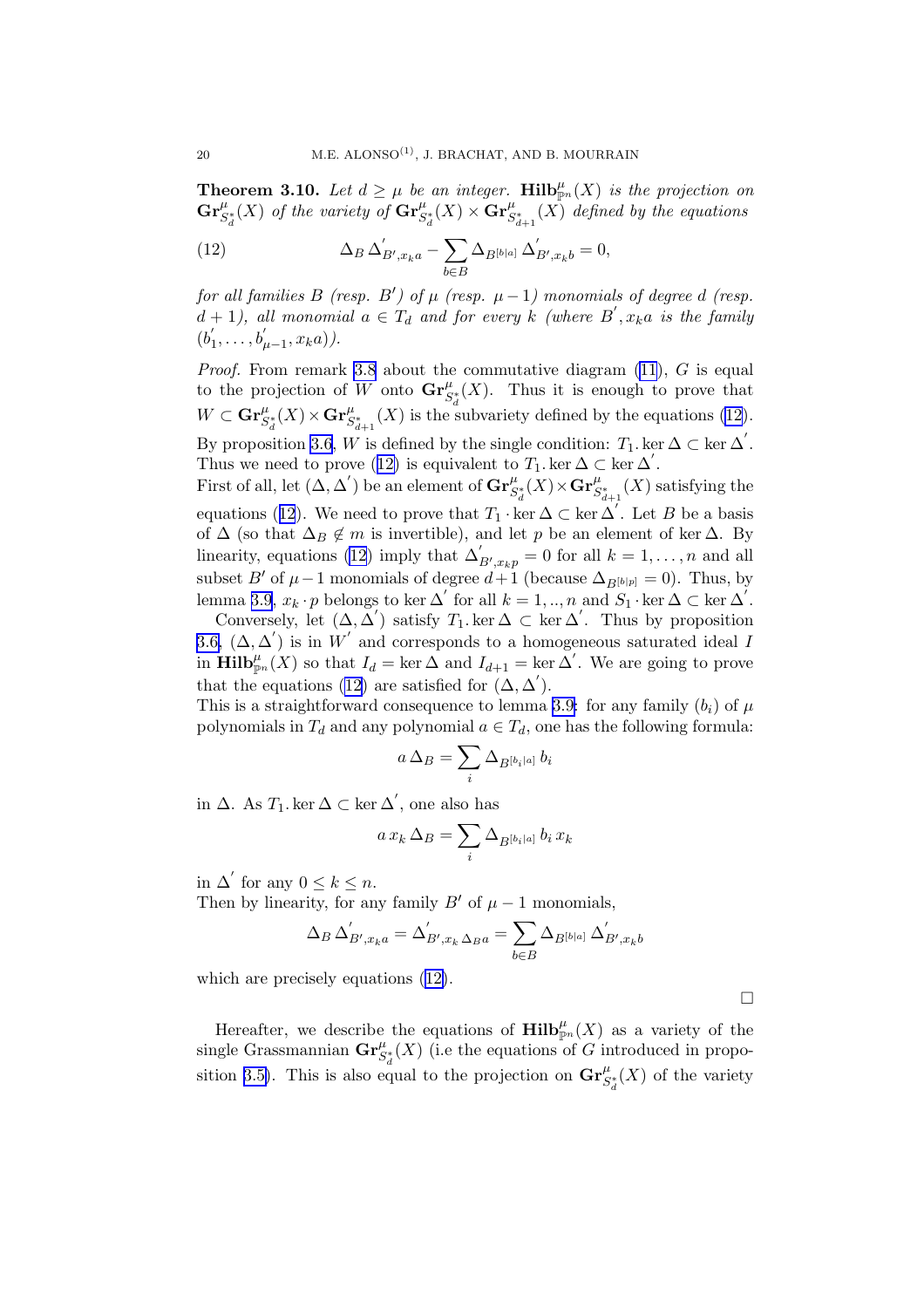<span id="page-21-0"></span>defined by the equations [\(12](#page-20-0)) in  $\mathbf{Gr}^{\mu}_{S_d^*}(X) \times \mathbf{Gr}^{\mu}_{S_{d+1}^*}(X)$ . Let us introduce a generic linear form  $\mathbf{u} = u_0 x_0 + \cdots + u_n x_n$  where  $u_i$  are parameters in A.

For any family  $B = (b_1, \ldots, b_u)$  in  $S_{d-1}$ , we define

$$
\Delta_{\mathbf{u}\cdot B} = \det(\delta_i(\mathbf{u}\cdot b_j)) = \sum_{\mathcal{I}\in\{0,\dots,n\}^{\mu}} \mathbf{u}^{(\mathcal{I})} \Delta_{\mathcal{I}\cdot B},
$$

where  $\Delta_{\mathcal{I}:B} = \Delta_{x_{\mathcal{I}_1}b_1,\dots,x_{\mathcal{I}_{\mu}}b_{\mu}}$  and  $(\mathcal{I})$  is the element of  $\mathbb{N}^{n+1}$  such that  $\mathbf{u}^{(\mathcal{I})} = u_{\mathcal{I}_1} \cdots u_{\mathcal{I}_{\mu}}$  for all  $\mathcal{I} \in \{0, \ldots, n\}^{\mu}$ . In this context,  $\mathcal{I}_i$  will also be denoted  $\mathcal{I}_{b_i}$  and more generaly  $\mathcal{I}_b$  for  $b \in B$ .

For two families of monomials  $B, B' \subset T_{d-1}$ , we have

$$
\Delta_{\mathbf{u}\cdot B}\,\Delta_{\mathbf{u}\cdot B'}=\sum_{\mathcal{K}\in\mathbb{N}^{n+1},|\mathcal{K}|=2\,\mu}\mathbf{u}^\mathcal{K}\sum_{\mathcal{I},\mathcal{J}\in\{0,\dots,n\}^\mu,\ (\mathcal{I})+(\mathcal{J})=\mathcal{K}}\Delta_{\mathcal{I}\cdot B}\,\Delta_{\mathcal{J}\cdot B}.
$$

**Proposition 3.11.** Let  $d \geq \mu$  be an integer  $\Delta \in \mathbf{Gr}^{\mu}_{S_d^*}(X)$  be an element of  $\mathbf{Hilb}_{\mathbb{P}^n}^{\mu}(X)$ *. Then for all families* B of  $\mu$  monomials of degree  $d-1$ *, for all*  $\mathcal{K} \in \mathbb{N}^{n+1}$  with  $|\mathcal{K}| = 2 \mu$ , for all  $b, b'' \in B$  and all  $1 \leq i < j \leq n$ , we have (13)

$$
\sum_{(\mathcal{I})+(\mathcal{J})=\mathcal{K}}\sum_{b'\in B}(\Delta_{\mathcal{I}\cdot B} {}^{[x_{\mathcal{I}_{b'}}b']x_ib]}\Delta_{\mathcal{J}\cdot B} {}^{[x_{\mathcal{J}_{b''}}b'']x_jb']}-\Delta_{\mathcal{I}\cdot B} {}^{[x_{\mathcal{I}_{b'}}b']x_jb]}\,\Delta_{\mathcal{J}\cdot B} {}^{[x_{\mathcal{J}_{b''}}b'']x_ib']})=0.
$$

*Proof.* Note that the relations (13) are obtained (using previous notations) as the coefficients in u of the relations:

$$
(14) \qquad \sum_{b'\in B}(\Delta_{\mathbf{u}\cdot B} \ln^{\prime}|x_ib]}\,\Delta_{\mathbf{u}\cdot B} \ln^{\prime\prime}|x_jb'] - \Delta_{\mathbf{u}\cdot B} \ln^{\prime\prime}|x_jb]}\,\Delta_{\mathbf{u}\cdot B} \ln^{\prime\prime}|x_ib']\big)=0.
$$

By proposition [C.1](#page-35-0), proving (13) is thus equivalent to proving (14) for generic values of **u** in  $S_1 = \mathbb{K}[x_0, \dots, x_n].$ 

Let I be the homogeneous ideal in  $\mathbf{Hilb}_{\mathbb{P}^n}^{\mu}(X)$  associated to  $\Delta \in \mathbf{Gr}^{\mu}_{S_d^*}(X)$ . Let  $\Delta' = T_{d+1}/I_{d+1}$ . As  $d \geq \mu$ , we know by propositions [3.5](#page-16-0) and [3.6](#page-16-0) that  $\Delta$ and  $\Delta'$  are free A modules of rank  $\mu$ . Let  $F := (e_1, \ldots, e_{\mu})$  be a basis of  $\Delta$ . Let  $P_1 \in A[\mathbf{u}]$  be the polynomial in **u** given by:

$$
P_1(\mathbf{u}) := \Delta'_{\mathbf{u} \cdot F}.
$$

As I is saturated, one can find  $\mathbf{v} \in T_1$  such that  $\mathbf{v}$  is not a zero divisor of I and thus  $P_1(\mathbf{v}) \notin m$ . Thus the polynonial  $\overline{P_1}$  in  $T \otimes (A/m) = k[x_0, \ldots, x_n]$ is not equal to zero. Consequently,  $\Delta'_{\mathbf{u},F} \notin m$  for generic values of **u** in S<sub>1</sub>. Let us choose a generic **u** such that  $\Delta'_{\mathbf{u},F} \notin m$ . Finally by a change of variables in  $\mathbb{K}[x_0,\ldots,x_n]$ , we can assume that  $u=x_0$ .

Then  $F := (e_1, \ldots, e_\mu)$  and  $x_0 \cdot F := (x_0 \, e_1, \ldots, x_0 \, e_\mu)$  are basis of respectively  $\Delta$  and  $\Delta'$ . Thus, for any family B of  $\mu$  monomials of degree  $d-1$  one has:

$$
\frac{\Delta_{x_0 \cdot B}}{\Delta_F} = \frac{\Delta'_{x_0^2 \cdot B}}{\Delta'_{x_0 \cdot F}}
$$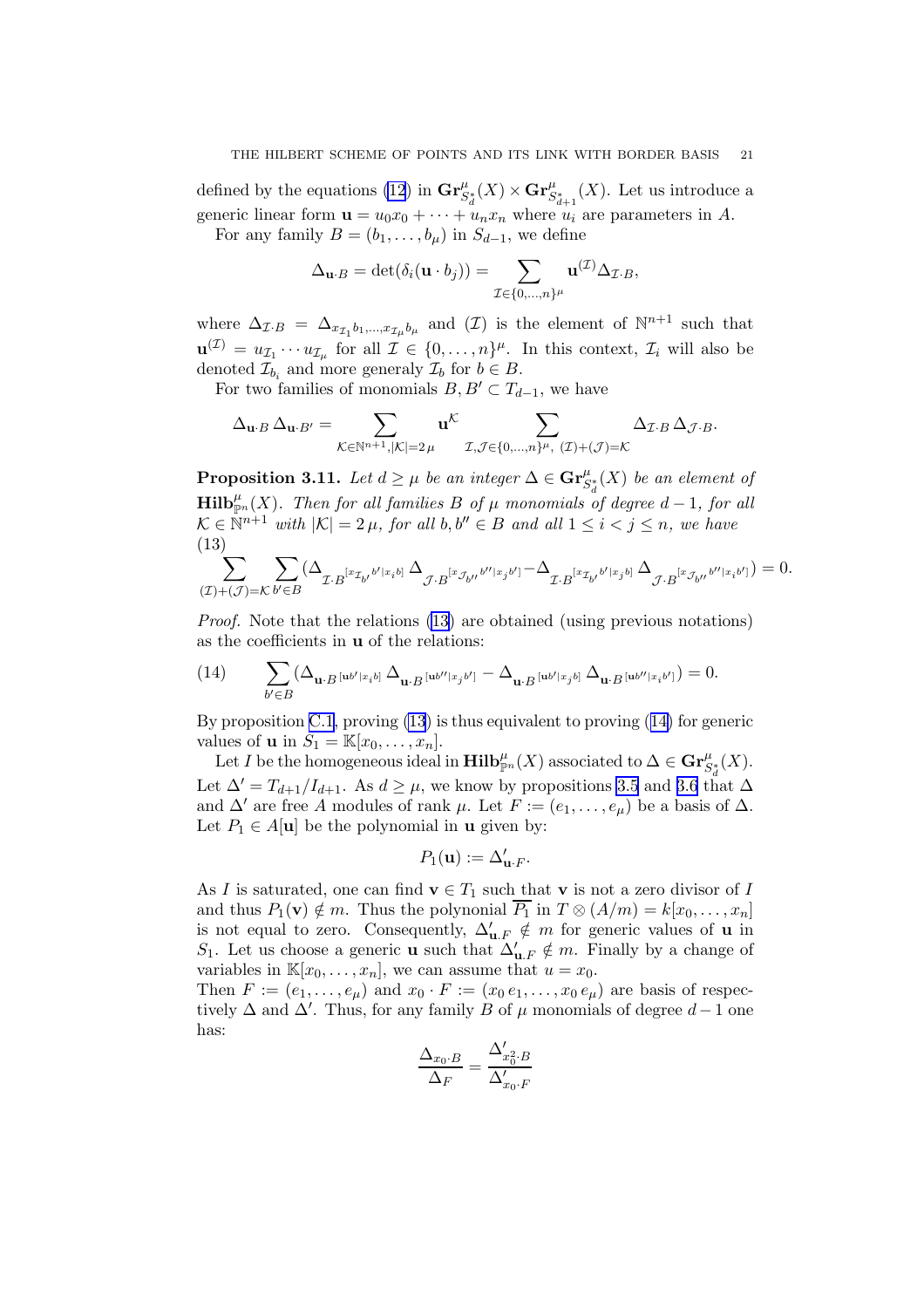<span id="page-22-0"></span>because for any homogeneous polynomial a of degree d the following decomposition in  $\Delta$ :

$$
a = \sum_{i} z_i e_i
$$

( $z_i \in A$ ) induces this decomposition in  $\Delta'$  (since  $x_0$ Ker $\Delta \subset \text{ker }\Delta'$ ):

$$
x_0\,a = \sum_i z_i\,x_0\,e_i
$$

For, any family B of  $\mu$  monomials of degree  $d-1$  and any  $b', b, b'' \in B$ , we have

$$
\sum_{b'\in B} \Delta_{x_0\cdot B^{\,[x_0b']x_ib]}}\,\Delta_{x_0\cdot B^{\,[x_0b'']x_jb']}}=\frac{\Delta_F}{\Delta_{x_0F}'}\sum_{b'\in B} \Delta_{x_0\cdot B^{\,[x_0b']x_ib]}}\,\Delta_{x_0^2\cdot B^{\,[x_0^2b'']x_0x_jb']}}'
$$

But by lemma [3.9](#page-19-0) we have

$$
\sum_{b' \in B} x_0 x_j b' \Delta_{x_0 \cdot B} [x_0 b' | x_i b] = x_j x_i b \Delta_{x_0 \cdot B}.
$$

in  $\Delta'$ .

Finally, by linearity we get

$$
\sum_{b'\in B} \Delta_{x_0 \cdot B^{[x_0 b'[x_ib]]}} \Delta_{x_0 \cdot B^{[x_0 b''[x_j b']}} = \frac{\Delta_F}{\Delta_{x_0 \cdot F}'} \Delta_{x_0 \cdot B} \Delta_{x_0^2 \cdot B^{[x_0^2 b''[x_ix_j b]]}}
$$

As this expression is symmetric in  $i$  and  $j$ , we get

$$
\sum_{b'\in B}\Delta_{\mathbf{u}\cdot B}[\mathbf{u}^{b'}|x_ib] \ \Delta_{\mathbf{u}\cdot B}[\mathbf{u}^{b''}|x_jb'] = \sum_{b'\in B}\Delta_{\mathbf{u}\cdot B}[\mathbf{u}^{b'}|x_jb] \ \Delta_{\mathbf{u}\cdot B}[\mathbf{u}^{b''}|x_ib']\,,
$$

whichproves the relations ([14\)](#page-21-0).  $\Box$ 

**Remark 3.12.** Note that if B is a basis of  $\Delta$  and  $\mathbf{u} = x_0$  is not a zero divisor of  $I$ , then  $\underline{B}$  is a basis of the quotient:

$$
\mathcal{A} := A[x_1,\ldots,x_n]/\underline{I}
$$

and equations [\(14\)](#page-21-0) are equivalent to the commutation relations between the operators of multiplication by the variable  $(x_i)$  in the quotient algebra A.

**Proposition 3.13.** Let  $d \geq \mu$  be an integer and  $\Delta \in \mathbf{Gr}^{\mu}_{S^*_{\sigma}}(X)$  be an element of  $\text{Hilb}_{\mathbb{P}^n}^{\mu}(X)$ . Then for all families B of  $\mu$  monomials of degree  $d-1$ , for  $all \ K \in \mathbb{N}^{n+1}$  *with*  $|K| = 2 \mu$ *, for all monomial*  $a \in S_{d-1}$ *, for all*  $b \in B$  *and for all*  $k = 0, \ldots, n$ *, we have* (15)

$$
\sum_{(\mathcal{I})+(\mathcal{J})=\mathcal{K}} \left( \Delta_{\mathcal{I} \cdot B^{[x_{\mathcal{I}_b b|x_ka]}}}\,\Delta_{\mathcal{J} \cdot B} \right. \nonumber \\ \left. - \sum_{b' \in B} \Delta_{\mathcal{I} \cdot B^{[x_{\mathcal{I}_b b|x_kb']}}}\,\Delta_{\mathcal{J} \cdot B^{[x_{\mathcal{J}_{b'}} b'|x_{\mathcal{J}_{b'}} a]}} \right) = 0.
$$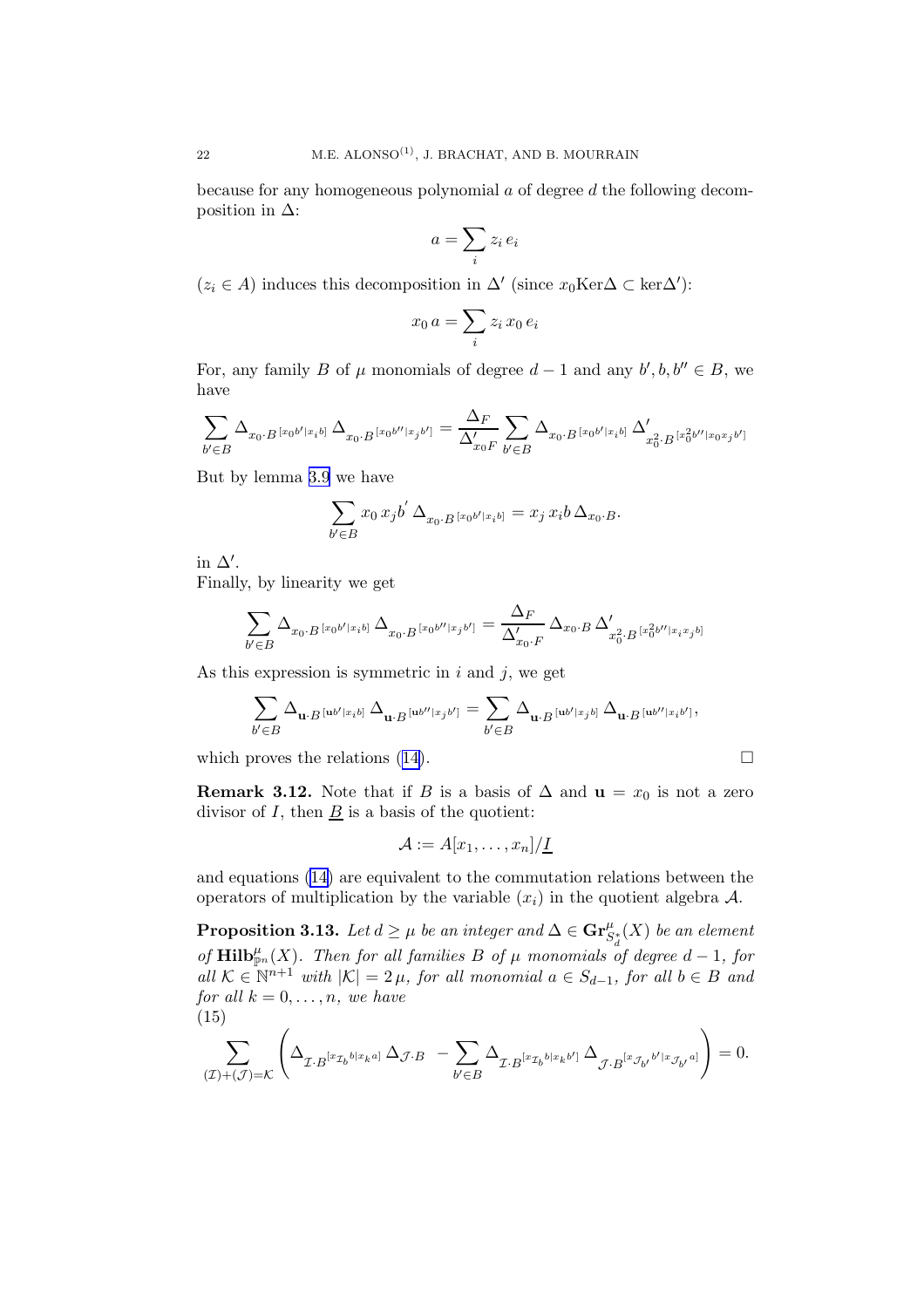<span id="page-23-0"></span>*Proof.* Here also the relations [\(15\)](#page-22-0) are obtained as the coefficients in **u** of the relations

(16) 
$$
\Delta_{\mathbf{u}\cdot B^{[\mathbf{u}b]x_k a]}} \Delta_{\mathbf{u}\cdot B} - \sum_{b'\in B} \Delta_{\mathbf{u}\cdot B^{[\mathbf{u}b]x_k b']}} \Delta_{\mathbf{u}\cdot B^{[\mathbf{u}b']\mathbf{u}a]}} = 0.
$$

By proposition [C.1](#page-35-0), proving([15](#page-22-0)) is equivalent to proving (16) for generic values of  $\mathbf{u} \in S_1$ .

Let I be the homogeneous ideal in  $\mathbf{Hilb}_{\mathbb{P}^n}^{\mu}(X)$  associated to  $\Delta \in \mathbf{Gr}^{\mu}_{S_d^*}(X)$ . Let  $\Delta' = T_{d+1}/I_{d+1}$ . As  $d \geq \mu$ , we know by propositions [3.5](#page-16-0) and [3.6](#page-16-0) that  $\Delta$  and  $\Delta'$  are free A modules of rank  $\mu$ . Let  $F := (e_1, \ldots, e_{\mu})$  be a basis of  $\Delta''$ .

As we did in the proof of proposition [3.11](#page-21-0), we can assume  $\mathbf{u} = x_0$  and  $F := (e_1, \ldots, e_\mu)$  and  $x_0.F := (x_0 e_1, \ldots, x_0 e_\mu)$  are basis of respectively  $\Delta$ and  $\Delta'$ . Then, for any family B of  $\mu$  monomials of degree  $d-1$  one has:

$$
\frac{\Delta_{x_0 \cdot B}}{\Delta_F} = \frac{\Delta'_{x_0^2 \cdot B}}{\Delta'_{x_0 \cdot F}}
$$

Thus for any family B of  $\mu$  monomials of degree  $d-1$ , any monomials a of degree  $d-1$  and any  $k \in \mathbb{N}$ :

$$
\Delta_{x_0 \cdot B^{[x_0 \cdot b] x_k b']}} = \frac{\Delta_F}{\Delta_{x_0 \cdot F}'} \, \Delta_{x_0^2 \cdot B^{[x_0^2 b] x_k x_0 b']}}'.
$$

By lemma [3.9](#page-19-0) we also have:

$$
\sum_{b' \in B} \Delta_{x_0 \cdot B^{[x_0 b' | x_0 a]}} x_0 b' x_k = \Delta_{x_0 \cdot B} x_k a
$$

in  $\Delta'$ .

Finally, by linearity we have:

$$
\sum_{b' \in B} \Delta_{x_0 \cdot B^{[x_0 b | x_k b']}} \Delta_{x_0 \cdot B^{[x_0 b' | x_0 a]}} = \frac{\Delta_F}{\Delta_{x_0 \cdot F}'} \Delta_{x_0 B} \Delta_{x_0^2 \cdot B^{[x_0^2 b | x_k x_0 a]}}' = \Delta_{x_0 \cdot B^{[x_0 b | x_k a]}} \Delta_{x_0 \cdot B}
$$

**Remark 3.14.** Note that if B is a basis of  $\Delta$  and  $\mathbf{u} = x_0$  is not a zero divisor of I, then  $\underline{B}$  is a basis of the affinization of  $T/I$ :

$$
\mathcal{A}:=A[x_1,\ldots,x_n]/\underline{I}
$$

and equations (16) are equivalent to the fact that the decomposition of  $x_k a$ on  $\underline{B}$  in  $A$  is obtained by computing the decomposition of a on  $\underline{B}$  and applying to it the operator of multiplication by  $x_k$ .

Example 3.15. *Here is an example of equations that are obtained from propositions* [3.11](#page-21-0) and [3.13](#page-22-0) in the case  $n = 2$ ,  $S = \mathbb{K}[x, y, z]$  and  $\mu = 2$ . *We will give the equations given by* ([14](#page-21-0)) *and* (16) *in the case*  $\mathbf{u} = x$ *. There are three families of two monomials of degree*  $\mu - 1 = 1$ :

$$
B_1 = (x, y), B_2 = (x, z), B_3 = (y, z).
$$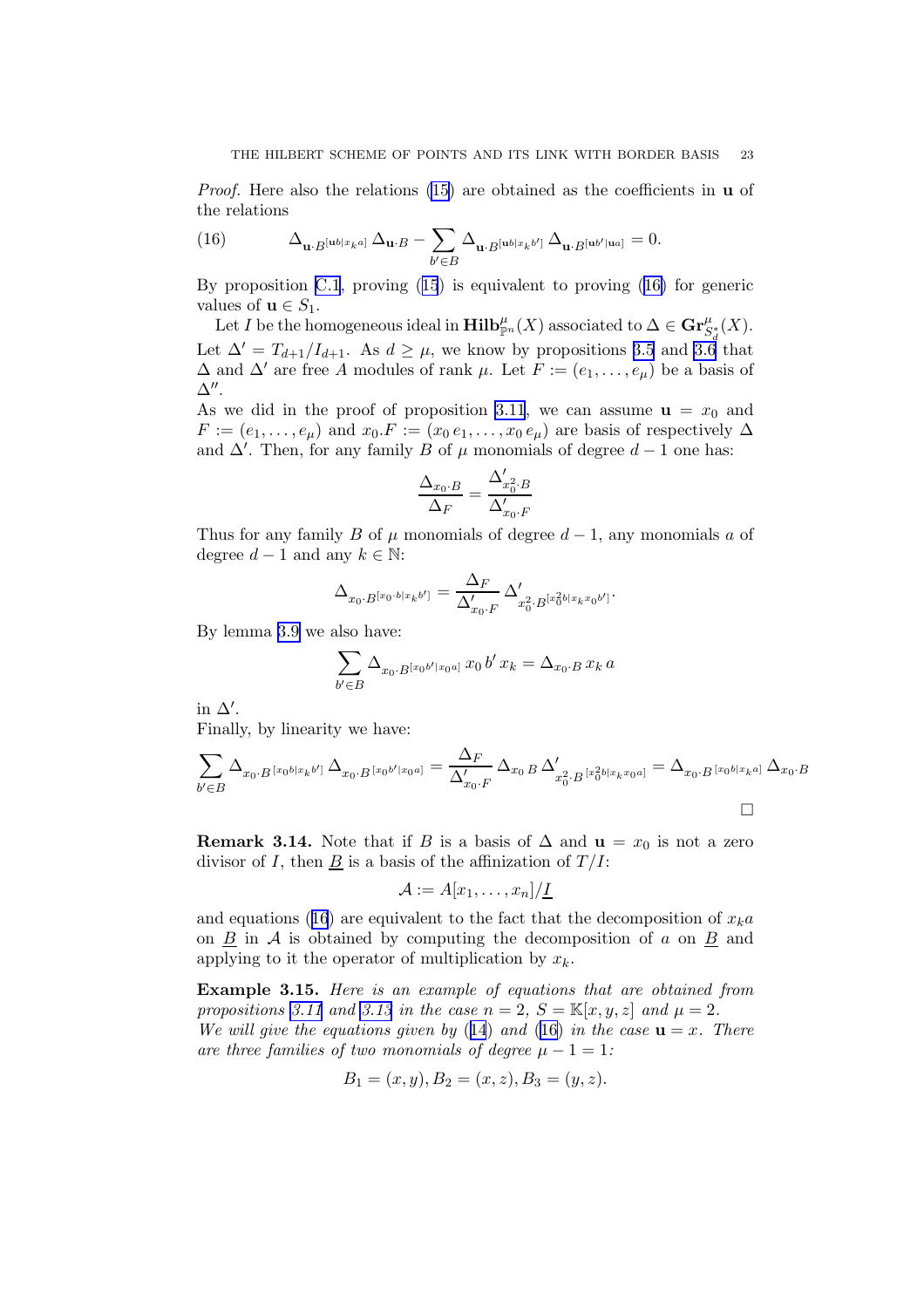*Thus,*

$$
x \cdot B_1 = (x^2, xy), x \cdot B_2 = (x^2, xz), x \cdot B_3 = (xy, xz).
$$

*The variables of multiplications are y and z. Let us focus on the case*  $B =$ B1*. By homogeneisation of the equations of example [2.3](#page-5-0):*

$$
\Delta_{x \cdot B_1} M_y = \begin{pmatrix} 0 & \Delta_{xy,y^2} \\ \Delta_{x^2,xy} & \Delta_{x^2,y^2} \end{pmatrix}, \ \Delta_{x \cdot B_1} M_z = \begin{pmatrix} \Delta_{xy,xz} & \Delta_{xy,yz} \\ \Delta_{x^2,xz} & \Delta_{x^2,yz} \end{pmatrix}.
$$

*we obtain a first set of equations of type* ([14](#page-21-0)) *given by the commutation property:*

$$
\begin{cases} \Delta_{y^2,xy}\Delta_{x^2,xz}-\Delta_{xy,yz}\Delta_{x^2,xy}=0,\\ \Delta_{y^2,xy}\Delta_{x^2,yz}-\Delta_{xy,xz}\Delta_{xy,y^2}-\Delta_{xy,yz}\Delta_{x^2,y^2}=0, \end{cases}
$$

*Notice that these equations are not enough to define the Hilbert scheme, since it is irredicble of dimension* 4 *but these equations vanish when*  $\Delta_{y^2,xy} =$  $0, \Delta_{x^2, xy} = 0, \Delta_{x^2, y^2} = 0$ . The second set of equations of type [\(16](#page-23-0)) *in the case*  $u = x$  *and*  $B = B_1$ *, is given by the decomposition in*  $x \cdot B_1$  *of the monomials* v a *and by the operator of multiplication by* v *applied to* x a *with*  $a = x, y, z$  and  $v = y, z$ . For instance, for  $v = y$  and  $a = z$  we have:

$$
\Delta_{x \cdot B_1}^2 yz \equiv \left(\begin{array}{c} \Delta_{x^2,xy} \Delta_{xy,yz} \\ \Delta_{x^2,xy} \Delta_{x^2,yz} \end{array}\right)
$$

*and*

$$
\Delta_{x \cdot B_1} x z \equiv \left( \begin{array}{c} \Delta_{xy,xz} \\ \Delta_{x^2,xz} \end{array} \right).
$$

*Then, we write*

$$
\Delta_{x \cdot B_1}^2 yz - \Delta_{x \cdot B_1}^2 M_y(xz) \equiv 0
$$

*and we get*

$$
\label{eq:2.1} \left\{ \begin{array}{l} \Delta_{x^2,xy}\Delta_{xy,yz}-\Delta_{x^2,xz}\Delta_{y^2,xy}=0,\\ \Delta_{x^2,xy}\Delta_{x^2,yz}-\Delta_{xy,xz}\Delta_{x^2,xy}-\Delta_{x^2,xz}y-\Delta_{x^2}z\Delta_{x^2,y^2}=0. \end{array} \right.
$$

*We do the same for*  $v = z$  *and obtain:* 

$$
\label{eq:2} \left\{ \begin{array}{l} \Delta_{x^2,xy}\Delta_{z^2,xy}-\Delta_{xy,xz}\Delta_{xy,xz}-\Delta_{x^2,xz}\Delta_{xy,yz}=0,\\ \Delta_{x^2,xy}\Delta_{x^2,z^2}-\Delta_{xy,xz}\Delta_{x^2,xz}-\Delta_{x^2,xz}\Delta_{x^2,yz}=0. \end{array} \right.
$$

*If we do the same for* a = x, y *we do not get any new equations. Consequently, the equations obtained from relations* ([14\)](#page-21-0) *and* ([16\)](#page-23-0) *in the case* *and* $B = B_1 = (x, y)$ *are:* 

$$
\label{eq:22} \left\{\begin{array}{l} \Delta_{y^2,xy}\Delta_{x^2,xz}-\Delta_{xy,yz}\Delta_{xy,x^2}=0,\\ \Delta_{y^2,xy}\Delta_{x^2,yz}-\Delta_{xy,xz}\Delta_{xy,y^2}-\Delta_{xy,yz}\Delta_{x^2,y^2}=0,\\ \Delta_{x^2,xy}\Delta_{xy,xz}+\Delta_{x^2,y^2}\Delta_{x^2,xz}-\Delta_{x^2,yz}\Delta_{x^2,xy}=0,\\ \Delta_{x^2,xy}\Delta_{xy,z^2}-\Delta_{xy,xz}-\Delta_{x^2,xz}\Delta_{xy,yz}=0,\\ \Delta_{x^2,xy}\Delta_{x^2,z^2}-\Delta_{xy,xz}\Delta_{x^2,xz}-\Delta_{x^2,xz}\Delta_{x^2,yz}=0. \end{array}\right.
$$

*In the case*  $B = B_2$ *, we get the equations by permutation of y and z. Finally, in the case*  $B = B_3$ *, we get:* 

$$
\label{eq:21} \left\{ \begin{array}{l} \Delta_{y^2,xz}\Delta_{yz,xz}+\Delta_{yz,xz}\Delta_{xy,yz}-\Delta_{yz,xz}\Delta_{y^2,xz}-\Delta_{z^2,xy}\Delta_{xy,y^2}=0,\\ \Delta_{xy,y^2}\Delta_{yz,xz}+\Delta_{xy,yz}^2-\Delta_{xy,yz}\Delta_{y^2,xz}-\Delta_{xy,z^2}\Delta_{xy,y^2}=0,\\ \Delta_{y^2,xz}\Delta_{xy,z^2}+\Delta_{xz,yz}\Delta_{xy,z^2}-\Delta_{xz,yz}^2-\Delta_{xy,z^2}\Delta_{xy,yz}=0,\\ \Delta_{xy,y^2}\Delta_{z^2,xy}+\Delta_{xy,yz}\Delta_{xy,z^2}-\Delta_{xy,yz}\Delta_{yz,xz}-\Delta_{xy,z^2}\Delta_{xy,yz}=0. \end{array} \right.
$$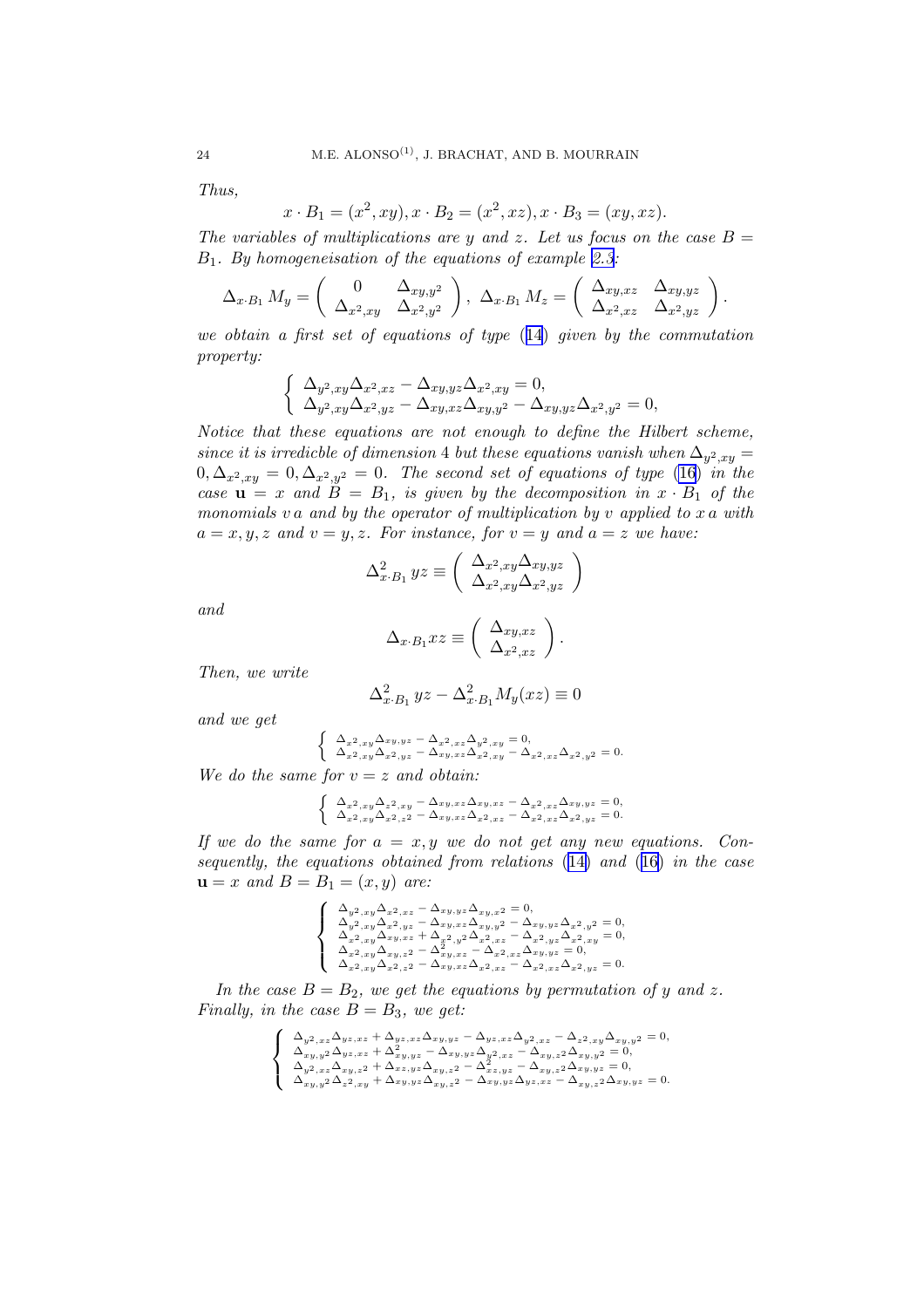<span id="page-25-0"></span>*from relation* ([14](#page-21-0))*, and*

$$
\label{eq:21} \left\{\begin{array}{l} \Delta^2_{xy, xz}-\Delta_{y^2, xz}\Delta_{x^2, xz}-\Delta_{yz, xz}\Delta_{xy, x^2}=0,\\ \Delta_{xy, y^2}\Delta_{x^2, xz}+\Delta_{xy, yz}\Delta_{xy, x^2}=0,\\ \Delta_{yz, xz}\Delta_{x^2, xz}+\Delta_{z^2, xz}\Delta_{xy, x^2}=0,\\ \Delta^2_{xy, xz}-\Delta_{xy, yz}\Delta_{x^2, xz}-\Delta_{xy, z^2}\Delta_{xy, x^2}=0. \end{array}\right.
$$

*from relation* ([16](#page-23-0))*.*

*Finally, the equations that are obtained from* ([14\)](#page-21-0) and ([16\)](#page-23-0) *in the case*  $\mathbf{u} = x$ *are:*

$$
\left\{\begin{array}{l} \Delta_{y^2,xy}\Delta_{x^2,x^2}-\Delta_{xy,yz}\Delta_{x^2,xy}=0,\\ \Delta_{y^2,xy}\Delta_{x^2,y^2}-\Delta_{xy,xz}\Delta_{y^2,xy}-\Delta_{xy,yz}\Delta_{x^2,y^2}=0,\\ \Delta_{x^2,xy}\Delta_{xy,x^2}+\Delta_{\frac{x^2}{2},y^2}\Delta_{x^2,x^2}-\Delta_{x^2,yz}\Delta_{x^2,x^2}=0,\\ \Delta_{x^2,xy}\Delta_{z^2,x^2}-\Delta_{xy,xz}-\Delta_{x^2,xz}\Delta_{xy,yz}=0,\\ \Delta_{x^2,xy}\Delta_{x^2,z^2}-\Delta_{xy,xz}\Delta_{x^2,x^2}=0,\\ \Delta_{x^2,x^2}\Delta_{x^2,x^2}-\Delta_{x^2,yz}\Delta_{x^2,x^2}=0,\\ \Delta_{x^2,x^2}\Delta_{x^2,x^2}-\Delta_{x^2,yz}\Delta_{x^2,x^2}=0,\\ \Delta_{x^2,x^2}\Delta_{x^2,y}-\Delta_{x^2,yz}\Delta_{x^2,x^2}-\Delta_{x^2,x^2}\Delta_{x^2,x^2}=0,\\ \Delta_{x^2,x^2}\Delta_{x^2,x^2}-\Delta_{x^2,y^2}\Delta_{x^2,x^2}-\Delta_{x^2,y^2}\Delta_{x^2,x^2}=0,\\ \Delta_{x^2,x^2}\Delta_{y^2,x^2}-\Delta_{xy,x^2}\Delta_{x^2,x^2}-\Delta_{x^2,x^2}\Delta_{x^2,x^2}=0,\\ \Delta_{x^2,x^2}\Delta_{y^2,x^2}-\Delta_{xy,x^2}\Delta_{x^2,y^2}-\Delta_{x^2,x^2}\Delta_{x^2,y^2}=0,\\ \Delta_{y^2,x^2}\Delta_{y^2,x^2}+\Delta_{y^2,x^2}\Delta_{xy,y^2}-\Delta_{y^2,x^2}\Delta_{y^2,x^2}-\Delta_{x^2,x^2}\Delta_{y^2,x^2}-\Delta_{x^2,x^2}\Delta_{x^2,y^2}=0,\\ \Delta_{y^2,x^2}\Delta_{y^2,x^2}+\Delta_{y^2,x^2}\Delta_{x^2,y^2}-\Delta_{x^2,y^2}\Delta_{x^2,x^2}-\Delta_{x^2,y^2}\Delta_{x^2,x^2}\Delta_{x^2,y^2}=0,\\ \Delta_{x^2,y^2}\Delta_{x^2,x^2}+\Delta_{y^
$$

*A complete set of equations of*  $\textbf{Hilb}_{\mathbb{P}^2}^2$  *is obtained by permutation of* x, y *and* z *in these equations. Notice that such quadratic equations have also been computed by Gröbner basis techniques for*  $\textbf{Hilb}_{\mathbb{P}^2}^2$  $\textbf{Hilb}_{\mathbb{P}^2}^2$  $\textbf{Hilb}_{\mathbb{P}^2}^2$  *in* [2, p. 3].

**Theorem 3.16.** *Let*  $d \geq \mu$ *. An element*  $\Delta \in \mathbf{Gr}^{\mu}_{S_d^*}(X)$  *is in*  $\mathbf{Hilb}_{\mathbb{P}^n}^{\mu}(X)$  *iff it satisfies the relations* [\(13](#page-21-0)) *and* ([15\)](#page-22-0)*.*

*Proof.* First, let us prove that there exists a family B of  $\mu$  monomials of degree  $d-1$  and a linear form **u** such that  $\mathbf{u} \cdot B$  is a basis of  $\Delta$ .

Let  $I_d = \ker \Delta \subset T_d$ . Tensoring by the residue field k, we can reduce to the case  $A = k$  and thus  $T = S = k[x_0, \ldots, x_n]$ . To prove that there exists a family B of  $\mu$  monomials of degree  $d-1$  and a linear form **u** such that  $\mathbf{u} \cdot B$  is a basis of  $\Delta$ , it is enough to prove this result for  $\Delta_{in} := S_d/J_d$ with J equal to the initial ideal of  $(I_d)$  (for the degree reverse lexicographic ordering< such that  $x_i > x_{i+1}$ ,  $i = 0, ..., n-1$ ). From [[4](#page-38-0)][Thm. 15.20, p. 351], by a generic change of variables, we can assume that  $J$  is Borel-fix i.e if  $x_i x^{\alpha} \in J$  then  $x_j x^{\alpha} \in J$  for all  $j > i$ .

Let us prove now that there exists a family  $B$  of  $\mu$  monomials of degree  $d-1$  such that  $x_0 \cdot B$  is a basis of  $S_d/J_d$ . It is enough to prove  $J_d$  +  $x_0 S_{d-1} = S_d$ . Consider  $J'_d := (J_d + x_0 S_{d-1})/x_0 S_{d-1}$  as a subvector space of  $S'_d := S_d/x_0 S_{d-1}$  (which is isomorphic to  $k[x_1,\ldots,x_n]_d$ ). We need to prove that  $S'_d = J'_d$ . Let  $L \subset S_{d-1}$  be the following set

$$
L := \{ x \in S_{d-1} | x_0 x \in J_d \} = (J_d : x_0).
$$

One has the exact sequence

$$
0 \longrightarrow S_{d-1}/L \xrightarrow{\ast x_0} S_d/J_d \longrightarrow S'_d/J'_d \longrightarrow 0.
$$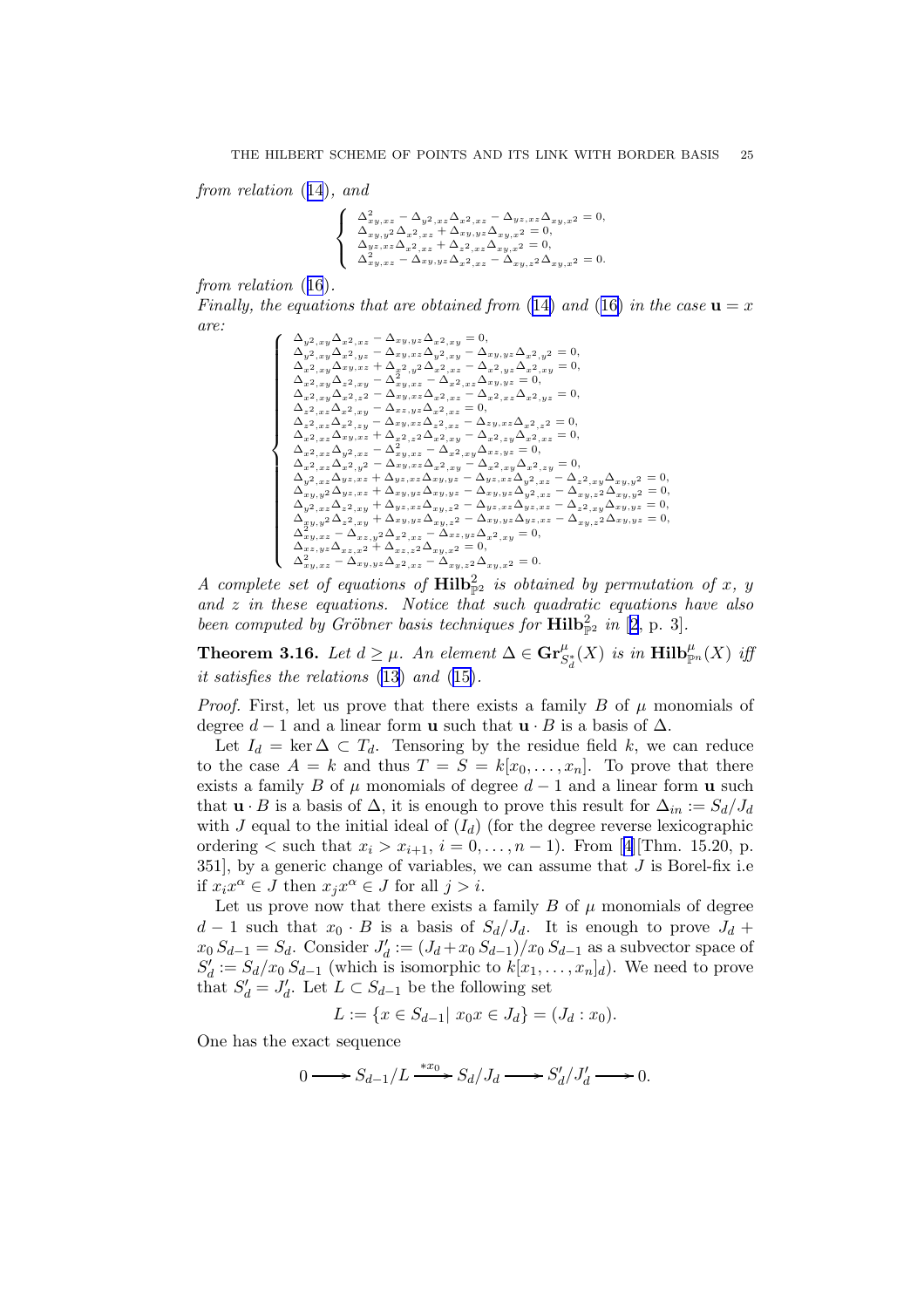Assume that  $\dim(S'_d/J'_d) > 0$ , then  $\dim(L) > s_{d-1} - \mu$ . Thus, as  $d \ge \mu$ , by  $[6]$  $[6]$  $[6]$ [(2.10), p.66], dim( $S_1 \cdot L$ ) >  $s_d - \mu$ . As J is Borel-fix,  $S_1 \cdot L \subset J_d$ . Thus,  $\dim(J_d) \geq \dim(S_1 \cdot L) > s_d - \mu$ . By assumption, this is impossible, thus  $J'_d = S'_d$ , we deduce that there exists a family B of  $\mu$  monomials of degree  $d-1$  such that  $x_0 \cdot B$  is a basis of  $S_d/J_d$ .

Let B be a family of  $\mu$  monomials of degree  $d-1$  such that  $x_0 \cdot B$  is a basis of  $\Delta = T_d/I_d$ . Let  $\underline{I}_d \subset V_{\leq d} = A[x_1,\ldots,x_n]_{\leq d}$  be the dehomogenization of  $I_d$  (the free A submodule of rank  $\mu$  of  $V_{\leq d}$  defined by putting  $x_0 = 1$  in  $I_d$ ). Let  $\pi: T_d/I_d \to \langle B \rangle$  be the natural isomorphism of A modules between  $T_d/I_d$  and  $\langle B \rangle$  (the free A-module of basis B). The dehomogenization is also an isomorphism of A-modules between  $V_{\le d}/\underline{I}_d$  and  $T_d/I_d$ . Thus  $V_{\le d}/\underline{I}_d$ is naturally isomorphic to  $\langle B \rangle$ . Let  $\psi$  be this isomorphism, we have the following commutative diagram:



We introduce the linear operators  $(M_i)_{i=1,\dots,n}$  operating on  $\langle B \rangle$ . From remarks [3.12](#page-22-0) and [3.14](#page-23-0), relations [\(14](#page-21-0)) and [\(16](#page-23-0)) for  $\mathbf{u} = x_0$  give us that the operators  $(M_i)_{i=1,\dots,n}$  commute and that, for every  $\alpha \in \mathbb{N}^{n+1}$  with  $|\alpha|=d-1$ and every  $i = 1, ..., n$ ,  $\pi(\mathbf{x}^{\alpha} x_i) = M_i(\pi(\mathbf{x}^{\alpha} x_0))$  (i.e  $\psi(\mathbf{x}^{\alpha} x_i) = M_i(\psi(\mathbf{x}^{\alpha})))$ . Note that, by definition in section Notations [1.1,](#page-3-0) for all  $\alpha \in \mathbb{N}^{n+1}$  such that  $|\alpha| = d$  we have

$$
\pi(\mathbf{x}^{\alpha}) = \psi(\underline{\mathbf{x}}^{\alpha}).
$$

We define  $\sigma$ , an application from  $V = A[x_1, \ldots, x_n]$  to  $\langle B \rangle$ , as follows:  $\forall p \in V, \sigma(p) = p(M)(\pi(x_0^d))$  (or  $p(M)(\psi(1)))$ ) where  $\underline{\mathbf{x}}^{\alpha}(M) = M_1^{\alpha_1} \cdots M_n^{\alpha_n}$ . As the operators  $(M_i)_{i=1,\dots,n}$  commute,  $p(M)$  is well defined and  $\mathfrak{J} = \ker \sigma$  is an ideal of V. Let us prove by induction on the degree k of p that  $\sigma(p) = \psi(p)$ for polynomials p in  $V_{\le d}$ . For  $k = 0$ ,  $\sigma(1) = \psi(1)$  by definition. From k to  $k + 1$ , we assume that p is a monomial of degree  $k + 1$  i.e p is of the form:

$$
p = x_i \mathbf{\underline{x}}^{\alpha}
$$

with  $i \in 1...n$  and  $\alpha \in \mathbb{N}^{n+1}$  such that  $|\alpha| = d$  and degree of  $\underline{\mathbf{x}}^{\alpha}$  is equal k. Then,  $\sigma(x_i \underline{\mathbf{x}}^{\alpha}) = M_i(\sigma(\underline{\mathbf{x}}^{\alpha}))$ . By induction on k,  $\sigma(\underline{\mathbf{x}}^{\alpha}) = \psi(\underline{\mathbf{x}}^{\alpha})$ . Thus, we have  $\sigma(x_i \underline{\mathbf{x}}^{\alpha}) = M_i(\psi(\underline{\mathbf{x}}^{\alpha})) = M_i(\pi(\mathbf{x}^{\alpha}))$ . From the end of the previous paragraph, this is equal to  $\psi(x^{\alpha} x_i) = \psi(p)$ .

Then it follows that  $\sigma$  is surjective because for all  $\mathbf{x}^{\alpha} \in B, \sigma(\mathbf{x}^{\alpha}) =$  $\psi(\underline{\mathbf{x}}^{\alpha}) = \pi(\mathbf{x}^{\alpha}) = \mathbf{x}^{\alpha}$ . Thus we get that  $V/\mathfrak{J}$  is a free A-module of rank  $\mu = |B|$ . Moreover, since  $\sigma$  and  $\psi$  coincide on  $V_{\leq d}$ ,  $\mathfrak{J}_{\leq d} = I_d$ . Let J be the homogenization of  $\mathfrak{J}$ , then by proposition [3.6](#page-16-0) J belongs to  $\overline{\mathrm{Hilb}}_{\mathbb{P}^n}^{\mu}(X)$  and  $J_d = I_d$  (because  $\mathfrak{J}_{\leq d} = I_d$ ).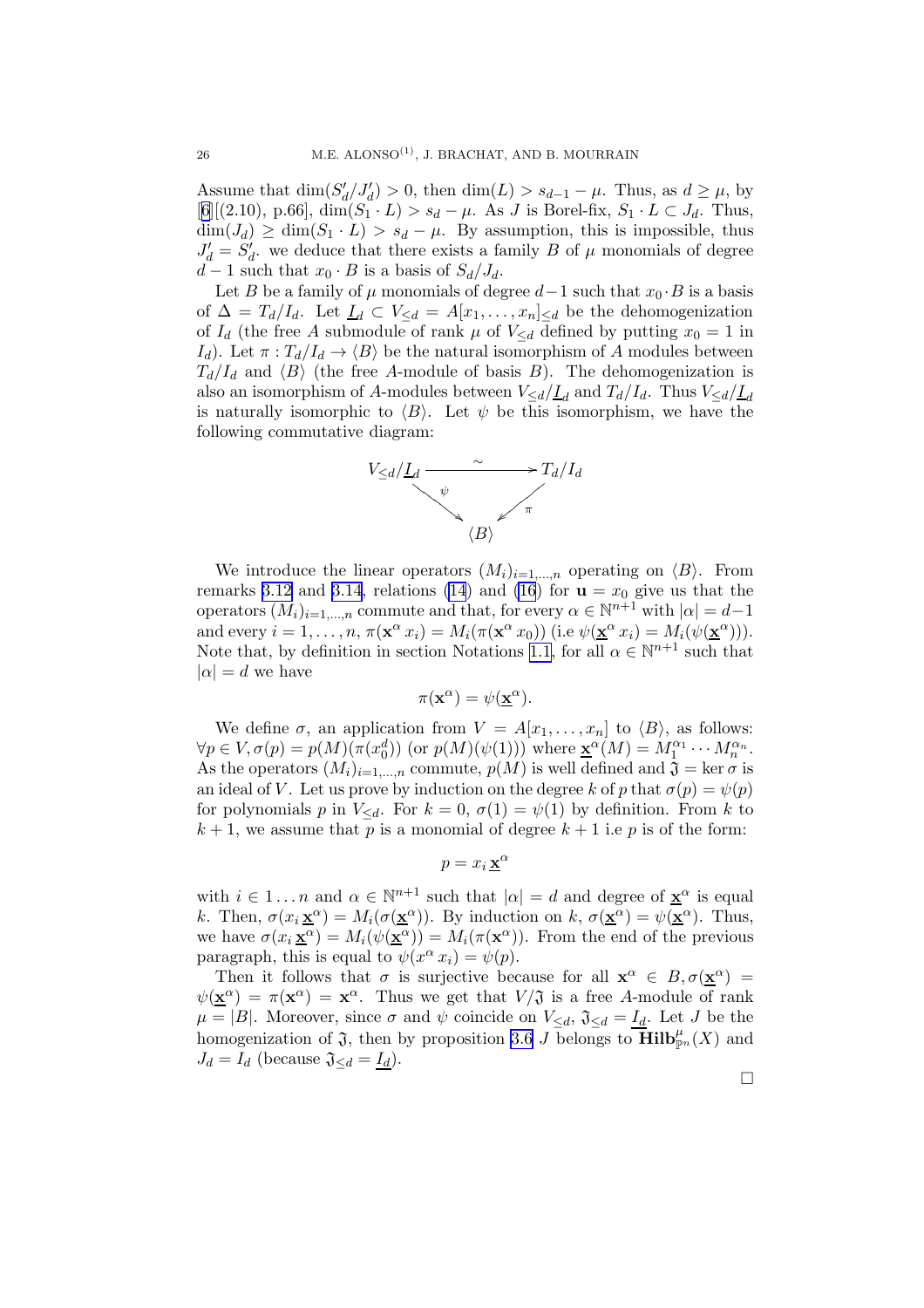<span id="page-27-0"></span>Now, using theorem [3.16](#page-25-0), we can finally give equations for the Hilbert scheme  $\text{Hilb}^{\mu}(\mathbb{P}^n)$ .

By definition  $\text{Hilb}^{\mu}(\mathbb{P}^n)$  represents the Hilbert functor  $\text{Hilb}_{\mathbb{P}^n}^{\mu}$ . We can reduce to the case of affine schemes  $X = \text{Spec}(A)$ , with A a noetherian K-algebra. In the following, we will say that an  $A$  module  $M$  is locally free of rank r if the quasi coherent sheaf of modules denoted M on  $X = \textbf{Spec}(A)$ is locally free of rank r.

Recall that the Hilbert functor associates to X in the category  $\mathcal C$  of noetherian schemes over K, the set  $\text{Hilb}_{\mathbb{P}^n}^{\mu}(X)$  of saturated homogeneous ideals I of  $A[x_0, \ldots, x_n]$  such that  $(A[x_0, \ldots, x_n]/I)_d$  is a flat A-module for every  $d \geq \mu$  and for every prime  $p \subset A$ , the Hilbert polynomial of the  $k(p)$ -graded algebra  $(A[x_0, \ldots, x_n]/I) \otimes_A k(p)$  is equal to  $\mu$ .

By[[26\]](#page-39-0)[Lem.7.51, p.55] and the bijection [\(10\)](#page-17-0) introduced in subsection [3.1,](#page-15-0) for  $d \geq \mu$ , Hilb $_{\mathbb{P}^n}^{\hat{\mu}}(X)$  is the set of A-submodules  $I_d$  of  $A[x_0,\ldots,x_n]_d$ such that  $A[x_0, \ldots, x_n]_d/I_d$  and  $A[x_0, \ldots, x_n]_{d+1}/I_{d+1}$  are locally free of rank  $\mu$ , where  $I_{d+1} = A[x_0, \ldots, x_n]_1 I_d$ .

We can rewrite it as the set of  $\epsilon$  locally free sheaves of modules of rank  $\mu$  on X along with  $g := \mathbb{K}[x_0, \ldots, x_n]_d \otimes_{\mathbb{K}} \mathcal{O}_X \to \epsilon \to 0$  such that  $A[x_0, \ldots, x_n]_{d+1}/I_{d+1}$ is locally free of rank  $\mu$ , where  $I_{d+1} = A[x_0, \ldots, x_n]_1$ . Ker(g).

Thus, we get a morphism of functors for  $d \geq \mu$ 

$$
\Phi:=\mathbf{Hilb}_{\mathbb{P}^n}^\mu\longrightarrow\mathbf{Gr}_{S_d^*}^\mu
$$

and a morphism of schemes

$$
\phi := \operatorname{Hilb}^{\mu}(\mathbb{P}^n) \longrightarrow \operatorname{Gr}^{\mu}(S_d^*).
$$

**Theorem 3.17.** *The morphism*  $\phi$  *is a closed immersion whose equations are* ([13\)](#page-21-0) *and* ([15](#page-22-0))*. Equivalently, we have the following commutative diagram:*



*where ι is the natural closed immersion from*  $\text{Proj}(\mathbb{K}[\wedge^{\mu}S_d^*]/(\#,(13),(15)))$  $\text{Proj}(\mathbb{K}[\wedge^{\mu}S_d^*]/(\#,(13),(15)))$  $\text{Proj}(\mathbb{K}[\wedge^{\mu}S_d^*]/(\#,(13),(15)))$  $\text{Proj}(\mathbb{K}[\wedge^{\mu}S_d^*]/(\#,(13),(15)))$  $\text{Proj}(\mathbb{K}[\wedge^{\mu}S_d^*]/(\#,(13),(15)))$ *to*  $\text{Proj}(\mathbb{K}[\wedge^{\mu}S_{d}^{*}]/(\#)).$ 

*Proof.* Let us prove that  $\text{Proj}(\mathbb{K}[\wedge^{\mu}S_d^*]/(\#,(13),(15)))$  $\text{Proj}(\mathbb{K}[\wedge^{\mu}S_d^*]/(\#,(13),(15)))$  $\text{Proj}(\mathbb{K}[\wedge^{\mu}S_d^*]/(\#,(13),(15)))$  $\text{Proj}(\mathbb{K}[\wedge^{\mu}S_d^*]/(\#,(13),(15)))$  $\text{Proj}(\mathbb{K}[\wedge^{\mu}S_d^*]/(\#,(13),(15)))$  represents the Hilbert functor. Again we can reduce to the case of affine schemes  $X = \text{Spec}(A)$ with  $A$  a noetherian  $\mathbb K$  algebra.

Consider an element  $(\epsilon, g)$  of  $\mathbf{Hilb}_{\mathbb{P}^n}^{\mu}(X)$  with  $\epsilon$  locally free sheaf of rank  $\mu$  on X and

$$
g: \mathbb{K}[x_0,\ldots,x_n]_d \otimes_{\mathbb{K}} \mathcal{O}_X \to \epsilon \to 0.
$$

Let  $I_d$  be the A submodule of  $A[x_0, \ldots, x_n]_d$  such that  $I_d = \text{Ker}(g)$  (thus  $\epsilon$ is the quasi coherent sheaf associated to  $A[x_0, \ldots, x_n]_d/I_d$ . Let  $I_{d+1}$  be the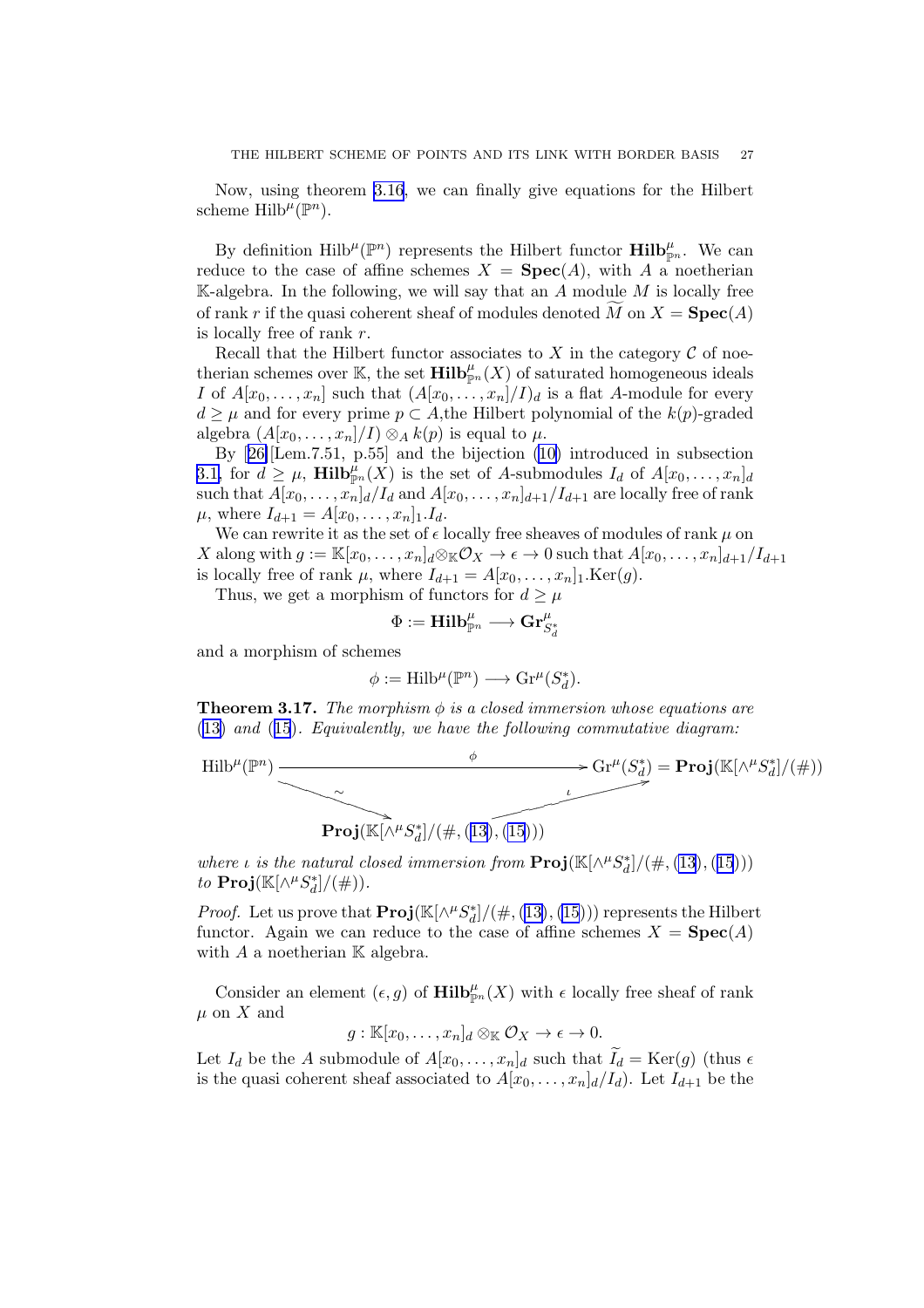submodule of  $A[x_0, \ldots, x_n]_{d+1}$  equal to  $A[x_0, \ldots, x_n]_1 \ldots I_d$ . By By proposition [3.4,](#page-16-0)  $A[x_0, \ldots, x_n]_{d+1}/I_{d+1}$  is locally free of rank  $\mu$ . As we did in the case of the Grassmannian functor, let  $s_{\alpha} \in \epsilon(X)$  for  $\alpha \in \mathbb{N}^n$  such that  $|\alpha| = d$ , be the image of the monomial  $x^{\alpha} \in S_d$  by g. For  $B = (x^{\alpha_1}, \dots, x^{\alpha_{\mu}})$  a family of  $\mu$  monomials of degree d in  $S_d$ , we will denote by  $p_B \in \wedge^{\mu} \epsilon(X)$  the global section  $p_{\alpha_1,\dots,\alpha\mu} = s_{\alpha_1} \wedge \dots \wedge s_{\alpha_\mu}$  (see lemma [B.2](#page-33-0)).

We already know from theorem [B.1](#page-33-0) that  $(p_B)$ , for families B of  $\mu$  ordered monomials of degree d in  $A[x_0, \ldots, x_n]_d$  (for some monomial ordering <), satisfy the Plücker relations  $(\#)$ .

For all primes p of A, let  $(I_p)_d = I_d \otimes A_p$  and  $(I_p)_{d+1} = I_{d+1} \otimes A_p$ . Then,  $A_p[x_0, \ldots, x_n]_d/(I_p)_d$  is the fiber of  $\epsilon$  at  $p \in \text{Spec}(A)$ . Thus it a free  $A_p$ -module of rank  $\mu$ . By definition,  $A_p[x_0, \ldots, x_n]_{d+1}/(I_p)_{d+1}$  is also a free  $A_p$ -module of rank  $\mu$ .

One can easily check that the image of the global sections  $(p_B)$ , in the stalk  $\wedge^{\mu} \epsilon(X)_p = A_p$  of  $\wedge^{\mu} \epsilon(X)$  at  $p \in \text{Spec}(A)$ , are exactly the coordinates  $(\Delta_B)$  of  $\Delta = T_d/(I_p)_d$  introduced in subsection [3.2.](#page-18-0) Thus, using one side of the equivalence of theorem [3.16,](#page-25-0) $(p_B)$  satisfy equations [\(13](#page-21-0)) and ([15\)](#page-22-0) at any  $p \in \text{Spec}(A)$  $p \in \text{Spec}(A)$  $p \in \text{Spec}(A)$ . Thus,  $(p_B)$  satisfies globally equations ([13\)](#page-21-0) and [\(15](#page-22-0)) and we get a morphism

$$
X \longrightarrow \mathbf{Proj}(\mathbb{K}[\wedge^{\mu}S_d^*]/(\#,(13),(15))).
$$

We deduce a morphism of contravariant functors

$$
\Psi := \mathbf{Hilb}_{\mathbb{P}^n}^{\mu} \longrightarrow \mathbf{Hom}(-, \mathbf{Proj}(\mathbb{K}[\wedge^{\mu}S_d^*]/(\#,(13),(15)))).
$$

 $\Psi(X)$  is injective because, by definition,  $\Phi(X)$  is injective and the following diagram is commutative:



Let us prove now that  $\Psi(X)$  is surjective.

Given an element of  $\textbf{Hom}(X, \textbf{Proj}(\mathbb{K}[\wedge^{\mu}S_d^*]/(\#,(13),(15))))$  $\textbf{Hom}(X, \textbf{Proj}(\mathbb{K}[\wedge^{\mu}S_d^*]/(\#,(13),(15))))$  $\textbf{Hom}(X, \textbf{Proj}(\mathbb{K}[\wedge^{\mu}S_d^*]/(\#,(13),(15))))$  $\textbf{Hom}(X, \textbf{Proj}(\mathbb{K}[\wedge^{\mu}S_d^*]/(\#,(13),(15))))$  $\textbf{Hom}(X, \textbf{Proj}(\mathbb{K}[\wedge^{\mu}S_d^*]/(\#,(13),(15))))$ , we get (through its image in  $\mathbf{Gr}^{\mu}_{S_d}(X)$  an element  $(\epsilon, g)$  of  $\mathbf{Hilb}_{\mathbb{P}^n}^{\mu}(X)$  with  $\epsilon$  locally free sheaf of rank  $\mu$  on X and

 $g: \mathbb{K}[x_0,\ldots,x_n]_d \otimes_{\mathbb{K}} \mathcal{O}_X \to \epsilon \to 0.$ 

Using the same notations as above, for all primes  $p \in \textbf{Spec}(A)$ , as  $(p_B)$  sat-isfy [\(13](#page-21-0))and ([15\)](#page-22-0),  $(\Delta_B)$  also satisfy (13) and [\(15\)](#page-22-0). Using the other side of the equivalence of theorem [3.16](#page-25-0), we get that  $A_p[x_0, \ldots, x_n]_{d+1}/(I_p)_{d+1}$  is locally free of rank  $\mu$  for all primes  $p \in \textbf{Spec}(A)$ . Thus,  $A[x_0, \ldots, x_n]_{d+1}/I_{d+1}$ is locally free of rank  $\mu$  and  $(\epsilon, g)$  belongs to  $\text{Hilb}_{\mathbb{P}^n}^{\mu}(X)$ .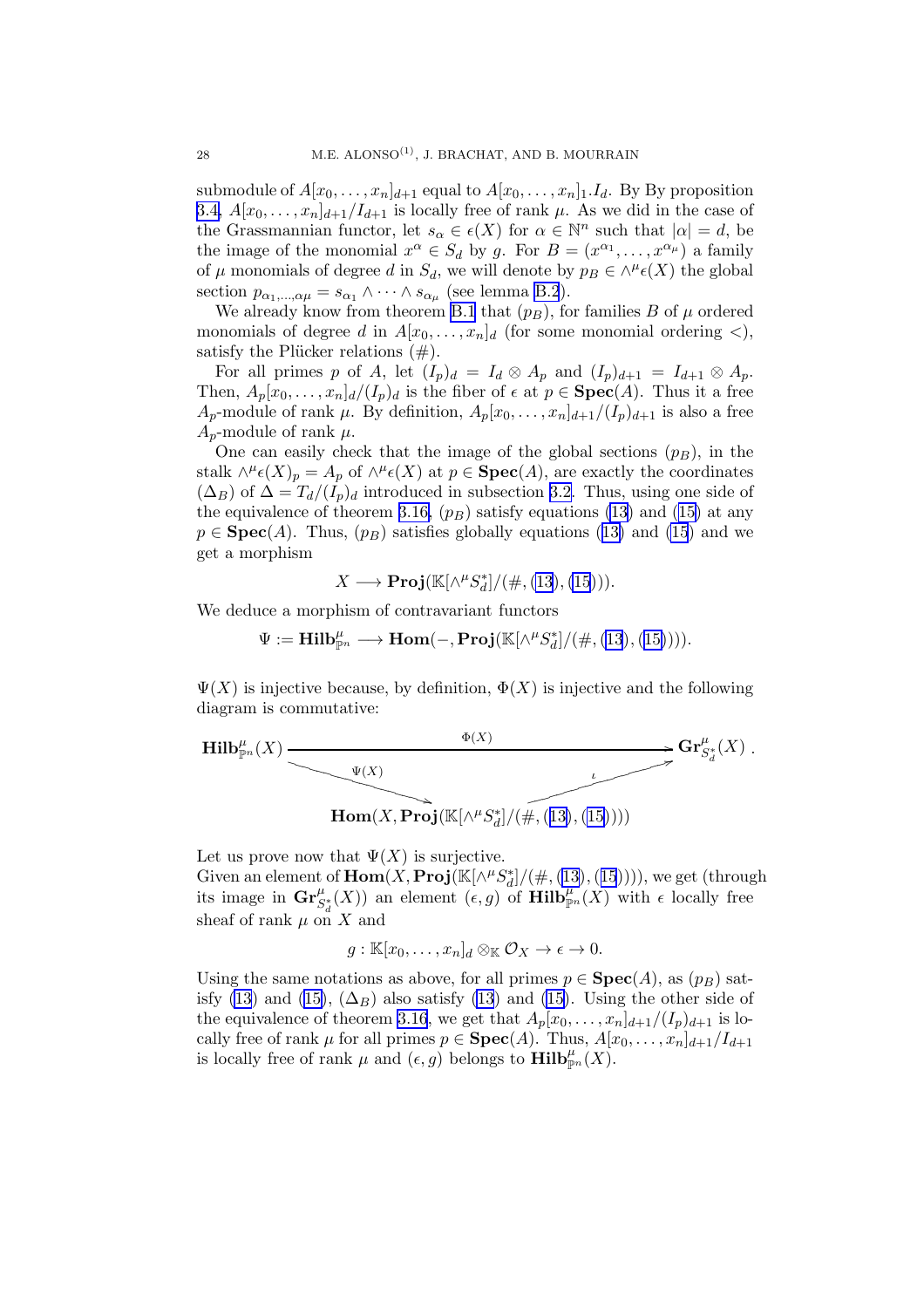Finally  $\Psi(X)$  is a bijection and  $\Psi$  is an isomorphism of contravariant functors. We conclude  $\textbf{Proj}(\mathbb{K}[\wedge^{\mu}S_d^*]/(\#,(13),(15)))$  $\textbf{Proj}(\mathbb{K}[\wedge^{\mu}S_d^*]/(\#,(13),(15)))$  $\textbf{Proj}(\mathbb{K}[\wedge^{\mu}S_d^*]/(\#,(13),(15)))$  $\textbf{Proj}(\mathbb{K}[\wedge^{\mu}S_d^*]/(\#,(13),(15)))$  $\textbf{Proj}(\mathbb{K}[\wedge^{\mu}S_d^*]/(\#,(13),(15)))$  represents the Hilbert functor.  $\Box$ 

### 4. Tangent space

Our objective in this section is to determine the tangent space at a Krational point  $I_0$  of the Hilbert scheme Hilb<sup> $\mu$ </sup>( $\mathbb{P}^n$ ). From Theorem [3.17](#page-27-0),  $Hilb^{\mu}(\mathbb{P}^n)$  is a projective scheme whose equations are the equations [\(13\)](#page-21-0), ([15\)](#page-22-0) and the Plücker relations  $(\#)$ .

For **u** in  $S_1$ , let  $H_u$  be the open subscheme of Hilb<sup> $\mu$ </sup>( $\mathbb{P}^n$ ) associated to the open subfunctor  $H_u$  introduced in definition [2.19.](#page-12-0) Let  $v \in S_1$  be a linear form such that the open subscheme  $H_v$  contains  $I_0$  (ie. v is not a zero divisor of  $I_0$ ). After a change of coordinates  $(\mathbf{v} = x_0)$  we can assume this open subset is of the form  $H_{\mathbf{x}_0}$ . Let  $B \in \mathcal{B}_d$  (see lemma [2.22\)](#page-14-0) be a family of  $\mu$  monomials in  $S_d$  (for  $d \geq \mu$ ) connected to 1. Let  $H_{x_0}^B$  be the open affine subscheme associated to the open subfunctor  $\mathbf{H}_{x_0}^B$  of the Hilbert scheme Hilb<sup> $\mu$ </sup>( $\mathbb{P}^n$ ) (see definition [2.21\)](#page-14-0). Using proposition [2.2](#page-5-0) and lemma [2.22,](#page-14-0)  $H_{\mathbf{x}_0}^B$  is the affine scheme associated to the affine variety

$$
\mathfrak{H}_{\underline{B}} := \{ \mathbf{z} \in \mathbb{K}^{\mu \times N}; M_{x_i}(\mathbf{z}) \circ M_{x_j}(\mathbf{z}) - M_{x_j}(\mathbf{z}) \circ M_{x_i}(\mathbf{z}) = 0, 1 \leq i < j \leq n \}.
$$
\nThe system of coordinates of this variety is the set of parameters  $\mathbf{z} =$ 

The system of coordinates of this variety is the set of parameters  $z =$  $(z_{\alpha,\beta})_{\alpha\in\partial B,\beta\in B}$  such that

$$
h_\alpha^0(\underline{\mathbf{x}}) = \underline{\mathbf{x}}^\alpha - \sum_{\beta \in B} z_{\alpha,\beta} \, \underline{\mathbf{x}}^\beta
$$

is a border basis of  $I_0$  for B. Then, the equations of Hilb<sup> $\mu$ </sup>( $\mathbb{P}^n$ ) in this system of coordinates reduce to the commutation relations:

$$
M_i^0({\bm z})\, M_j^0({\bm z}) - M_j^0({\bm z})\, M_i^0({\bm z}) = 0,
$$

where  $M_i^0(z)$  is the operator of multiplication by  $x_i$  in the basis B modulo the affine ideal  $I_0$ . We will compute the tangent space of the Hilbert scheme using the previous system of coordinates.

By definition, the tangent space of Hilb<sup> $\mu$ </sup>( $\mathbb{P}^n$ ) at  $I_0$  is the set of vectors  $\mathbf{h}^1 = (h_{\alpha,\beta}^1)$  such that line  $h_{\alpha}^{\varepsilon}(\mathbf{x}) = h_{\alpha}^0(\mathbf{x}) + \varepsilon h_{\alpha}^1(\mathbf{x})$  intersects Hilb<sup> $\mu$ </sup>( $\mathbb{P}^n$ ) with multiplicity  $\geq 2$ , where  $h^1_\alpha(\underline{\mathbf{x}}) := \sum_{\beta \in B} h^1_{\alpha,\beta} \underline{\mathbf{x}}^\beta$ .

Substituting in the commutation relations, we obtain

$$
\begin{split} M^{\varepsilon}_{x_i} &\circ M^{\varepsilon}_{x_j} - M^{\varepsilon}_{x_j} \circ M^{\varepsilon}_{x_i} \\ & = \left( M^0_{x_i} \circ M^0_{x_j} - M^0_{x_j} \circ M^0_{x_i} \right) \\ & \qquad + \varepsilon (M^1_{x_i} \circ M^0_{x_j} + M^0_{x_i} \circ M^1_{x_j} - M^1_{x_j} \circ M^0_{x_i} - M^0_{x_j} \circ M^1_{x_i}) + \mathcal{O}(\varepsilon^2) \\ & = \varepsilon (M^1_{x_i} \circ M^0_{x_j} + M^0_{x_i} \circ M^1_{x_j} - M^1_{x_j} \circ M^0_{x_i} - M^0_{x_j} \circ M^1_{x_i}) + \mathcal{O}(\varepsilon^2). \end{split}
$$

where  $M_{x_i}^{\varepsilon} = M_{x_i}^0 + \varepsilon M_{x_i}^1$ ,  $M_{x_i}^0$  is the operator of multiplication by  $x_i$  in  $\mathcal{A}^0$ and  $M_{x_i}^1$  is linear in  $h^1$ . We deduce the linear equations in  $h^1$  defining the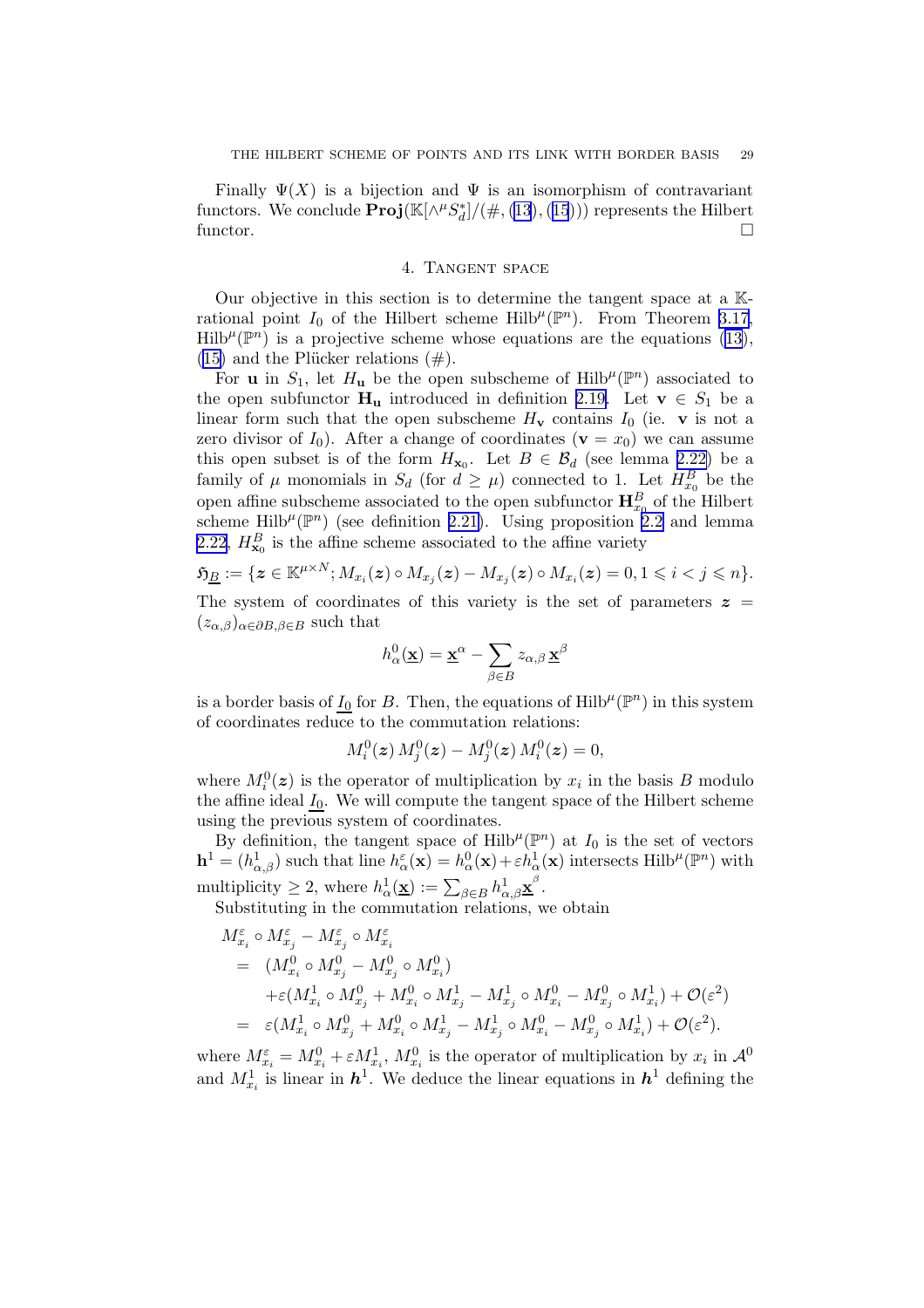<span id="page-30-0"></span>tangent space of  $\text{Hilb}^{\mu}(\mathbb{P}^n)$  at  $I_0$ :

(17)  $M_{x_i}^1 \circ M_{x_j}^0 + M_{x_i}^0 \circ M_{x_j}^1 - M_{x_j}^1 \circ M_{x_i}^0 - M_{x_j}^0 \circ M_{x_i}^1 = 0$   $(1 \le i \le j \le n)$ .

**Definition 4.1.** Let  $h^0 := (h^0_\alpha)_{\alpha \in \partial B}$  be a border basis for B. We denote *by*  $T_{h_0}$ , the set of  $h^1 = (h^1_\alpha)_{\alpha \in \partial B}$  with  $h^1_\alpha \in \langle B \rangle$ , which satisfies the linear *equations (17).*

In the following, we will also denote by  $H^0: \langle B^+ \rangle \to \langle B^+ \rangle$  the linear map such that for  $\beta \in B$ ,  $H^0(\underline{\mathbf{x}}^\beta) = 0$  and for  $\alpha \in \partial B$ ,  $H^0(\underline{\mathbf{x}}^\alpha) = h^0_\alpha$ . We also denote by  $N_0: \langle B^+ \rangle \to \langle B \rangle$  the normal form modulo  $\mathfrak{I}^0$ , that is the projection of  $\langle B^+ \rangle$  on  $\langle B \rangle$  along  $\langle h_\alpha^0 \rangle$ . By construction, for any  $p =$ the projection of  $\langle B^* \rangle$  on  $\langle B \rangle$  along  $\langle h_{\alpha} \rangle$ . By construction, for any  $p =$ <br> $\sum_{\alpha \in B^+} \lambda_{\alpha} \underline{\mathbf{x}}^{\alpha} \in \langle B^+ \rangle$ ,  $H^0(p) = \sum_{\alpha \in \partial B} \lambda_{\alpha} h_{\alpha}^0$  and we have  $N^0 + H^0 =$  $\mathrm{Id}_{\langle B^+ \rangle}$ . Similarly, we also denote by  $H^1: \langle B^+ \rangle \to \langle B \rangle$  the map defined by  $H^1(\underline{\mathbf{x}}^\beta) = 0$  if  $\underline{\mathbf{x}}^\beta \in B$ ,  $H^1(\underline{\mathbf{x}}^\alpha) = h^1_\alpha$  if  $\alpha \in \partial B$ . By construction, for all  $m \in B$ ,  $M_i^1(m) = H^1(x_i m)$ .

**Theorem 4.2.** Let  $I_0 \in H_{x_0}^B$  be an ideal, with the border relations  $h^0 :=$  $(h_{\alpha}^{0})_{\alpha \in \partial B}$  *for the basis* B *of*  $\mathcal{A}^{0} = R/\mathfrak{I}_{0}$ *, where*  $\mathfrak{I}_{0} = I_{0}$ *. Then* 

$$
\begin{array}{rcl}\n\phi: T_{\boldsymbol{h}^0} & \to & \text{Hom}_R(\mathfrak{I}_0, R/\mathfrak{I}_0) \\
\boldsymbol{h}^1 & \to & \phi(\boldsymbol{h}^1): h^0_\alpha \mapsto h^1_\alpha\n\end{array}
$$

*is an isomorphism of* K*-vector spaces.*

*Proof.* We first prove that  $\phi(\mathbf{h}^1)$  is well-defined, ie. if  $g = \sum_i u_{\alpha} h_{\alpha}^0 = \sum_{\alpha} u'_{\alpha} h_{\alpha}^0 \in \mathfrak{I}_0$  with  $u_{\alpha}, u'_{\alpha} \in R$ , then  $\sum_{\alpha} u_{\alpha} h_{\alpha}^1 = \sum_{\alpha} u'_{\alpha} h_{\alpha}^1$  in  $R/\mathfrak{I}_0$ . In other words,if  $\sum_{\alpha} v_{\alpha} h_{\alpha}^0 = 0$  in R, then  $\sum_{\alpha} v_{\alpha} h_{\alpha}^1 \equiv 0$  in  $R/\mathfrak{I}_0$ . By [[21\]](#page-39-0) [Theorem 4.3, the syzygies of the border basis elements  $h^0 := (h^0_\alpha)$  are generated by the commutation polynomials:

$$
x_iH^0(x_{i'}m) - x_{i'}H^0(x_{i}m) + H^0(x_iN^0(x_{i'}m)) - H^0(x_{i'}N^0(x_{i}m)),
$$

for all  $m \in B$ ,  $1 \leq i \leq i' \leq n$ . Let us prove that these relations are also satisfied modulo  $\mathfrak{I}_0$ , if we replace  $H^0$  by  $H^1$ . As  $h^1 = (h^1_\alpha) \in T_{h_0}$ , we have

$$
0 = M_{x_i}^0 \circ M_{x_{i'}}^1(m) - M_{x_{i'}}^0 \circ M_{x_i}^1(m) + M_{x_i}^1 \circ M_{x_{i'}}^0(m) - M_{x_{i'}}^1 \circ M_{x_i}^0(m)
$$
  
\n
$$
= N^0(x_i H^1(x_{i'}m)) - N^0(x_{i'} H^1(x_{i}m)) + H^1(x_i N^0(x_{i'}m)) - H^1(x_{i'} N^0(x_{i}m))
$$
  
\n
$$
= x_i H^1(x_{i'}m) - H^0(x_i H^1(x_{i'}m))
$$
  
\n
$$
- x_{i'} H^1(x_{i}m) + H^0(x_{i'} H^1(x_{i}m))
$$
  
\n
$$
+ H^1(x_i N^0(x_{i'}m)) - H^1(x_{i'} N^0(x_{i}m))
$$
  
\n
$$
\equiv x_i H^1(x_{i'}m) - x_{i'} H^1(x_{i}m) + H^1(x_i N^0(x_{i'}m)) - H^1(x_{i'} N^0(x_{i}m)) \text{ modulo } \mathfrak{I}_0.
$$

This proves that the generating syzygies are mapped by  $\phi(\mathbf{h}^1)$  to 0 in  $R/\mathfrak{I}_0$ and thus the image by  $\phi(h^1)$  of any syzygy of  $h^0$  is 0, that is,  $\phi(h^1)$  is a well-defined element of  $\text{Hom}_R(\mathfrak{I}_0, R/\mathfrak{I}_0)$ .

Conversely, let us prove that if  $\psi_0 \in \text{Hom}_R(\mathfrak{I}_0, R/\mathfrak{I}_0)$ , then  $h^1 := (\psi_0(h^0_\alpha)) \in$  $T_{h_0}$ . As  $\psi_0 \in \text{Hom}_R(\mathfrak{I}_0, R/\mathfrak{I}_0)$ , the syzygies of  $h^0$  are mapped by  $\psi_0$  to 0. Thus, for all  $m \in B$ ,  $1 \leq i \leq i' \leq n$ ,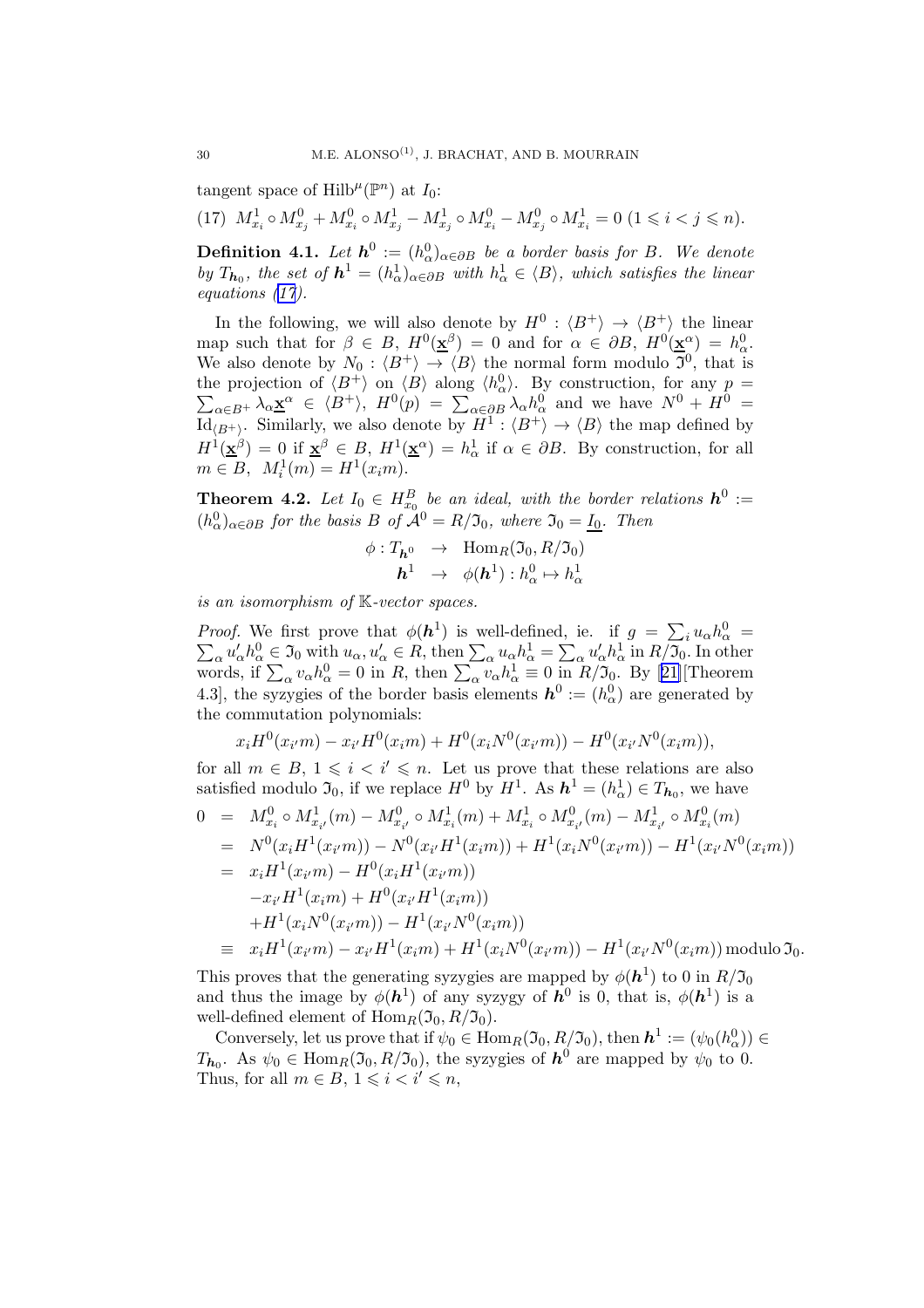- <span id="page-31-0"></span> $0 \equiv \psi_0(x_i H^0(x_{i'}m) - x_{i'}H^0(x_im) + H^0(x_i N^0(x_{i'}m)) - H^0(x_{i'}N^0(x_im)))$  $\equiv x_i H^1(x_{i'}m) - x_{i'}H^1(x_im) + H^1(x_i N^0(x_{i'}m)) - H^1(x_{i'}N^0(x_im))$  modulo  $\mathfrak{I}_0$ .
- As  $H^1(p) \in \langle B \rangle$  and  $N^0(H^1(p)) = H^1(p)$  for all  $p \in \langle B^+ \rangle$ , we have
- $0 = N^0(x_iH^1(x_{i'}m)) N^0(x_{i'}H^1(x_im)) + H^1(x_iN^0(x_{i'}m)) H^1(x_{i'}N^0(x_im))$  $= M_i^0 \circ M_{i'}^1(m) - M_{i'}^0 \circ M_i^1(m) + M_i^1 \circ M_{i'}^0(m) - M_{i'}^1 \circ M_i^0(m),$

which proves that  $h^1 \in T_h$  $\overline{\phantom{a}}$  .

We can notice that the tangent space of the variety  $\text{Hilb}^{\mu}(\mathbb{P}^n)$  locally defined by the equations [\(17](#page-30-0)) is also isomorphic to  $\text{Hom}_R(\mathfrak{I}_0/\mathfrak{I}_0^2, R/\mathfrak{I}_0)$ . Our construction gives a new (simple) proof of this well known result [\[25](#page-39-0)][p. 217].

The results in the following appendix parts can be considered as "classical", though not necessarily explicit in the literature. They are recalled here for the sake of completeness.

#### Appendix A. Representable functors

We consider the category  $\mathcal C$  of noetherian schemes over  $\mathbb K$ . Let  $\mathcal C^a$  be the category of affine noetherian schemes over  $K$ . Let  $\mathbb{P}^n$  be the projective scheme  $\text{Proj}(S)$ . For the notions of presheaf, sheaf and scheme, see [[12\]](#page-38-0)[Chap. II]. The objective of this section is to find conditions to the representation of contravariant functors from the category of schemes to the category of sets. Most of the material used in this section comes from appendix E of [\[25](#page-39-0)].

**Proposition A.1.** Let  $F$  be a contravariant functor from the category  $C$  to *the category of Sets. Suppose that:*

*-* F *is a sheaf*

*-* F *admits an open covering of representable functors,*

*then* F *is also representable.*

*Proof.*See appendix E in [[25\]](#page-39-0)[Prop.E.10, p.318]

Proposition A.2. *Let* F *be a contravariant functor from* C *to the category of Sets and* G *a subfunctor of* F*. Assume that for every affine scheme* X *in* C *and every morphism of functors:*

$$
\mathbf{Hom}(-,X)\to F
$$

*the functor*  $H := \text{Hom}(-, X) \times_F G$  *restricted to the category of affine noetherian schemes over* K *is represented by an open subscheme of* X*. Then* G *is an open subfunctor of*  $F$  *(in C).* 

*Proof.* Let X and Y be objects of C. Let  $(U_i)_{i\in I}$  be any affine covering of X. Consider the morphism of functors from  $\text{Hom}(-, X)$  to F given by anelement  $\lambda \in F(X)$  (see appendix E in [[25](#page-39-0)][Lem.E.1, p.313]). Then, the contravariant functor  $H := \text{Hom}(-, X) \times_F G$  is given by:

$$
H(Y) = \{ \phi \in \text{Hom}(Y, X) | F(\phi)(\lambda) \in G(Y) \subset F(Y) \}
$$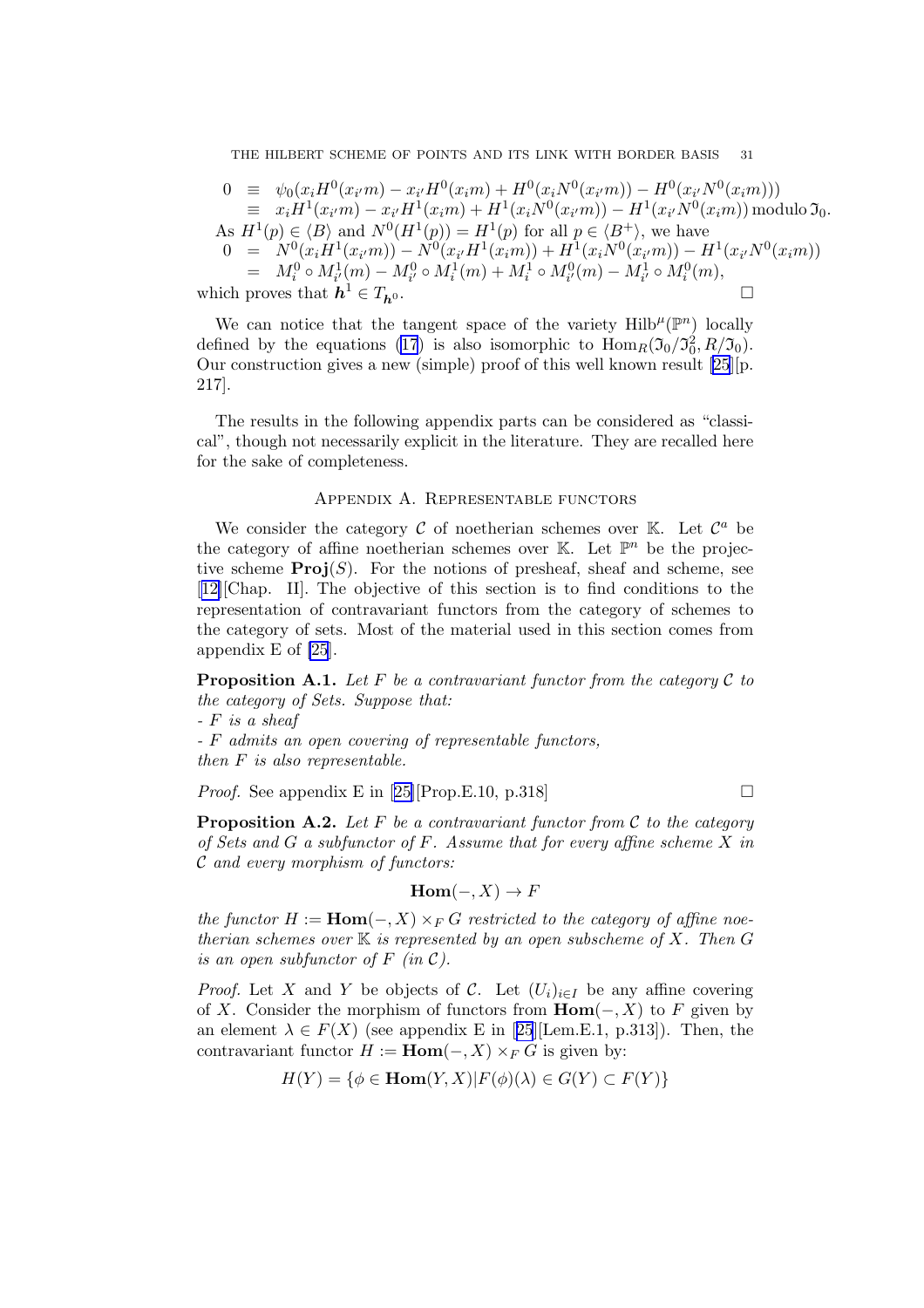<span id="page-32-0"></span>Let  $(V_{i,j})_{j\in J}$  be an affine covering of  $\phi^{-1}(U_i) \subset Y$  for all i. Let  $\phi_{i,j}$  be the restriction of  $\phi$  to  $V_{i,j}$ :

$$
\phi_{i,j}: V_{i,j} \to U_i.
$$

As F and G are sheaves,  $F(\phi)(\lambda) \in G(Y)$  if and only if  $F(\phi_{i,j})(\lambda_i) \in G(V_{i,j})$ (where  $\lambda_i \in F(U_i)$  is the restriction of  $\lambda \in F(X)$  to  $F(U_i)$ ).

As  $G$  is an open subfunctor of  $F$  in the category of affine schemes, there exists an open subscheme  $\Omega_i$  of the affine scheme  $U_i$  such that:

(18) 
$$
F(\phi)(\lambda) \in G(Y) \Leftrightarrow F(\phi_{i,j})(\lambda_i) \in G(V_{i,j}) \Leftrightarrow \phi_{i,j}
$$
 factors through  $\Omega_i$ :



If  $\phi \in \text{Hom}(Y, X)$  belongs to  $H(Y)$ ,  $F(\phi)(\lambda) \in G(Y)$  by definition. Thus, from the previous equivalence (18),  $\phi$  factors through  $\Omega := \bigcup_i \Omega_i \subset X$ :



Reciprocally, if  $\phi$  factors through  $\Omega$ , consider  $(W_{i,j})_{j\in J}$  an open affine covering of  $\phi^{-1}(\Omega_i) \subset Y$  for all  $i \in I$ . We denote now by  $\phi_{i,j}$  the restriction of  $\phi$  to  $W_{i,j}$ :



This commutative diagram and (18) imply that  $F(\phi_{i,j})(\lambda_i) \in F(W_{i,j})$  belongs to  $G(W_{i,j})$  for all i, j. It implies (as F and G are sheaves) that  $F(\phi)(\lambda) \in F(Y)$  belongs to  $G(Y)$  and thus  $\phi$  belongs to  $H(Y)$ .

Thus, the functor H is isomorphic  $\text{Hom}(-, \Omega)$ , i.e H is represented by the open subscheme  $\Omega$  of X. We conclude that G is an open subfunctor of  $F$  (in C).

Proposition A.3. *Let* F *be a contravariant functor from* C *to the category of Sets.* F *is represented by the scheme* X *if and only if the functors* F *and*  $Hom(-, X)$  *are isomorphic in the category of affine schemes over*  $K$ *.*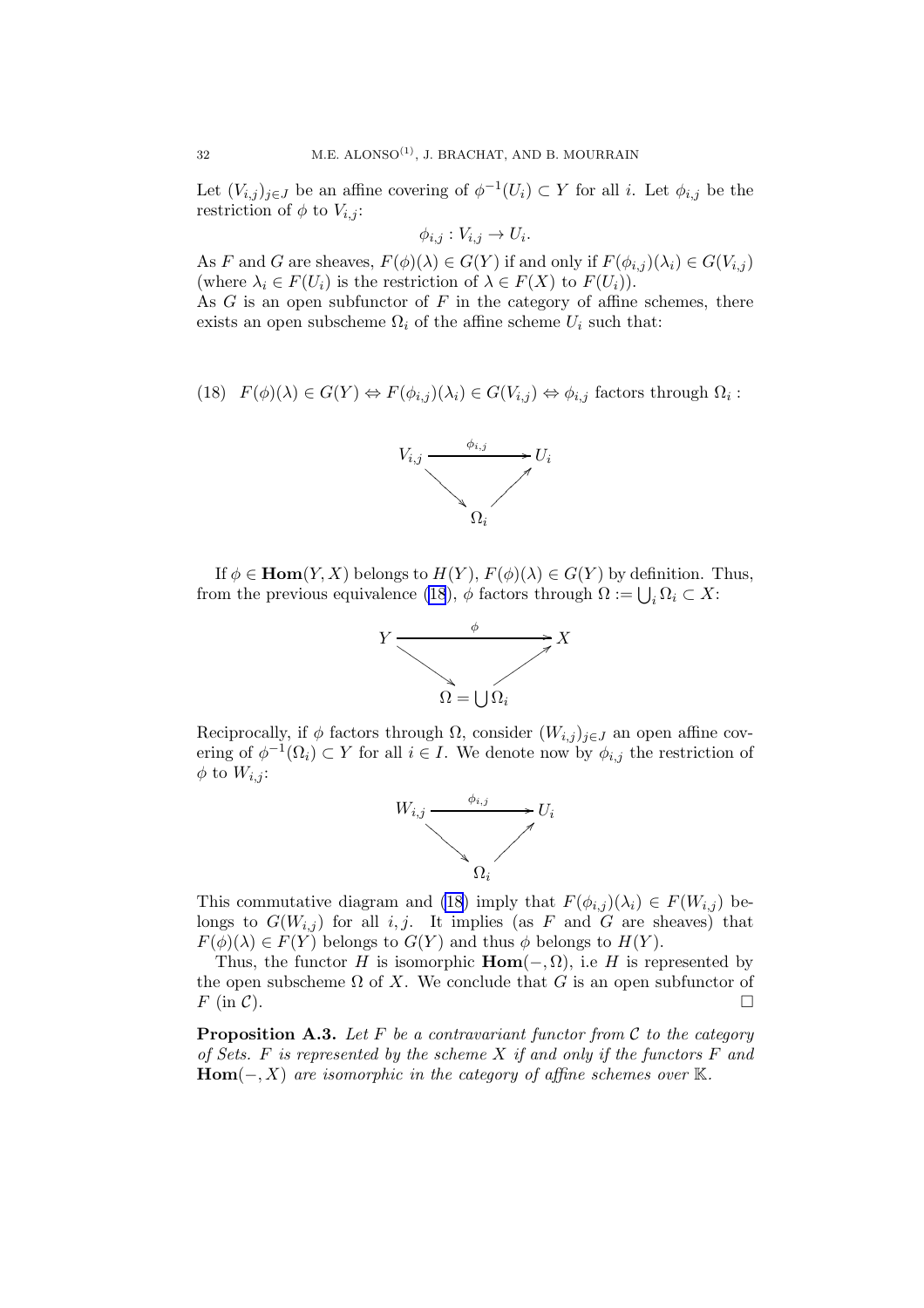<span id="page-33-0"></span>*Proof.* This is a straightforward consequence of the fact that every scheme has a topological basis which consists of open affine subschemes.  $\Box$ 

### Appendix B. The Grassmannian

The objective of this section is to present a construction of the Grassmannian as a scheme representing a contravariant functor. Most of the material used for this construction comes from [\[25\]](#page-39-0)[Chap.4.3.3, p.209].

Theorem B.1. *For all* K*-vector spaces* V *of finite dimension* N *and integers* n ≤ N*, the Grassmannian functor* n *of* V *is representable. It is represented* by a projective scheme we will denote  $\mathrm{Gr}^n(V)$ :

$$
Gr^{n}(V) \sim \mathbf{Proj}(\mathbb{K}[\wedge^{n}V]/(\#)).
$$

*where*  $(\#)$  *is the ideal generated by the Plücker relations.* 

*Proof.* By definition, the n Grassmannian functor of  $V$  is:

 $X \longrightarrow \{V^* \otimes_{\mathbb{K}} \mathcal{O}_X \to \epsilon \to 0 \mid \epsilon \text{ is a locally free sheaf of rank } n \text{ of } \mathcal{O}_X\}.$ Let

$$
g:=V^*\otimes_{\mathbb{K}}\mathcal{O}_X\to\epsilon\to 0
$$

be an element of  $\mathbf{Gr}_V^n(X)$ . Let  $\wedge$  denote the exterior product. Then we have

$$
\wedge^n g := \wedge^n V^* \otimes_{\mathbb{K}} \mathcal{O}_X \to \wedge^n \epsilon = \mathcal{L} \to 0
$$

where  $\mathcal L$  is an invertible sheaf. Let  $(e_0, \ldots, e_N)$  be a basis of V. Let  $s_i \in \epsilon(X)$ be the image of  $e_i$  by g and  $p_{i_1,...,i_n} := s_{i_1} \wedge ... \wedge s_{i_n} \in \mathcal{L}(X)$ .  $(p_{i_1,...,i_n})$  satisfies the well-known Plücker relations

$$
(\#) \sum_{\lambda=1,...,n+1} p_{i_1,...,i_{n-1},j_{\lambda}} \otimes p_{i_1,...,\hat{j_{\lambda}},...,i_n} = 0.
$$

Thus, by [\[8\]](#page-38-0)[Prop.4.2.3, p.73] we have a morphism:

$$
X \longrightarrow \mathbf{Proj}(\mathbb{K}[\wedge^n V]/(\#))
$$

Thus we constructed a morphism of functors from the Grassmannian functor  $\mathbf{Gr}_V^n$  to the functor  $\mathbf{Hom}(-, \mathbf{Proj}(\mathbb{K}[\wedge^n V]/(\#)))$ :

$$
\Phi:=\mathbf{Gr}_V^n\longrightarrow \mathbf{Hom}(-,\mathbf{Proj}(\mathbb{K}[\wedge^nV]/(\#)))
$$

Lemma B.2. *The morphism* Φ *is an isomorphism of functors. Thus the Grassmannian functor is represented by*  $\text{Proj}(\mathbb{K}[\wedge^n V]/(\#)).$ 

*Proof.* From proposition [A.3,](#page-32-0) we can reduce to affine schemes  $X = \textbf{Spec}(A)$ . Let us prove that

$$
\Phi(X):=\mathbf{Gr}_V^n(X)\to \mathbf{Hom}(X,\mathbf{Proj}(\mathbb{K}[\wedge^nV]/(\#)))
$$

is a bijection.

Let locally free sheaves of rank  $\mu \in \mathbb{R}^d$  together with surjective morphisms

$$
g = V^* \otimes \mathcal{O}_X \to \epsilon \to 0
$$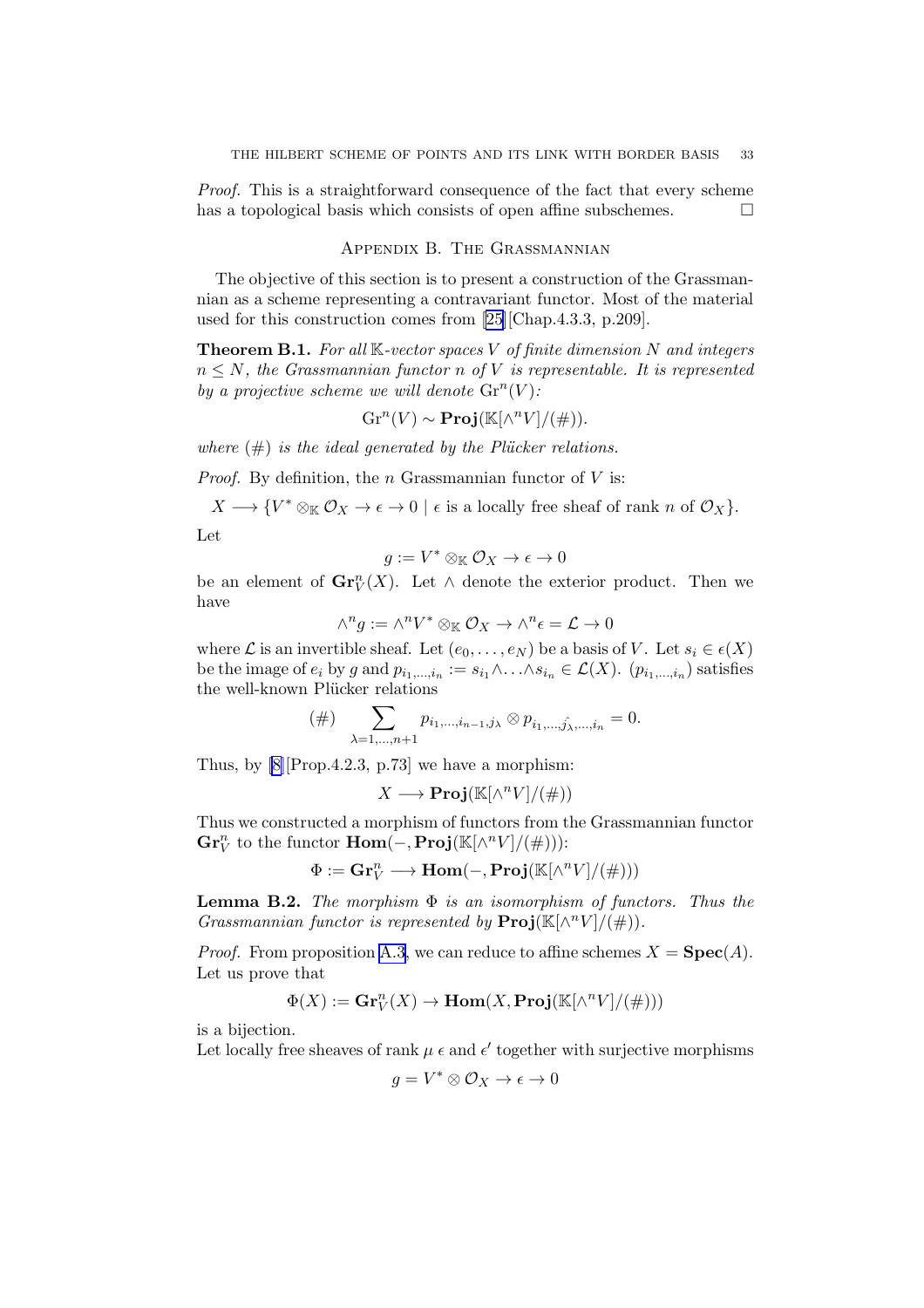and

$$
g' = V^* \otimes \mathcal{O}_X \to \epsilon' \to 0
$$

be two elements of  $\mathbf{Gr}_V^n(X)$ . Let  $(s_i)$  and  $(p_{i_1,\ldots,i_n})$  (resp.  $(s'_i)$  and  $(p'_{i_1,\ldots,i_n})$ ) be the global sections of  $\epsilon$  and  $\mathcal{L} = \wedge^n \epsilon$  (resp.  $\epsilon'$  and  $\mathcal{L}' = \wedge^n \epsilon'$ ) introduced before. Assume  $\Phi(X)(\epsilon, g) \in \text{Hom}(X, \text{Proj}(\mathbb{K}[\wedge^n V]/(\#)))$  and  $\Phi(X)(\epsilon', g') \in \text{Hom}(X, \text{Proj}(\mathbb{K}[\wedge^n V]/(\#)))$  are equal. Then there exists an isomorphism  $\phi$  between  $\mathcal L$  and  $\mathcal L'$  such that the following diagram is commutative:



and such that  $\phi(p_{i_1,...,i_n}) = p'_{i_1,...,i_n}$ .

Consider the open subset  $X_{p_{i_1,...,i_n}}$  where  $p_{i_1,...,i_n} \neq 0$  (which is equal to  $X_{p'_{i_1,\dots,i_n}}$  because  $\phi$  is an isomorphism that sends  $p_{i_1,\dots,i_n}$  on  $p'_{i_1,\dots,i_n}$ ). On  $X_{p_{i_1,...,i_n}}$  (resp.  $X_{p'_{i_1,...,i_n}}$ ),  $(s_{i_1},...,s_{i_n})$  (resp.  $(s'_{i_1},...,s'_{i_n})$ ) is a basis of  $\epsilon$ (resp.  $\epsilon$ <sup>'</sup>) and we have

$$
s_j = \sum_{k=1,\ldots,n} a_{j,k}.s_{i_k} \ (resp. \ s_j' = \sum_{k=1,\ldots,n} a_{j,k}'.s_{i_k}')
$$

with

(19) 
$$
a_{jk} = (-1)^{n-k} \frac{p_{i_1,\dots,\hat{i_k},\dots,i_n,j}}{p_{i_1,\dots,i_n}} = a'_{jk}.
$$

Thus, on  $X_{p_{i_1,\ldots,i_n}}$ , we have the natural isomorphism  $f_{i_1,\ldots,i_n}$  from  $\epsilon$  to  $\epsilon'$ that sends  $s_{i_k}$  to  $s'_{i_k}$  for all  $k \leq n$ . Then, by equations (19), the morphisms  $(f_{i_1,\ldots,i_n})$  patch together to form an isomorphism f from  $\epsilon$  to  $\epsilon'$  such that:



is commutative. Thus

$$
g = V^* \otimes \mathcal{O}_X \to \epsilon \to 0
$$

and

$$
g'=V^*\otimes \mathcal{O}_X\to \epsilon'\to 0
$$

are equal as elements of  $\text{Hom}(X, \text{Proj}(\mathbb{K}[\wedge^n V]/(\#)))$ . Thus  $\Phi(X)$  is injective.

To prove  $\Phi(X)$  is surjective, let

$$
\phi:=\wedge^n V^*\otimes \mathcal{O}_X\to \mathcal{L}\to 0
$$

<span id="page-34-0"></span>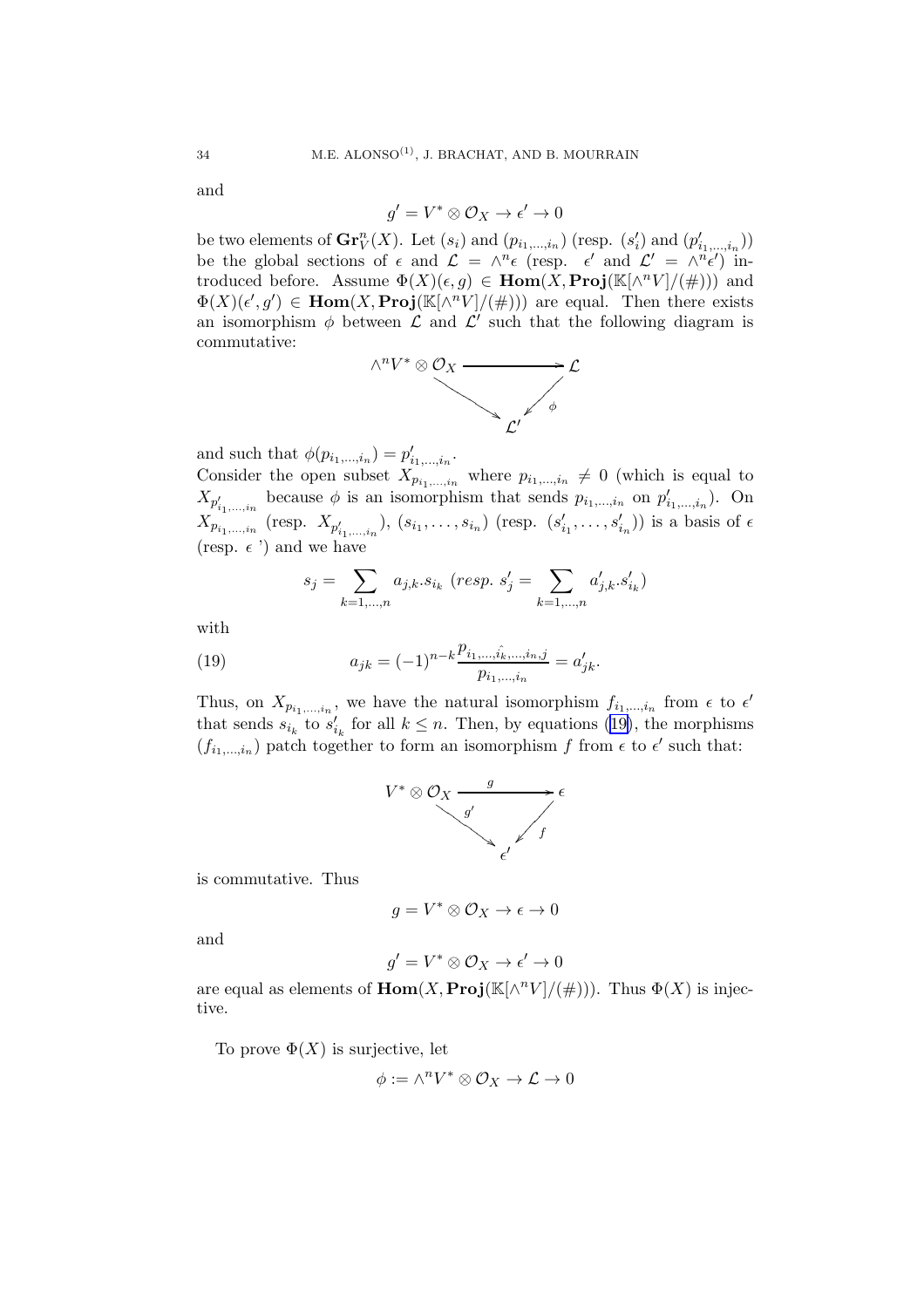<span id="page-35-0"></span>be an element of  $\text{Hom}(X, \text{Proj}(\mathbb{K}[\wedge^n V]/(\#)))$  where  $\mathcal L$  is an invertible sheaf on X and such that  $p_{i_1,...,i_n} := \phi(e_{i_1,...,i_n})$  satisfy the relations  $(\#)$ . On  $X_{p_{i_1,\ldots,i_n}}$  let  $\epsilon_{i_1,\ldots,i_n}$  be a free sheaf of rank n with basis  $(e_{i_1},\ldots,e_{i_n})$ . Using relations([19](#page-34-0)) and (#), we can glue the sheaves  $(\epsilon_{i_1,\dots,i_n})$  to form a locally free sheaf  $\epsilon$  of rank n together with a surjective morphism

$$
g := V^* \otimes \mathcal{O}_X \to \epsilon \to 0
$$

which satisfies

$$
\Phi(X)(\epsilon, g) = (\mathcal{L}, \phi).
$$

Thus  $\Phi(X)$  is surjective and  $\Phi$  is an isomorphism of functors.

From lemma [B.2,](#page-33-0) the Grassmannian functor is represented by

$$
Gr^{n}(V) \sim \mathbf{Proj}(\mathbb{K}[\wedge^{n}V]/(\#)).
$$

 $\Box$ 

### Appendix C. Generic linear forms

The objective of this section is the to extend the notion of generecity in the case of polynomial rings over a field  $K$  to the case of polynomial rings over a K-algebra.

In the following,  $\mathbb K$  will denote a field of characteristic zero.

Proposition C.1. *Let* A *be a* K*-algebra and* n *be an integer. Let* P *be a* polynomial in  $A[x_1, \ldots, x_n]$  such that P vanishes on generic values of  $\mathbb{K}^n$ , *then*  $P = 0$ *.* 

*Proof.* Let  $P_d$  be the following proposition: for all  $m \in \mathbb{N}$  and all polynomial  $P \in A[x_1, \ldots, x_m]$  of degree less or equal to d, if P vanishes on generic bvalues of  $\mathbb{K}^m$  then  $P = 0$ . We will prove by induction that  $P_d$  is true for all  $d \geq 0$ .

For  $d = 0$ ,  $P_0$  is obviously true.

Assume  $P_k$  is true for all  $k \leq d$ , let us prove that  $P_{d+1}$  is true. Let m be an integer and P be a polynomial in  $A[x_1, \ldots, x_m]$  of degree less or equal to  $d+1$  such that P vanishes on generic values of  $\mathbb{K}^m$ . Let  $U \subset \mathbb{K}^m$  be the zero set of P. Let  $Q_i \in A[x_1, \ldots, x_m, y_1, \ldots, y_m]$  be the polynomial given by

$$
Q_i(\mathbf{x}, \mathbf{y}) = \frac{P(\mathbf{x}) - P(\mathbf{y})}{x_i - y_i}.
$$

As  $P = (x_i - y_i) \cdot Q_i$ ,  $Q_i$  vanishes on  $V := U \times U \setminus \{(\mathbf{x}, \mathbf{y}) | x_i - y_i = 0\} \subset \mathbb{K}^{2m}$ . Thus  $Q_i$  vanishes on generic values of  $\mathbb{K}^{2m}$  and is of degree less or equal to d. By  $\mathbf{P_d}$ ,  $Q_i$  is equal to 0 for all  $1 \leq i \leq m$ . Thus all the partial derivatives  $\partial_i P = Q_i(\mathbf{x}, \mathbf{x})$  of P are equal to 0. As K is of charasteristic zero, we conclude  $P$  is equal to zero.

Thus  $P_d$  is true for all d and m in N. This proves the proposition C.1.  $\Box$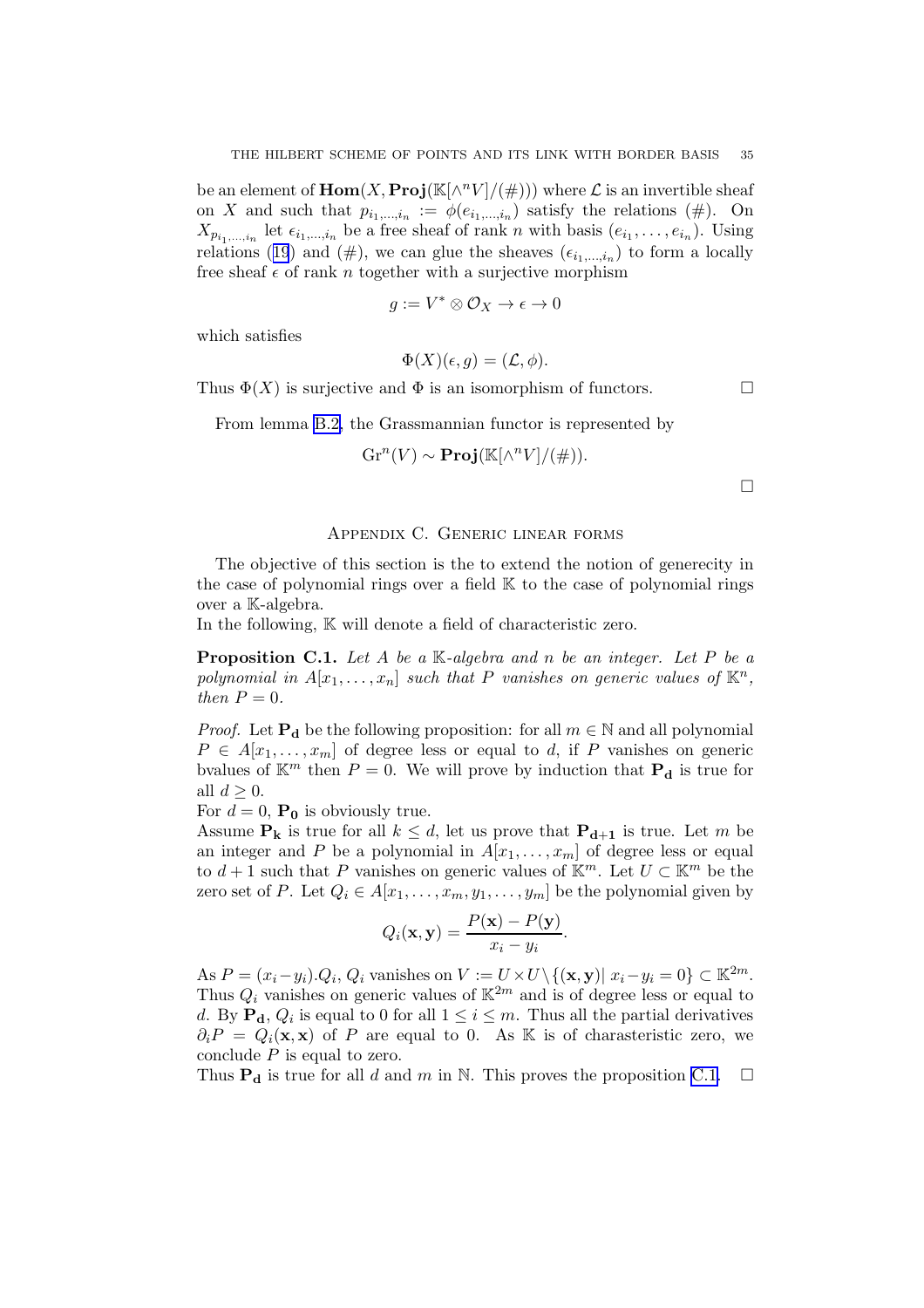#### Appendix D. Zero dimensional algebra

<span id="page-36-0"></span>In this section, we recall why an ideal I remains in  $\text{Hilb}_{\mathbb{P}^n}^{\mu}$  by coefficient field extension and give a characterization of non-zero divisibility for linear forms.

Let k be a field of characteristic zero and  $\overline{k}$  its algebraic closure. Let  $S = k[x_0, \ldots, x_n]$  (resp.  $\overline{S} := S \otimes_k \overline{k}$ ) be the polynomial ring in  $n + 1$  variables over k (resp.  $\overline{k}$ ). Recall that  $\textbf{Hilb}_{\mathbb{P}^n}^{\mu}(\textbf{Spec}(k))$  (or simply  $\textbf{Hilb}_{\mathbb{P}^n}^{\mu}(k)$ ) is equal to the set of homogeneous saturated ideal of  $S$  such  $S/I$  has Hilbert polynomial equal to the constant  $\mu$ .

Given a point P in the projective space  $\mathbb{P}_k^n$  we denote by  $m_{k,P}$  the homogeneous ideal of  $k[x_0, \ldots, x_n]$  generated by

 $\{Q \text{ homogeneous polynomial in } k[x_0, \ldots, x_n] \mid Q(P_i) = 0\}.$ 

Finally, denote by  $m_k$  the homogeneous ideal of  $k[x_0, \ldots, x_n]$  generated by

 $\{P \text{ homogeneous polynomial in } k[x_0, \ldots, x_n] \text{ of degree } \geq 1\}.$ 

**Definition D.1.** Let I be a homogeneous ideal of  $\text{Hilb}_{\mathbb{P}^n}^{\mu}(k)$ . Then,  $\overline{I}$  is *the ideal of*  $\overline{S}$  *given by* 

$$
\overline{I}:=I\otimes_k\overline{k}.
$$

**Proposition D.2.** Let  $I \subset S$  be a homogeneous ideal of  $\text{Hilb}_{\mathbb{P}^n}^{\mu}(k)$ . Then, *one has*

$$
\overline{I} \cap S = I
$$

*Proof.* First, one has that  $I \subset \overline{I} \cap S$ . Then, tensoring by  $\overline{k}$ , one has that  $\overline{I} \subset (\overline{I} \cap S) \otimes \overline{k} \subset \overline{I}$ . Thus  $\overline{I} = (\overline{I} \cap S) \otimes \overline{k}$ . Then, looking at the dimensions for all degree  $d \leq 1$ , one has that

 $\dim_k(S_d/(I\cap S)_d) = \dim_{\overline{k}}(S_d/(I\cap S)_d \otimes k) = \dim_{\overline{k}}(S_d/I_d \otimes k) = \dim_k(S_d/I_d).$ We conclude that

$$
I=\overline{I}\cap S.
$$

 $\Box$ 

**Corollary D.3.** Let  $I \subset S$  be a homogeneous ideal of  $\text{Hilb}_{\mathbb{P}^n}^{\mu}(k)$ . Then  $\overline{I}$ *belongs to*  $\textbf{Hilb}_{\mathbb{P}^n}^{\mu}(\overline{k})$ *.* 

*Proof.* We just need to prove that  $\overline{I}$  is saturated (i.e  $\overline{I}$  :  $m_{\overline{k}} = \overline{I}$ ). One has that I is saturated if and only if  $m_{\overline{k}}$  is not a prime associated to I. Assume I is not saturated. From the Nullstellensatz theorem,  $\overline{I}$  has a reduce primary decomposition of the form

$$
\overline{I} = \bigcap_i q_i \cap q
$$

with  $q_i$  homogeneous  $m_{\overline{k},P_i}$ -primary ideal with  $P_i$  a point in the projective space  $\mathbb{P}^n_{\overline{k}}$  $\frac{n}{k}$ , and q a homogeneous  $m_{\overline{k}}$ -primary ideal. From proposition D.2, we have

$$
I = I \cap S.
$$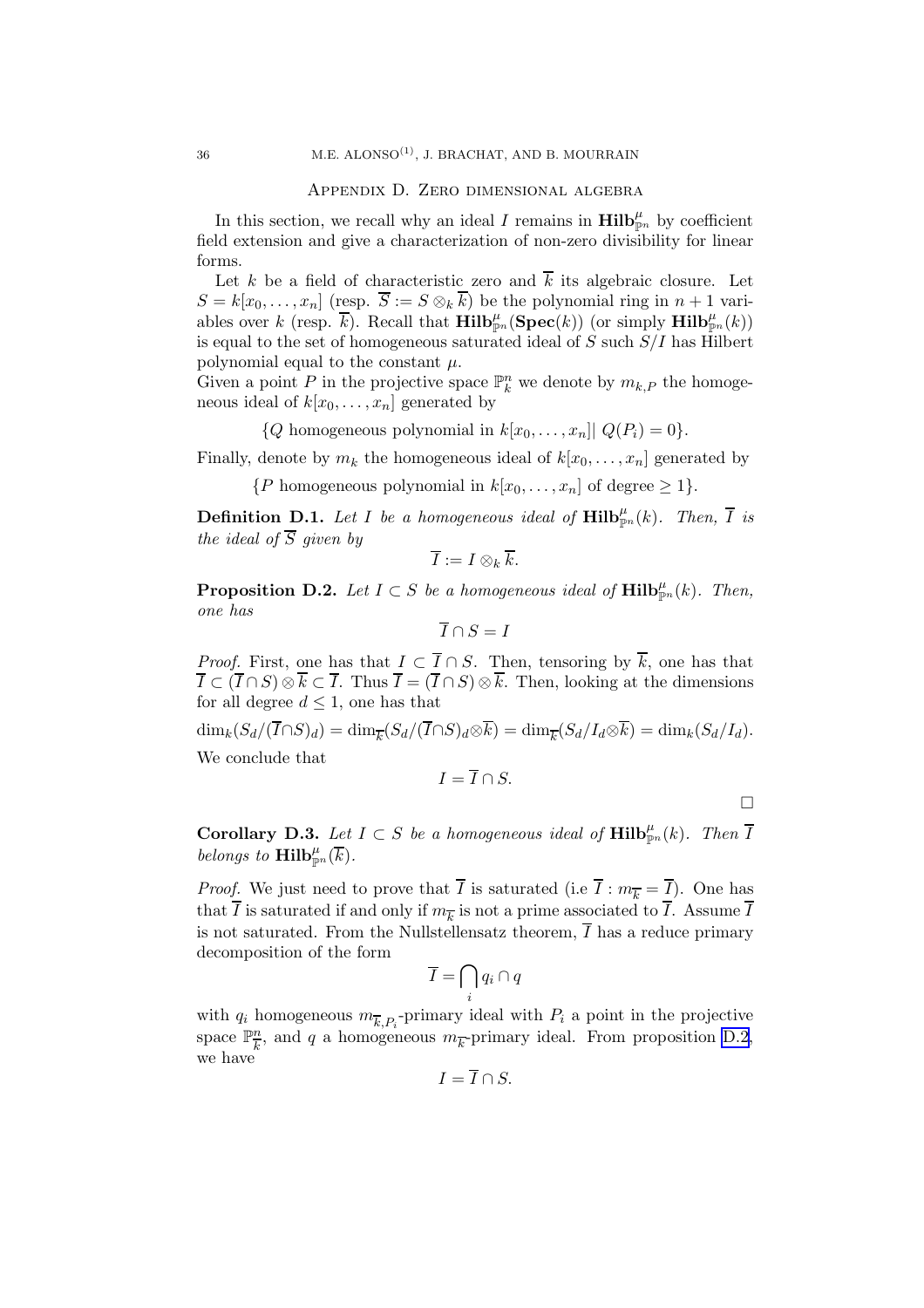<span id="page-37-0"></span>Thus, one has

$$
I = \bigcap_i q_i \cap S \bigcap q \cap S
$$

with  $q_i \cap S$  homogeneous  $m_{\overline{k},P_i} \cap S$ -primary ideal and  $q \cap S$  homogeneous  $m_{\overline{k}} \cap S = m_k$ -primary ideal. As I is saturated this is impossible. Thus  $\overline{I}$  is saturated.

**Proposition D.4.** Let I be a homogeneous ideal in  $\text{Hilb}_{\mathbb{P}^n}^{\mu}(k)$  and u a *linear form in*  $S_1$ *. Then*  $(I : u) = I$  *if and only if* u *does not vanish at any point defined by*  $\overline{I}$  *in*  $\mathbb{P}_{\overline{I}}^n$  $\frac{n}{k}$ .

*Proof.* We already know from proposition [D.3](#page-36-0) that  $\overline{I}$  has a primary decomposition of the form:

$$
\overline{I} = \bigcap_{i \in E} q_i
$$

with  $q_i$  homogeneous  $m_{\overline{k},P_i}$ -primary ideal and  $\{P_i | i \in E\}$  is the set of points defined by  $\overline{I}$  in  $\mathbb{P}^n_{\overline{I}_n}$  $\frac{n}{k}$ . From proposition [D.2](#page-36-0), we have that

(20) 
$$
I = \bigcap_{i \in E} q_i \cap S.
$$

One has that  $q_i \cap S$  is a homogeneous  $m_{\overline{k},P_i} \cap S$ -primary ideal. Thus the primary decomposition of I is deduced from (20) by discarding those  $q_i \cap S$ that contain  $\bigcap_{j\neq i} q_j \cap S$  and intersecting those  $q_i \cap S$  that are  $m_{\overline{k},P_{i_0}} \cap S$ primary for the same  $P_{i_0}$ . Firstly, if  $\bigcap_{j\neq i} q_j \cap S \subset q_i \cap S$ , then there exists a  $j_0 \neq i$  such that  $m_{\overline{k},P_{j_0}} \cap S = m_{\overline{k},P_i} \cap S$ , i.e  $P_{j_0}$  and  $P_i$  are conjugate. Secondly,  $q_i \cap S$  and  $q_j \cap S$  are both  $m_{\overline{k},P_{i_0}} \cap S$ -primary if and only if  $P_i$ ,  $P_j$ and  $P_{i_0}$  are conjugate. Thus I has a primary decomposition of the form

$$
I = \bigcap_{i \in F} q_i \cap S
$$

with  $F \subset E$  satisfying that for all  $i \in E$  there exists a unique  $j \in F$  such that  $P_i$  and  $P_j$  are conjugate. Thus,  $(I : u) = I$  if and only if u does not vanish at any point  $P_i$  for all  $j \in F$ , i.e u does not vanish at any point  $P_i$ for all  $i \in E$ .

**Proposition D.5.** *Consider a field extension*  $k \subset L$  *of*  $k$ *. Let*  $\overline{L}$  *be the*  $algebraic closure of L. Let I be a homogeneous ideal in  $Hilb_{\mathbb{P}^n}^{\mu}(k)$  and let$  $I_L = I \otimes_k L$ . Then, the points defined by  $\overline{I_L}$  in  $\mathbb{P}^n_{\overline{I}}$  $\frac{n}{L}$  are exactly the image by *the field extension:*

 $\overline{k} \subset \overline{L}$ 

*of the points defined by*  $\overline{I}$  *in*  $\mathbb{P}^n$  $\frac{n}{k}$ .

*Proof.* The points defined by  $\overline{I_L}$  in  $\mathbb{P}^n_{\overline{I}}$  $\frac{n}{L}$  are given by the primary decomposition of  $\overline{I_L} = I_L \otimes_L \overline{L}$  in  $S \otimes \overline{L}$ . We just need to prove that these points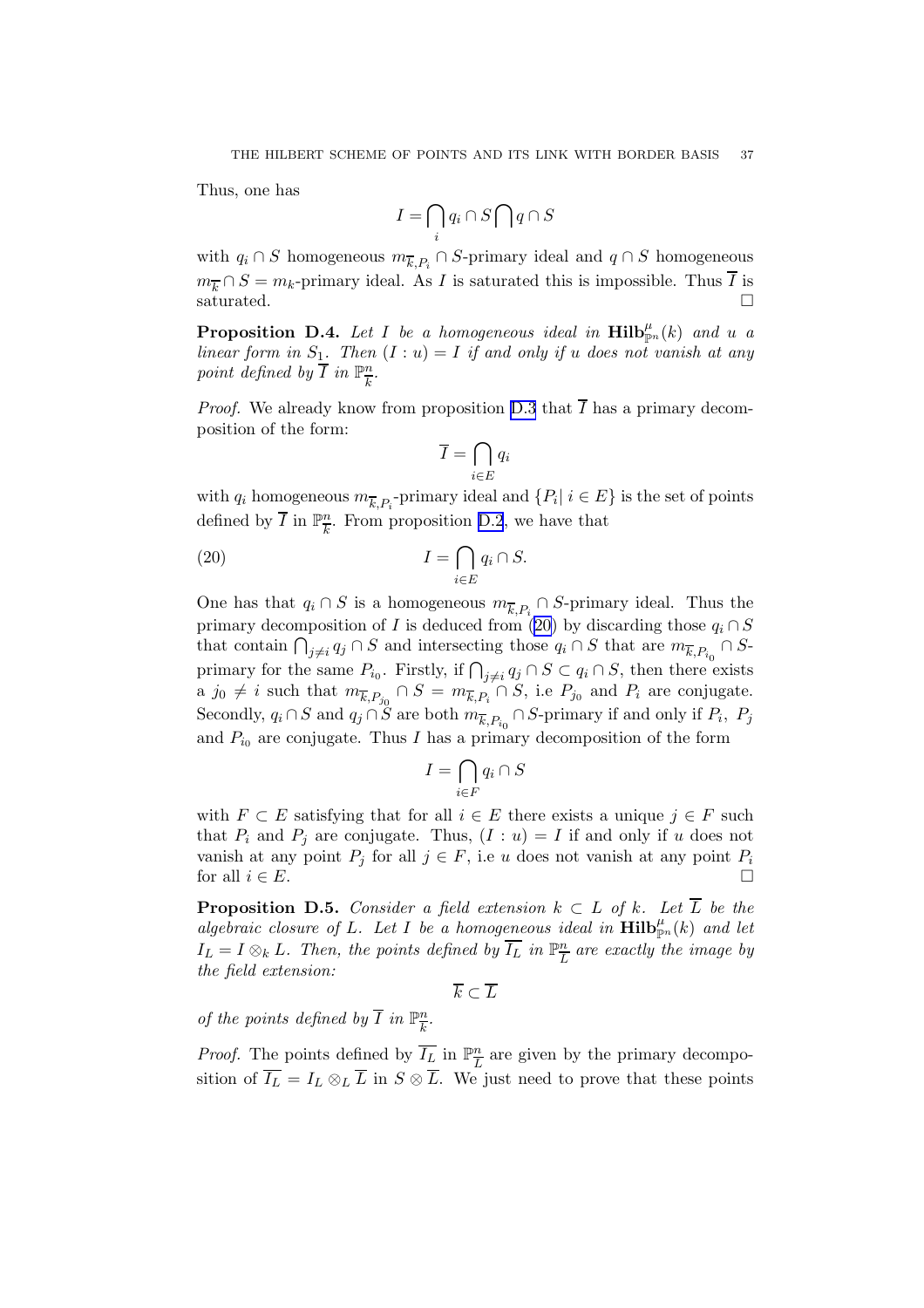are the same as those obtained by the primary decomposition of  $\overline{I}$  in  $\overline{S}$ . In fact, one has that

$$
I_L \otimes_L \overline{L} = \overline{I} \otimes_{\overline{k}} \overline{L}.
$$

Thus, as

$$
\overline{I}=\bigcap_{i\in E}q_i
$$

with  $q_i$  homogeneous  $m_{\overline{k},P_i}$ -primary ideal and  $\{P_i \mid i \in E\}$  is the set of points defined by  $\overline{I}$  in  $\mathbb{P}^n_{\overline{I}_n}$  $\frac{n}{k}$ ; we deduce that  $I_L \otimes_L L$  can be written

$$
I_L \otimes_L \overline{L} = \bigcap_{i \in E} q_i \otimes \overline{L}
$$

with  $q_i \otimes L$  homogeneous  $m_{\overline{k},P_i} \otimes L$ -primary ideal. But one has that  $m_{\overline{k},P_i} \otimes L$  $\overline{L} = m_{\overline{L}, P_i}$  ( $P_i$  considered as a point of  $\mathbb{P}_{\overline{L}}^n$  $\frac{n}{L}$  via the field inclusion  $k \subset L$ ). Thus, the points defined by  $\overline{I_L}$  in  $\mathbb{P}^n_{\overline{I}}$  $\frac{n}{L}$  are exactly the image by the field extension:

 $\overline{k} \subset \overline{L}$ 

of 
$$
\{P_i \in \mathbb{P}_{\overline{k}}^n | i \in E\}
$$
.

### **REFERENCES**

- [1] Dave Bayer. The Division algorithm and the Hilbert Scheme. PhD thesis, Havard University, Cambridge, 1982.
- [2] Sarah Brodsky and Bernd Sturmfels. Tropical quadrics through three points. arXiv:1002.0603v1.
- [3] Dustin A. Cartwright, Daniel Erman, Mauricio Velasco, and Bianca Viray. Hilbert schemes of 8 points, 2008. arXiv:0803.0341v2.
- [4] David Eisenbud. Commutative algebra, volume 150 of Graduate Texts in Mathematics. Springer-Verlag, New York, 1995. With a view toward algebraic geometry.
- [5] Giuseppa Carrà Ferro. Gröbner Bases and Hilbert Schemes. I. J. Symb. Comput., 6(2/3):219–230, 1988.
- [6] Gerd Gotzmann. Eine Bedingung für die Flachheit und das Hilbertpolynom eines graduierten Ringes. Math. Z., 158(1):61–70, 1978.
- [7] A. Grothendieck. Eléments de géométrie algébrique. I. Le langage des schémas. Inst. Hautes Études Sci. Publ. Math.,  $(4):228, 1960$ .
- [8] A. Grothendieck. Éléments de géométrie algébrique. II. Étude globale élémentaire de quelques classes de morphismes. *Inst. Hautes Études Sci. Publ. Math.*,  $(8)$ :222, 1961.
- [9] Alexander Grothendieck. Techniques de construction et théorèmes d'existence en géométrie algébrique. IV. Les schémas de Hilbert. In Séminaire Bourbaki, Vol. 6, pages Exp. No. 221, 249–276. Soc. Math. France, Paris, 1961.
- [10] Mark Haiman. t, q-Catalan numbers and the Hilbert scheme. Discrete Math., 193(1- 3):201–224, 1998. Selected papers in honor of Adriano Garsia (Taormina, 1994).
- [11] Mark Haiman and Bernd Sturmfels. Multigraded Hilbert schemes. J. Algebraic Geom., 13(4):725–769, 2004.
- [12] Robin Hartshorne. Algebraic geometry. Springer-Verlag, New York, 1977. Graduate Texts in Mathematics, No. 52.
- [13] Mark E. Huibregtse. A description of certain affine open subschemes that form an open covering of  $Hilb^n_{\mathbf{A}^2_k}$ . *Pacific J. Math.*, 204(1):97–143, 2002.

<span id="page-38-0"></span>